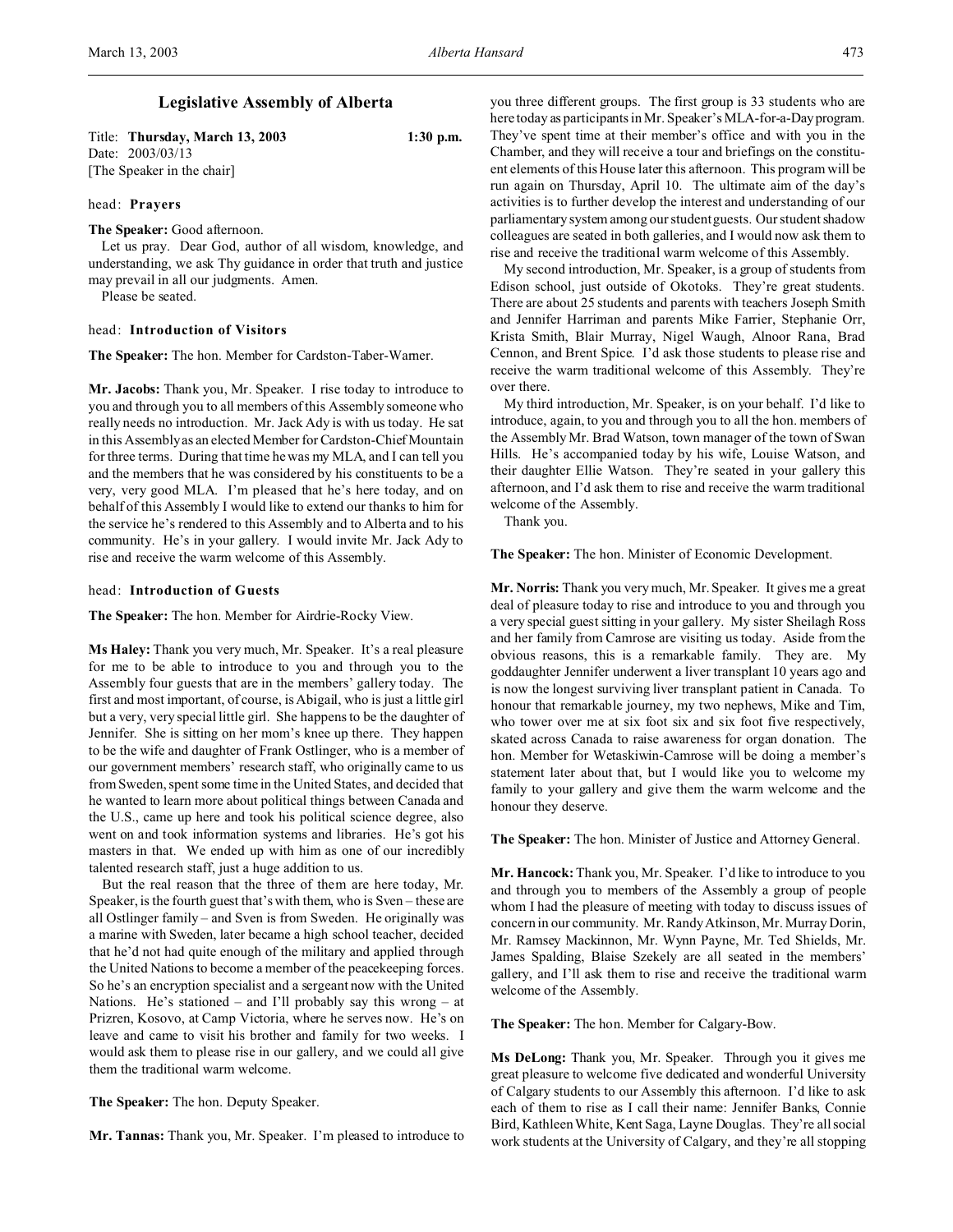Thank you very much, Mr. Speaker.

**The Speaker:** The hon. Member for Calgary-Shaw, the daughter-inlaw of Mr. Jack Ady.

**Mrs. Ady:** Thank you. The favourite daughter-in-law. It's on the record. Thank you, Mr. Speaker.

As you know, I have 25,000 students in my constituency, but rarely do they get to come up here. It's only the second time in the two years I've served. I'm proud to be able to introduce them today from Trinity Christian school and the parents. Their teacher is Mr. George Graffunder, and the parents that were brave enough to travel that far with them: Eileen Gaetz, Mary Zwingli, Monique Evans, Hazel Gunn, Linda Thiessen, Jayne Barnett, Jayne Walker, Angela Rankel, Charlotte Loeppky, Kathleen Lefevre, and Scott Dykes. I'd ask that they would please rise and receive the warm welcome of the House.

### *1:40*head: **Oral Question Period**

**The Speaker:** First Official Opposition main question. The hon. Leader of the Official Opposition.

## **Heritage Savings Trust Fund**

**Dr. Nicol:** Thank you, Mr. Speaker. This government will stop at nothing to get permission from Albertans to use the heritage fund. Today this government claimed that a nonscientific survey will provide direction for the future of the heritage fund, a fund that all Albertans hold dear. Despite the existence of scientific proof that Albertans want their heritage fund to remain an endowment fund, this government has left the door open to raiding the heritage fund. My question is to the Premier. Will you honour your pledge made to Albertans in 1993 when you said, and I quote, this is something that's so important it ought to go to a referendum, close quote, and hold a referendum before introducing any changes in the way the heritage fund is managed?

**Mr. Klein:** Mr. Speaker, I would like to set the record straight. First of all, the Minister of Revenue set out to consult the public as to what they would like to see done with the heritage savings trust fund. All he did today was release the results of that survey. There is no action being contemplated by this government vis-à-vis the fund because, ostensibly, people said, "Leave the fund alone," albeit the survey said by 51 percent, a very, very slim majority, that a portion of the fund should be used to pay down the debt. Well, some time ago we rejected that idea and introduced, instead, a new fiscal policy, which will be outlined in detail in conjunction with the budget and the business plans.

So this hon. member is getting way, way ahead of himself, but not surprising for political reasons to instill fear, to instill anxiety, to throw out falsehoods and assumptions and speculation to get people riled up. That's what it's all about. It's not about what we're going to do or what we're contemplating or what we might contemplate relative to the heritage savings trust fund. But I can say once again that the fund as it now sits will stay the way it is today.

**Dr. Nicol:** To the Premier: so there's no basis to the Minister of

Revenue's comments this morning when he said that in the next year's budget, 2004-05, you will be looking at the possibility of using the heritage fund to pay down the debt?

**Mr. Klein:** I don't know what the hon. member said. You know, he can say that anything is possible because nothing is carved in stone. Nothing is certain. But I can tell you that as of today, this very moment, nothing is contemplated relative to the fund. But with respect to what the minister said or did not say, why not ask the minister? I'll have him respond.

**Mr. Melchin:** Thank you, Mr. Speaker. Albertans value – and we've always known this – the Alberta heritage savings trust fund, and I do too. This question was to allow Albertans to provide some feedback about how they view it could best serve us in the future. It was always about: how can this fund best serve Albertans today and forever? So in that respect the endowment portion is and has been our policy and will continue to frame the primary policy of this government.

Now, there was one question related to the debt repayment. As was mentioned, 51 percent of Albertans did say that they would support using the fund. We released the results today. But it is important to ask Albertans, and we're pleased to be able to get a response from those types of consultations. It is not in our budget contemplation this year, but we clearly will come back and revisit making sure this fund is structured properly for even those kinds of questions but at a future date. It was just part of the consultation we've been involved with.

**The Speaker:** The hon. leader.

**Dr. Nicol:** Thank you, Mr. Speaker. To the Minister of Revenue: you just said "the endowment portion" of the heritage fund. Since when has this fund been divided up into a series of things. It is all an endowment in the minds of Albertans. Why are you changing it by making comments like that?

**The Speaker:** The hon. minister.

**Mr. Melchin:** Thank you, Mr. Speaker. This fund has served Albertans very well for a variety of reasons over its 26-year history. It was originally created as a multipurpose fund for many of its years of history. In the last number of years our priority has been to repay the debt. We have used the income to help support programs of the government, over \$25 billion of income over the life of that fund. That income has helped benefit health and education, repayment of debt. It benefits Albertans continually. In that respect, it was very important to us to help clarify even the misconstrued comments at times – is it a rainy day fund? – or, otherwise, to get a clearer focus. Yes, it is an endowment fund, and I support that.

**Dr. Nicol:** To the Minister of Revenue: if you wanted to clarify Albertans' perspective on what that fund should be used for, why didn't you do a scientifically based consultation with Albertans rather than a voluntary response as a form of consultation?

**Mr. Melchin:** Mr. Speaker, we are pleased with the opportunity to consult with Albertans and ask Albertans. This survey was not a survey in the sense of only limiting it to a few randomly selected people to participate. It was designed to allow all Albertans to have a voice on it. Over 77,000 people responded to it, a tremendous response from Albertans.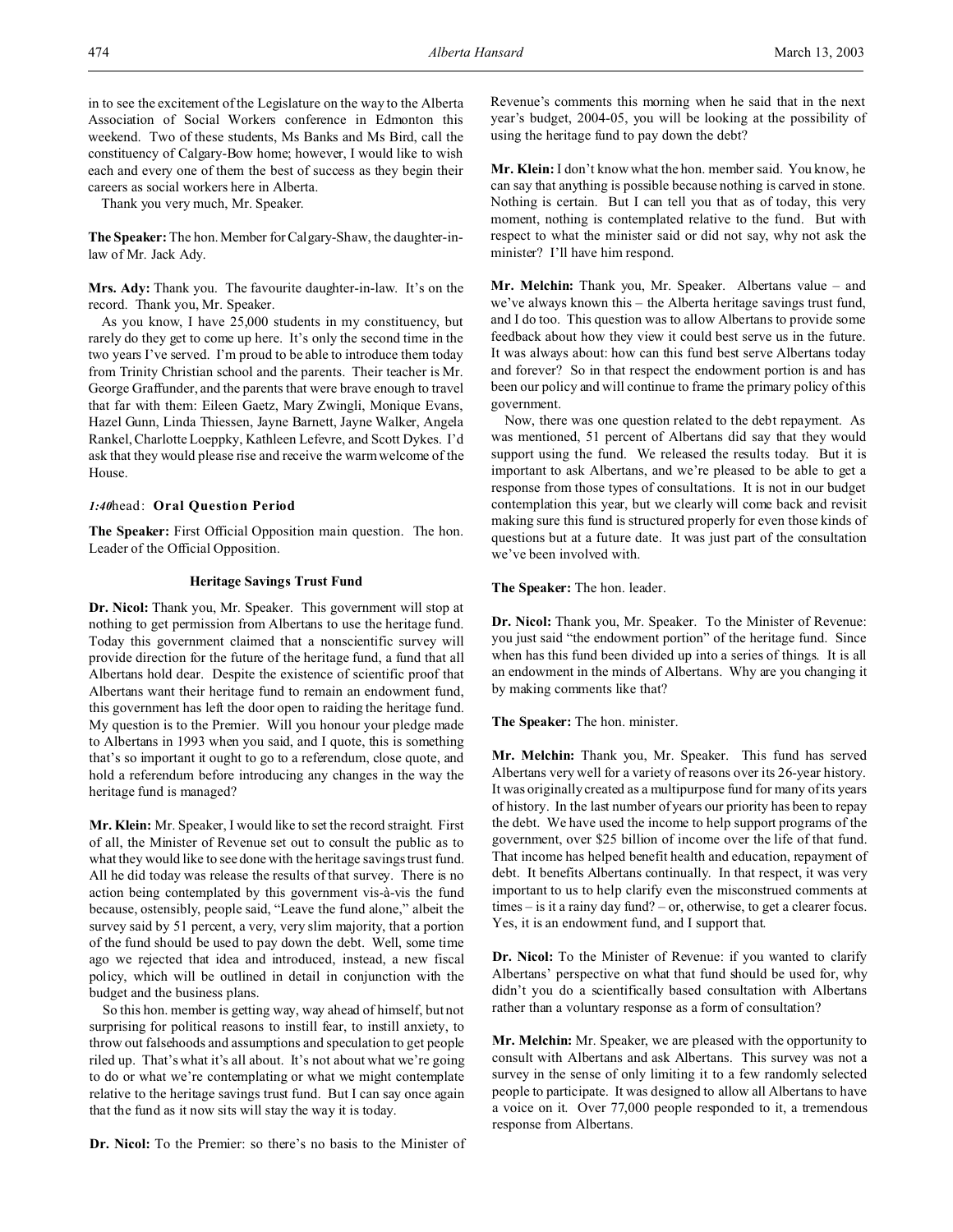**Dr. Nicol:** Again to the Minister of Finance. The process doesn't give any statistical significance to that kind of a survey. How can you judge policy changes on a survey that has no scientific statistical analysis basis?

**The Speaker:**I take it that question was to the Minister of Revenue.

**Dr. Nicol:** The Minister of Revenue, yes.

**Mr. Melchin:** Thank you, Mr. Speaker. Today, as I mentioned earlier, was the release of the survey. There were no policy announcements, no changes contemplated in this budget, but it is part of the consultation to which we are listening, and we will follow up on it.

**Dr. Nicol:** To the Minister of Revenue: since there's no scientific basis for that survey, why don't you just throw it out?

**Mr. Melchin:** Over 77,000 people felt it important enough to respond. That's a very high response and even statistically valid with respect to a representative sample. When you break it down geographically among all the regions of Alberta, results were similar, and it does have a high confidence level, even to that of exceeding a poll.

**The Speaker:** Third Official Opposition main question. The hon. Member for Edmonton-Gold Bar.

# **Natural Gas Rebates**

**Mr. MacDonald:** Thank you, Mr. Speaker. This government threw millions of dollars around in energy rebates during the last election to hide the true cost of energy deregulation from Albertans before they voted. After the election this government promised in the throne speech that it would tap its substantial energy riches to shield consumers whenever natural gas prices get abnormally high. My first question is to the Premier. Given that after the last election the Premier stated that if we are facing something like \$9 or \$10 per gigajoule, that is abnormally high, why is your government so mean now when the average monthly price that Albertans are paying is over \$9? Why was that true then and is not true now?

**Mr. Klein:** Mr. Speaker, what we have here is the re-re-rebate. You know, I've answered the question so many times in this Legislature. What we said at the time – and there was no program in place other than an ad hoc program to shield consumers. By the way, the Liberals never talk about that. They never talk about that in positive terms and the benefit to Albertans at that particular time, that along with the electricity rebates. They never mention also that they were part of the debate that led to the legislation and never opposed the legislation that went into place, setting up a program to provide certainty relative to rebates. They never ever say that. They never ever say that they were part of the debate and did not oppose the legislation. What they are doing now is pure, unadulterated, downlow politics. Nothing more; nothing less. They were there for the debate.

*1:50*

**Dr. Nicol:** Where were the regulations?

**Mr. Klein:** Mr. Speaker, they talk about the regulations. At that particular time – and I'd like to go back to *Hansard* – I don't recall any of them getting up and saying: where are the regulations; how is this going to work? [interjections] Oh, now they complain. Now theycomplain because it's politically expedient; the temperatures are cold. It's politically expedient for them to do it. When the temperature warms up, then they will cool on this particular issue, and they'll go on to something else, whatever is politically expedient at that particular time, whatever is negative. Whatever they can tell Albertans about what is wrong with this province, they will capture the moment and go out and spread their negativity.

**The Speaker:** The hon. member.

**Mr. MacDonald:** Thank you, Mr. Speaker. Again to the Premier: given that the Premier stated in April 2001 that \$9 to \$10 a gigajoule for natural gas was abnormally high, what has made your government change its mind and made you break your promise? Is the orange and blue sweater going to be your legacy to this province?

**Mr. Klein:** The orange and blue sweater, Mr. Speaker? Orange and blue are great colours.

I'm just reading here the natural gas prices 2000 to present: from April \$3.10, May \$3.35, June \$4.33, July \$4.42, August \$3.93, September \$4.66, October \$5.53, November \$5.79, December\$8.28, January \$11.21, February \$8.05, and March \$6.48, Mr. Speaker. Then it started to come down. We had a program in place at that particular time which was ad hoc because we didn't have the room to introduce legislation. As a matter of fact, the Liberals were out there saying: what this government needs is legislation to bring in a sustainable long-term program. We did it. We brought it in. They debated it. They didn't oppose it at all, and now they're complaining about it. But the facts clearly show that when the rebate program was introduced, gas had reached an all-time high, and it has not reached that level since.

**The Speaker:** The hon. member.

**Mr. MacDonald:** Thank you, Mr. Speaker. Again to the Premier: given that in April 2001 you said that if natural gas was between \$9 and \$10 a gigajoule – and that was an admittance that it was an abnormally high price – you would provide rebates, where are those rebates in the emergency that many Albertans are now facing? Where's the money?

**Mr. Klein:** Mr. Speaker, right now we go to two thousand and . . .

**Mr. MacDonald:** Broken promise.

**Mr. Klein:** Do you want to hear the information?

**The Speaker:** I do, and that's why I recognized the responder.

**Mr. Klein:** Well, they don't want to hear the information, obviously, because these are the facts.

Reference price natural gas 2001-2002: April \$6.59, May \$5.74, June \$4.44, July \$3.75, August \$3.53, September \$2.76, October \$2.40, November \$3.33, December \$3.20. We're into '02: January \$3.17, February \$2.71, March \$3.23, April \$3.91, May \$3.91, June \$3.54, July \$3.17, August \$2.93, September \$3.51, October \$4.27, November \$4.85, December \$4.94. January no figures, no figures, and no figures up to March, Mr. Speaker. Clearly, if you take those averages, if you take the 12 – how thick are they to realize that there are four seasons usually in this province? There is winter, spring, summer, and fall. They only allude to summer.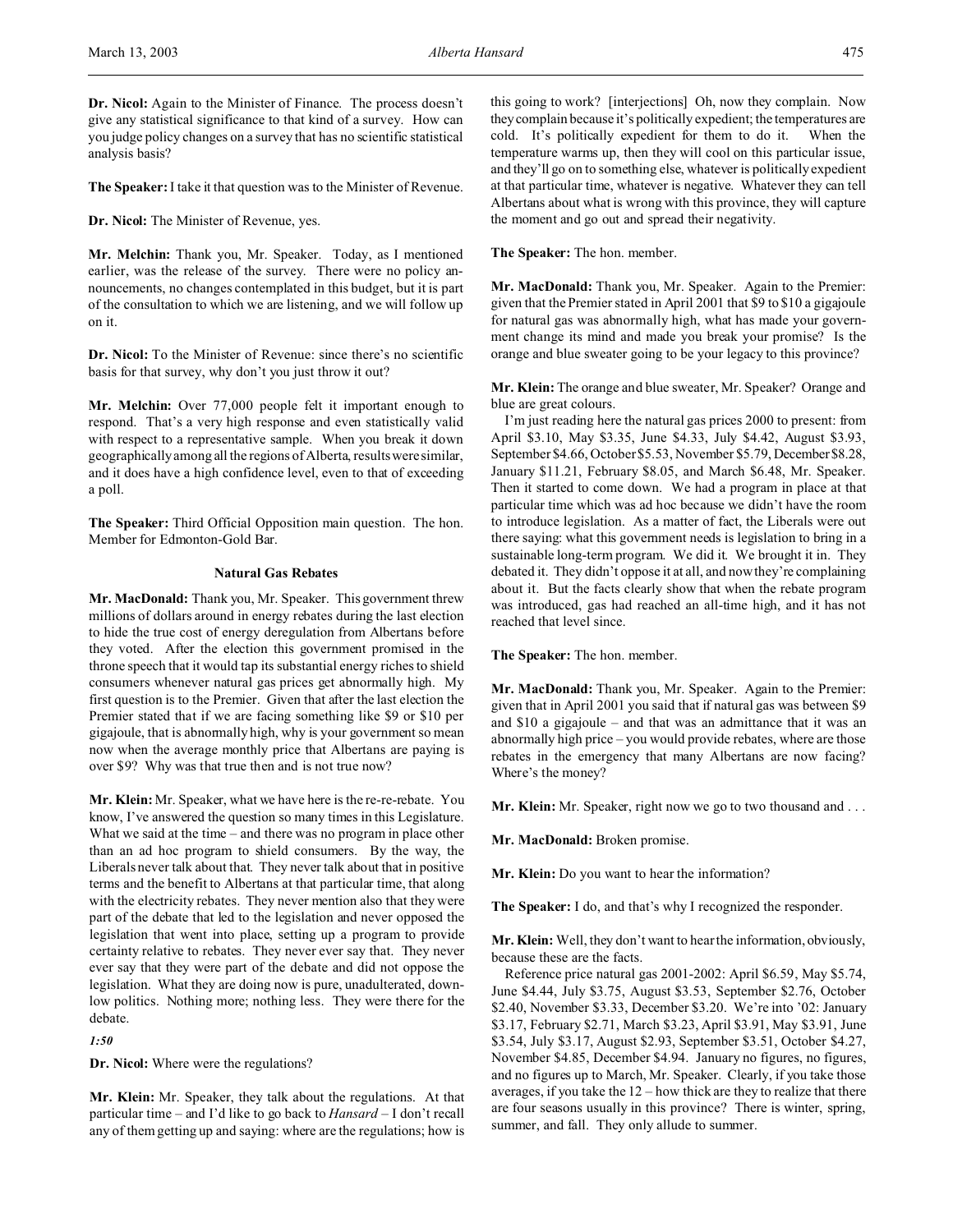**The Speaker:** The hon. Member for Edmonton-Highlands.

# **Health Care Workers' Collective Bargaining**

**Mr. Mason:** Thanks very much, Mr. Speaker. This week at the request of health employers the government moved to deny internationally recognized employment rights to health care workers and chose to shuffle them around without any promise that their service or seniority would be protected. The government did the bidding of the employers in this case but completely blindsided the employees. We have a minister of human resources who sides with business over injured workers, the WCB over firefighters, and now regional health authorities over nurses and other health care workers. To the minister: why has the minister bent over backwards to let employers write their own ticket yet failed completely to consult with thousands of workers or their unions in matters of direct concern to them?

**Mr. Dunford:** Mr. Speaker, I might remind the hon. member that with the bill that was introduced the other day, we're really talking about a platform for collective bargaining going forward. Unions will be in place. There will be collective agreements that will be in place. It's just that we've enabled a much more streamlined position in terms of nine employers trying to deal with perhaps over 400 collective agreements, that this ultimately and finally would be 36 in number.

I might add to the comments on his preamble that the particular concerns he was expressing are not really labour code activities. They're more in line with the collective bargaining that would go on between two parties, and of course that will continue to go on. That hasn't been touched.

### **The Speaker:** The hon. member.

**Mr. Mason:** Thanks very much, Mr. Speaker. Well, given that this minister seems to value the input of employers more than that of employees, since he didn't consult with them at all, how does he define the concept of balance in labour relations?

**Mr. Dunford:** Mr. Speaker, I've had the opportunity a number of times to speak publicly regarding this particular issue, and I think that the message is coming through to Albertans, at least I hope it is, that this was all about the delivery of health care. There's reform that's taking place here in Alberta that we believe will lead to better access to health care, lead to better delivery of the health care once a patient is in the system. So we have focused entirely on that, and I think that there's a greater good here that has been met and hopefully will be achieved.

As far as balance, we still have an incredibly good Labour Relations Code in this province, and we are providing a structure for health care bargaining similar to having had to provide a structure in the past for construction bargaining, for an example. So I think that in this particular case the government has upheld its responsibility, and we look forward to the two parties moving forward, then, from this point on in a more streamlined and hopefully a more beneficial manner.

**The Speaker:** The hon. member.

**Mr. Mason:** Thanks very much, Mr. Speaker. Well, why is it that this government uses a heavy hand – and those are the minister's own words – against its employees but a wet noodle against employers; for example, the Edmonton Economic Development Authority, which repeatedly violated Alberta labour laws?

**Mr. Dunford:** I guess we managed to connect some dots there.

What we, of course, do on a daily basis, Mr. Speaker, is deal with the issues that are in front of us. Again I want to repeat that this was an activity that the whole motivation for has been in the interests of the delivery of health care. That was the reason for it then, it's the reason for it today, and it'll be the reason for it tomorrow.

**The Speaker:** The hon. Member for Edmonton-Glenora, followed by the hon. Member for Edmonton-Mill Woods.

## **Heritage Savings Trust Fund**

*(continued)*

**Mr. Hutton:** Thank you very much, Mr. Speaker. As chairman of the Alberta Heritage Savings Trust Fund Committee I read with interest the survey results that the Minister of Revenue released this morning. They show that Albertans value the fund and are not keen to spend it. I have one question to the Minister of Revenue. To assist the all-party committee that I chair, to help us with our deliberations in our meetings, what are some of the options that are being considered?

**The Speaker:** The hon. minister.

### *2:00*

**Mr. Melchin:** Thank you, Mr. Speaker. I'd like to first say, with respect to the survey, that the heritage fund has always been known and valued, that it is an icon for Albertans. They do value it. In our approach to it all of the questions of the survey were preambled by: its uses ought to be allowed to be replenished and grow over time. That was the preface, that was the background to the survey. In that respect, with the options being reviewed, do we review things like the endowment fund? What does that mean, an endowment fund, and how is that properly structured so that it is clear to Albertans what that means and you can be clear on that? So that's paramount. That is the most supported idea, and we will bring that clarity back in further discussion. But this is a fund here to stay.

**The Speaker:** The hon. Member for Edmonton-Mill Woods, followed by the hon. Member for Calgary-Bow.

# **Student Loan Program**

**Dr. Massey:**Thank you, Mr. Speaker. Cuts and chronic underfunding characterize postsecondary school finance in Alberta. The students in the gallery today will be under constant pressure to pay higher tuition, higher fees, and more for campus services. My questions are to the Minister of Learning. How will students at the University of Calgary next year pay for housing when a onebedroom campus apartment costs \$726 and the student loan allowance is \$315?

**The Speaker:** The hon. minister.

**Dr. Oberg:**Thank you, Mr. Speaker. I cannot comment specifically on what the rental rates are in Calgary, but what I will say is that the student loan limit for students this year will be around \$10,200 to \$10,400 per year. That means that on a four-year degree they will be able to get around \$42,000. The interesting part is that they will have to pay back 20,000 of those dollars. The other roughly \$22,000 will be picked up by the provincial government.

The other thing, Mr. Speaker, which is really important, as well, is that in the upcoming year we anticipate that there will be 46,400 students who will receive student loans, for a value of \$417 million in the province of Alberta.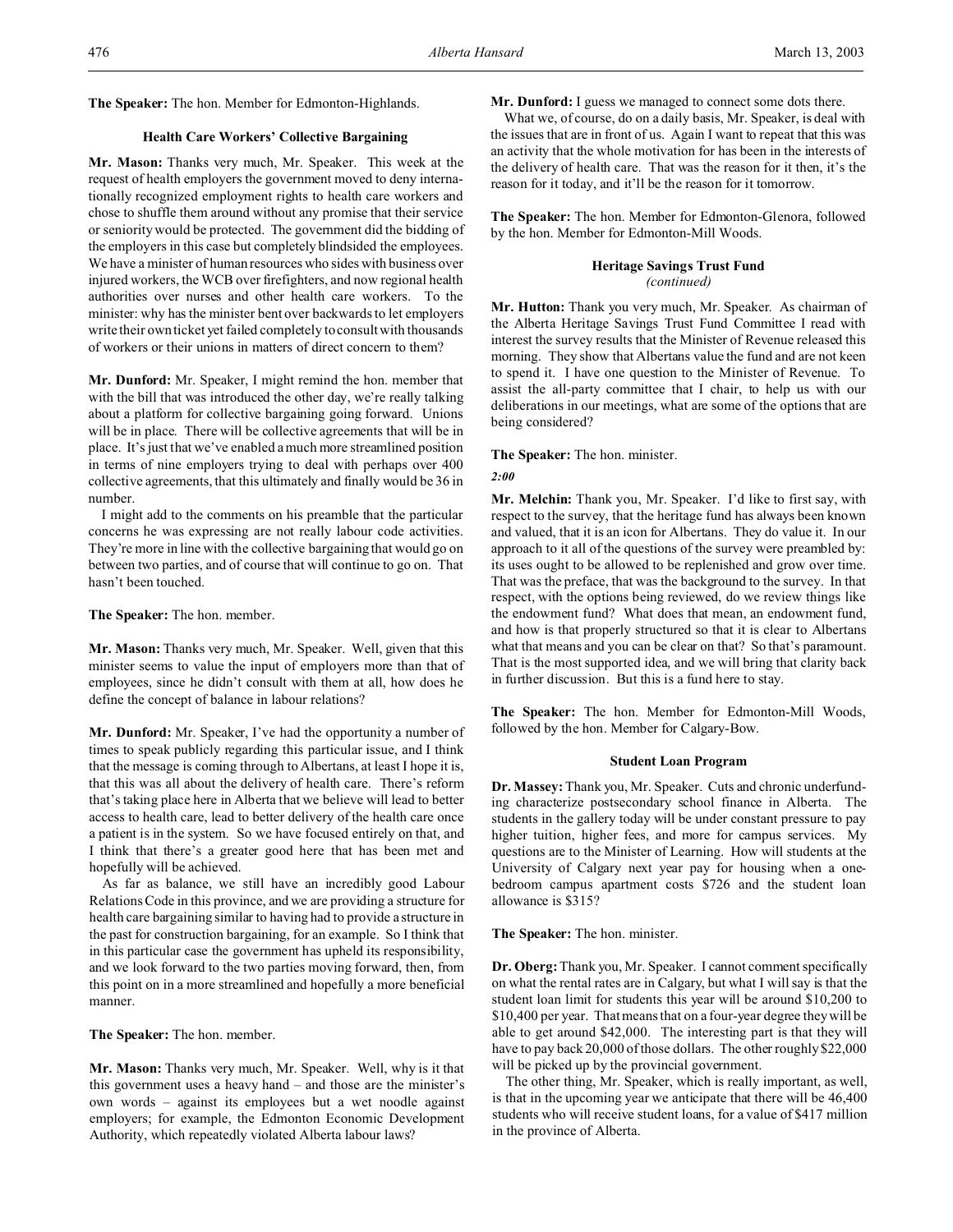**The Speaker:** The hon. member.

**Dr. Massey:** Thank you. Again to the same minister: does the government see any relationship between rising student costs and the 1,500 people being fed at the U of A's food bank each year?

**Dr. Oberg:** Mr. Speaker, one of the things that I have looked at a lot since becoming minister has been the student loan program, and over that time we have increased the student loan program by about 45 to 50 percent. It's something that I feel very strongly about. We have also increased quite dramatically the student awards, such as the Jason Lang scholarships, numerous other scholarships. Jason Lang scholarships, by the way, are to the tune of around \$5 million or \$6 million a year, are regardless of financial need, are there for performance. We have a seen a tremendous amount of dollars being put into that. The Rutherford scholarships, for example, are something else that this government does. I believe, off the top of my head, that they're around \$35 million or \$40 million a year.

So there is a huge amount of dollars that are going in. Students, for example, now pay in tuition an average of about 25 percent of the cost of their actual education. Seventy-five percent is being borne by the government and other sources. So we're seeing a huge amount of dollars go into postsecondary education. In saying that, Mr. Speaker, I will say that it's money extremely well spent.

**The Speaker:** The hon. member.

**Dr. Massey:** Thank you. Again to the same minister: what adjustment will the government make in the loans program to help students deal with skyrocketing utility costs?

**Dr. Oberg:** Mr. Speaker, one of the things that we tend to work on in the student loan program is the overall loan limit, and each and every year we look at the overall loan limit and how we can increase it. This year in the upcoming budget you will see what is going to happen. I think people will be reasonably happy. But, again, what I will say – and I really must reiterate this – is that Alberta has by far the best student loan program in Canada. Talk to any of the student groups; they will agree with that. It's something that we're very proud of: \$417 million goes out each year.

**The Speaker:** The hon. Member for Calgary-Bow, followed by the hon. Member for Edmonton-Riverview.

### **Utility Costs for Low-income Albertans**

**Ms DeLong:** Thank you, Mr. Speaker. My question is for the hon. Minister of Human Resources and Employment. Mr. Minister, I've continued to hear from constituents who are still worried that they won't be able to pay their utility bills, so I'd like some further clarification on this. What is your department doing to help lowincome Albertans who don't have the money to pay their bills?

**Mr. Dunford:** Actually, Mr. Speaker, we will help Albertans who do not have the resources to pay these utility bills. We have an emergency assistance program, that we've used now for a number of seasons, under our supports for independence program, but in answering the hon. member, it's very, very important that Albertans understand that in order to be able to access this particular assistance, there is a screening process that they're going to have to go through. First of all, they will have had to have received a disconnect notice. Through examination and through revealing of their particular situation, they will have to show clearly that they have no

other choice, that they have no other method of being able to pay and, I guess, more importantly, as well that they can show they are not eligible for any other types of assistance. So if you or any member here in the House have constituents that are in that situation, they must apply in person to a Human Resources and Employment office, and then we'll try to help as best we can.

**The Speaker:** The hon. member.

**Ms DeLong:** Thank you. How much money will your department provide to people who have no other way of paying their utility bills?

**Mr. Dunford:** Well, of course, we don't have just a sum that's given to everyone. We would want to examine each of the situations on a case-by-case basis, but we have a policy in place that there could be up to a thousand dollars for a circumstance, that could be provided for utility arrears or reconnection or perhaps even if there are some deposit fees that would come into place. Now, technically, under our policy there might be an opportunity for a person, you know, in really dire situations to perhaps use this more than once, but that would be a very exceptional situation, I'm afraid.

**The Speaker:** The hon. member.

**Ms DeLong:** Thank you. Mr. Minister, you haven't mentioned people on AISH. Does this include people who are on AISH?

**Mr. Dunford:** Well, it can. While AISH is a stand-alone program, we can move people off AISH on a temporary basis into our supports for independence program and perhaps, then, look after them that way. But in specific answer to your question, AISH in and of itself does not have this type of assistance available, so they'd have to move onto our SFI program.

## **Physiotherapy Programs**

**Dr. Taft:** Mr. Speaker, every Thursday the Alberta Liberals will ask a question that members of the public have asked us to pose. Members of the public can send us their questions by phoning our office or visiting our web site at www.altaliberals.ab.ca. Today's question comes from an Albertan very concerned regarding funding and operation of physiotherapy programs in Alberta, so my questions are to the Minister of Health and Wellness. Given that the Expert Advisory Panel to Review Publicly Funded Health Services has already reported to the minister, when can Albertans expect an answer as to what is going to happen with public funding for physiotherapy?

**Mr. Mar:** Mr. Speaker, my expectation is that government will have a response to the report tabled by the expert panel, headed by Dr. Bob Westbury, sometime in the next three or four weeks, and the public will certainly be made aware of the response that we have once government has had the opportunity to review, digest, and make decisions on those recommendations.

**The Speaker:** The hon. member.

**Dr. Taft:** Thank you. Given that there are no requirements that community rehabilitation funding provided to RHAs actually goes to community rehabilitation programs, how does the minister ensure that Albertans get the physiotherapy service they need?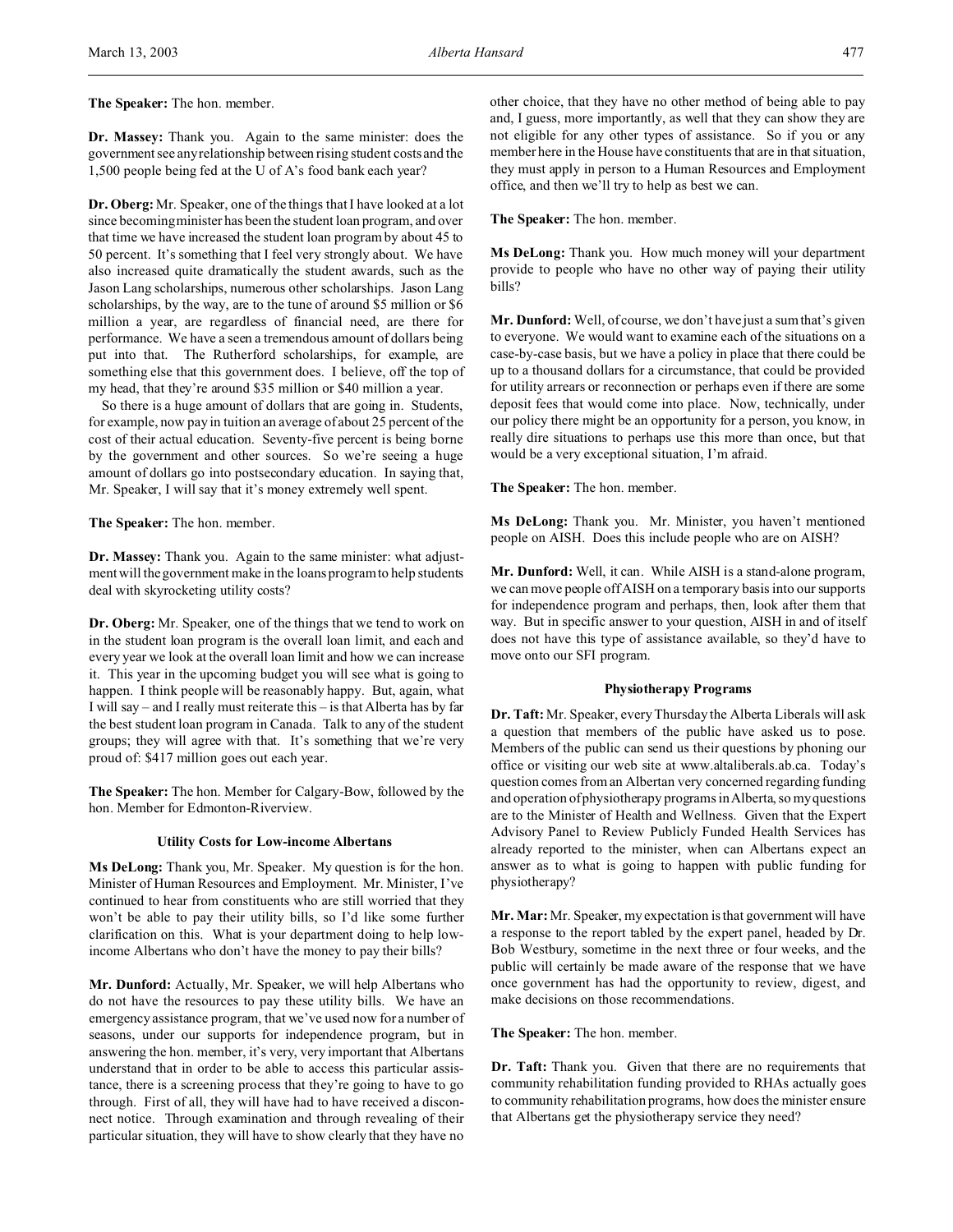# *2:10*

**Mr. Mar:** Mr. Speaker, we do rely upon regional health authorities to establish priorities for the delivery of health services within their particular regions, so we would expect that if physiotherapy is a needed area within a regional health authority's boundaries, that need would be made known to the people who run our system in those areas.

# **The Speaker:** The hon. member.

**Dr. Taft:** Thank you. Given that the current community rehabilitation program is widely regarded in the profession as complex, confusing, and perceived by many as being unfair, what is the minister going to do to fix the system?

**Mr. Mar:** Mr. Speaker, we have asked this expert panel to provide for us their best advice on how to resolve some of these issues as to how we get effective – cost-effective and physically effective – treatment to individuals who require it. It is a complex area, but they have been charged with the responsibility of trying to sort through some of these complexities and look at evidence-based decisionmaking for the purposes of making policy.

**The Speaker:** The hon. Member for Calgary-Lougheed, followed by the hon. Member for Edmonton-Ellerslie.

# **Calgary Consolidated Courthouse**

**Ms Graham:** Thank you very much, Mr. Speaker. As someone who has advocated for a consolidated courthouse in Calgary since my election some six years ago, I was very pleased to see that government had initiated a process last summer that would see a new Calgary courthouse built. Since then, I understand that three developers have been chosen to submit detailed proposals pursuant to an RFP, or a request for proposal. My question, then, this afternoon is to the Minister of Infrastructure. When will a developer be chosen to start construction of the much-needed courthouse?

# **The Speaker:** The hon. minister.

**Mr. Lund:** Well, thank you, Mr. Speaker. This is, indeed, a very exciting and large project that we are undertaking in the city of Calgary. We're probably going to be building a building with some 1.1 million square feet, so it is a very large project. I would like to just quickly run through the process that we've been using, because it is extremely important to us that this be very open and transparent, and we wanted to make sure, because of the size of the project, that we didn't leave anyone out that had the expertise or financial ability to participate in the project.

So we first called for a request for expression of interest and had some 27 respondents to that request. Because of this great interest, we then decided that it was extremely important that we get some outside expertise to help us with it, so we called for an RFP to bring on consultants that had expertise in courthouses, in financing, in architecture, and those types of things. We then moved on to a request for qualifications, and out of that process we had some 10 people and firms respond. We then short-listed those and came out with six firms that were interviewed, and out of that, there were three that qualified to move forward to the next level, which will be the request for proposal. As we speak, the request for proposal is being printed. It will be made available to the three companies on Monday.

**The Speaker:** The hon. member.

**Ms Graham:** Thank you, Mr. Speaker. Given that this process is under way and that a developer will presumably come out of this process, when will the courthouse be built? Can the minister advise?

**Mr. Lund:** Mr. Speaker, we are actually on a fairly fast track with this whole project. We hope to have the contract signed to go ahead with construction in October with completion in the summer of 2006 and the ability to move in and start operating from that consolidated courthouse.

**The Speaker:** The hon. member.

**Ms Graham:** Thank you, Mr. Speaker. My last question is to the Minister of Justice. Given the obvious benefit to the court-going public in being able to attend one location instead of seven, I'm wondering if the minister can advise of other anticipated benefits to this new facility for the public.

**Mr. Hancock:** Well, Mr. Speaker, we would anticipate huge benefits to having a consolidated justice facility in the city of Calgary where all citizens of Calgary would know where they could go to access courts. Right now, as the member has indicated, there are seven different locations. There's prisoner handling in at least two of those; I think probably three or four of those where there are prisoner handling facilities. There are law libraries. There is a great amount of duplication of resources being utilized now, which can all be consolidated in one facility. So from an administrative point of view it makes a lot more sense and will save us some money, which can then be redeployed into the system to more effectively serve justice in that area.

From an access to justice perspective there are huge benefits to people knowing where they need to go to the court that they're supposed to be in, and that's very problematic right now with confusion. There's an opportunity in building a facility of this nature to bring together associated justice activities: family law clinics, mediation processes, and other processes which people need to access in addition to the courts. So there are a great number of activities which can be consolidated in that area, both redeploying resources and making the access to justice more effective.

### **Milk River Basin Water Management**

**Ms Carlson:** Mr. Speaker, 20 years ago this province tried to build a dam on the Milk River. That plan was scrapped because the dam would endanger an internationally significant grassland that serves as the habitat for several rare and threatened species. But now this government is quietly trying to bring that plan back. To the Minister of Environment: what has changed in the last 20 years to lessen the environmental risk of putting a dam on the Milk River?

**Dr. Taylor:** Mr. Speaker, we're moving forward with the study at the request of the community. The study is not just looking at a dam; it is looking at options for water storage. Even in the driest year, about two years ago, we passed on between 55 and 57 percent of the water in the South Saskatchewan basin to Saskatchewan. We have to continue to provide 50 percent. Even in the driest year there was 7 percent of the water that flowed, so as we go forward in looking at water management issues, all the water management issues in all of the province need to be looked at.

As we move forward in particular to the Milk River basin system, the Milk River would be dry if it weren't for a number of options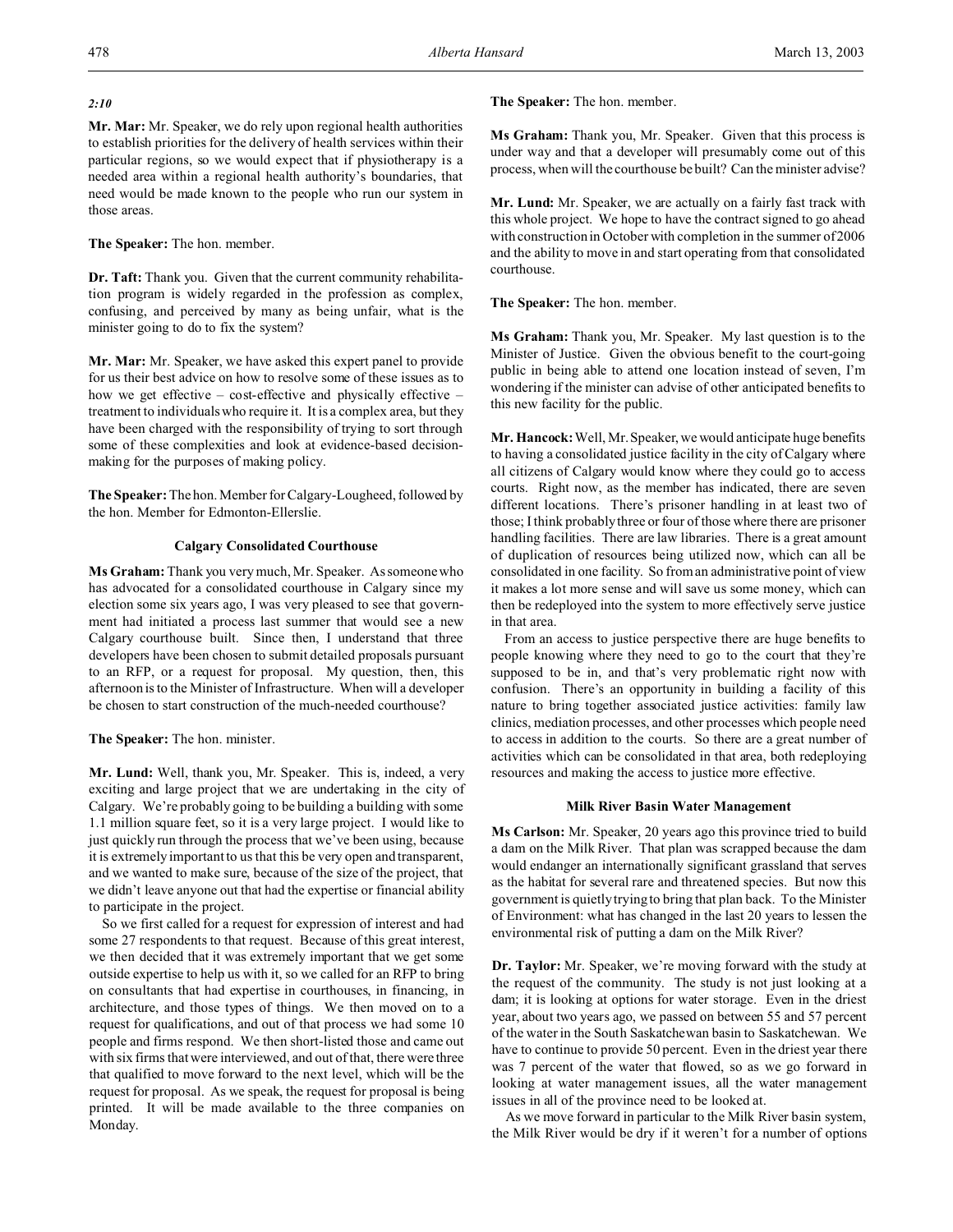and actions that have been taken in the past. This is a project of the community, the American government – the Milk River flows ultimately down to the Gulf of Mexico – and it is also a study that's been undertaken by us. As I say, it's just a study; there are no commitments. The study looks at onstream and off-stream storage plus environmental effects plus economic matters.

**Ms Carlson:** Mr. Speaker, why is the minister conducting a prefeasibility study without a river basin management plan, as required under the Water Act?

**Dr. Taylor:** Well, Mr. Speaker, we are going forward with a study, and certainly we are working with all the basins right now in terms of getting water management plans developed. We've done a good one on the Bow River, we're working on the South Saskatchewan, and we're working with one on the Milk River as well. There would be nothing built either onstream or off-stream until there was a water management plan.

**Ms Carlson:** Mr. Speaker, will the Environment minister tell this House how much this project will benefit Americans and how much it will cost Albertans?

**Dr. Taylor:** Well, Mr. Speaker, of course we're continuing to monitor the situation as it goes forward, but I can't tell her that until the study is complete, and if there's any benefit to the Americans, we would be expecting the Americans to pay their fair share. I had a meeting in Milk River some time ago with American community officials and so on. The Americans are interested in knowing what the costs will be, and of course they recognize that they need to pay their fair share of any project if  $-$  if  $-$  a project were to go forward.

**The Speaker:** The hon. MemberforEdmonton-Strathcona, followed by the hon. Member for Wetaskiwin-Camrose.

## **Education Funding**

**Dr. Pannu:** Thank you, Mr. Speaker. I have never seen education stakeholders more united against this government's wrong-headed policies, which have created a serious funding crisis in our schools. School trustees, educators, parents, and students are speaking with one voice, saying that this Tory government is just not listening to their concerns. To the Minister of Learning. I hope he's listening. Can the minister please explain how he has managed the rare feat of uniting all education stakeholders against his government's policies.

*2:20*

**Dr. Oberg:** Well, Mr. Speaker, I think the hon. member is hallucinating again. I believe that the school boards are doing a very good job of managing their funds. I also believe that there's been huge amounts of dollars that have been put into education and the learning system. We put more money into the system per capita than any other province in Canada. Our students do absolutely the best on anyexamination across Canada; indeed, any worldwide examination. Lastly, our teachers are paid approximately 10 percent more than any other teachers in the country. So I would really caution this hon. member about talking about a crisis in education. It is trumped up, and I think it does a disrespect to those teachers that are doing a very hard job and doing very hard work.

**The Speaker:** The hon. member.

**Dr. Pannu:** Thank you, Mr. Speaker. That's a very hallucinated answer to my very clear question.

My next question to the minister: why won't the minister swallow

his pride and admit that the government is wrong to not fully fund the arbitration settlement and grade 10 credits and that this refusal is exacting an unacceptable toll on Alberta classrooms?

**Dr. Oberg:**Well, Mr. Speaker, first of all, the arbitration settlement was fully funded. It was funded to the tune of \$298 million for a \$260 million settlement. The second point that I wanted to make is on CEUs. Do you realize that in the Edmonton public school board we had to fine schools because they were putting forward the wrong CEUs? They were using the CEUs to put dollars into their own coffers. In some school boards the CEUs in grade 10 were up to 47 per year. We had students that were receiving over 80 – 80 – credits. Do the math timewise. There aren't that many hours in the week. This was a huge problem. We have addressed the problem and are coming forward with the solution starting this September.

**The Speaker:** The hon. member.

**Dr. Pannu:** Thank you, Mr. Speaker. For the minister to say today that the settlement was fully funded really shows how hallucinated he is. Will the minister tell parents and students that he has gotten the message and announce today that next year's education budget will contain sufficient funds so the school boards are not forced to lay off teachers and cut vital programs?

**Dr. Oberg:**Mr. Speaker, I will elucidate that hallucinating question. There will be money in the upcoming budget. You will however have to wait till the upcoming budget. A lot of the school boards are workingextremely hard to balance their budgets. They're attempting to keep the number of teachers that will be laid off by attrition to a minimum, and we will see how they do it. I listen to people all the time. As a matter of fact, last night I met with the parent council at Eastglen, which I believe is in the hon. Member for Edmonton-Highlands' constituency, and I didn't see him there.

**The Speaker:** Boy, there's a lot of activity back and forth. To my hon. colleagues the Member for Edmonton-Highlands and the Member for Edmonton-Strathcona, just button it a bit; okay? Because if you don't, I'm moving your desks over here.

The hon. Member for Wetaskiwin-Camrose, followed by the hon. Member for Edmonton-Glengarry.

## **Labour Supply**

**Mr. Johnson:** Thank you, Mr. Speaker. Recent reports have predicted that Alberta is going to have high employment growth over the next few years. Reports state that over the next five years there will be a strong demand for occupations that need university degrees, especially in nursing, business, and engineering. However, with many baby boomers retiring over the next 10 years, there is a real concern in my constituency that there will be large-scale worker shortages, especially in the area of health, where it has already been predicted that there is going to be a shortage of medical doctors and nurses. My first question is to the Minister of Human Resources and Employment. Does the minister and his department have any longrange plans to ensure that there won't be labour shortages in Alberta over the next decade?

**Mr. Dunford:** Yes, Mr. Speaker, to the question. In terms of plans they would be both immediate and, of course, long term and involve the federal government through the Human Resources Development branch of the federal government, but also we have cross-ministry initiatives here within the province of Alberta. I might just direct the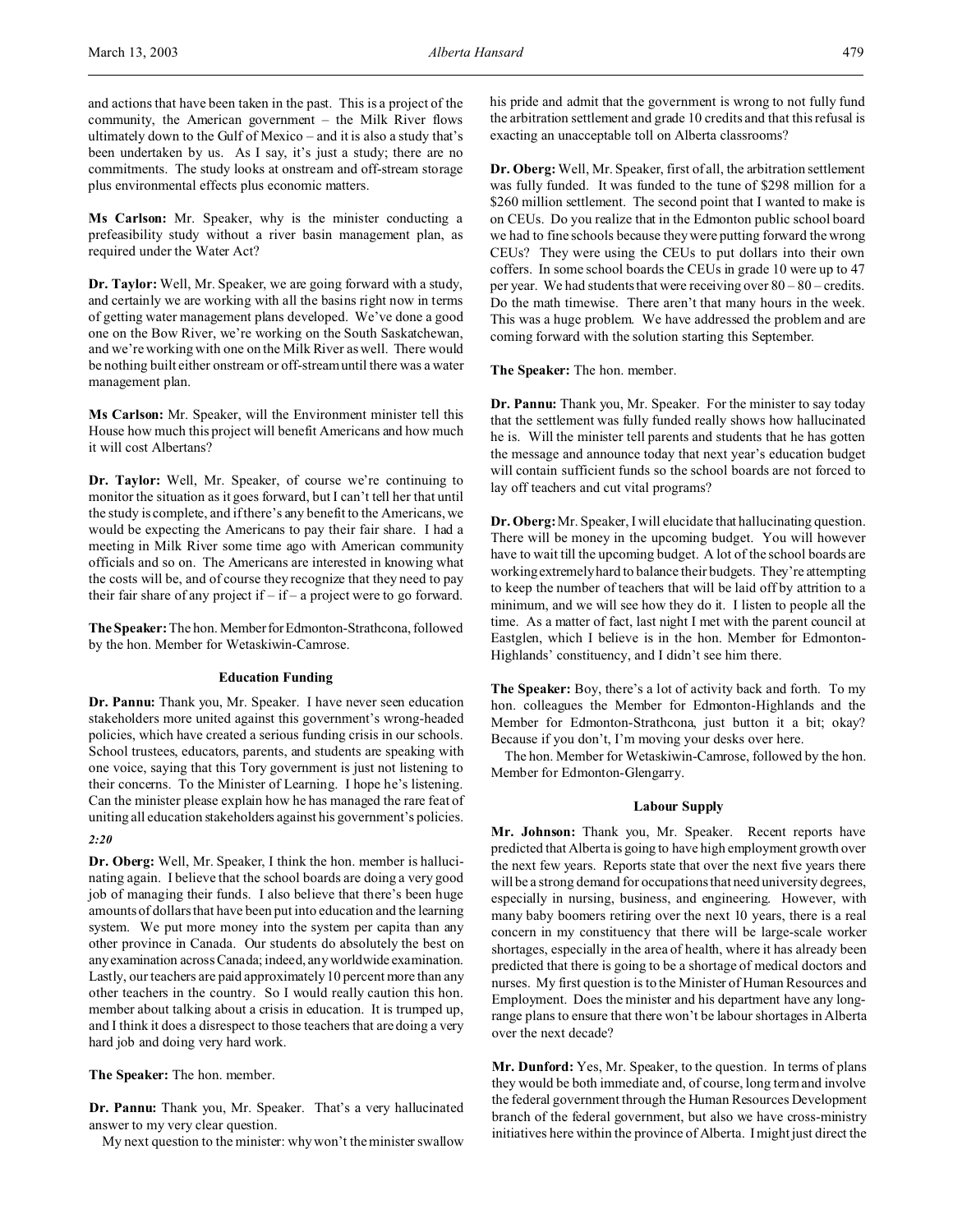member's attention to a recent report that has been released by the Department of Learning and ourselves called Prepared for Growth. In that report we articulate a three-pronged approach to ensuring a strong labour market.

First of all, of course you want to deal with Albertans and make sure that there are strong training programs available for Alberta workers. Secondly, then, of course you want to increase the ability of workers from across this country to be able to come to Alberta and to work, and with that, then, of course we want to have in place good accreditation systems. Then, finally, just around the world: being able to attract skilled immigrants through, of course, the Alberta advantage.

So our portion of this in Human Resources and Employment is to provide information, to provide advice, and to provide financial support to help people get jobs, get training, and choose careers, then, with bright futures, for which, of course, doctors and nurses would qualify.

**Mr. Johnson:** My first supplemental is to the Minister of Health and Wellness. What plans does the minister have to ensure that there will not be a shortage of medical doctors and nurses in the next ten years?

**Mr. Mar:** Well, Mr. Speaker, I can assure the hon. member and members of this House and Albertans that our department is clearly aware of many reports that have talked about a general shortage of health professionals across Canada. Interestingly – and I think it's worth pointing out – this is one of the areas that was not specifically addressed by the federal government in its recent budget, nor was it really referred to except parenthetically in the Romanow report, although it was identified in both the Mazankowski report and the report done by Senator Kirby.

Mr. Speaker, we have done a good job of trying to deal with this particular issue, and it's a two-pronged approach. First of all, through primary health care reform we need to make sure that we make better use of the health professionals that we currently have in expanding the scopes of practice and the utilization of competent professionals in various areas of health care. So that's the first prong to the approach.

The second prong, Mr. Speaker, is with respect to the training of professionals and their recruitment and retention. Now, that is also a two-pronged approach. One is that in the short term we can recruit people from other places, and we've been successful in doing that partly because of our labour negotiation contracts with nurses, with physicians that have resulted in almost 650 new positions coming to Alberta in the last three years, some 1,500 new nurses in the last couple of years that we've been successful in recruiting.

Also, Mr. Speaker, we are interested in training more people, the theory being that people who are born, raised, and live here in Alberta and train in Alberta will tend to stay in Alberta, and so in that respect – and this is my final point – we have focused on postsecondary education seats for health care. I'm pleased to say that over the last four years we have added an additional 2,116 new spaces. Alberta now has a total of more than 12,000 postsecondary education seats devoted to the education of health care professionals.

**Mr. Johnson:** My final question is to the Minister of Learning. What steps has the Minister of Learning taken to ensure Alberta students are being encouraged to enter studies at the postsecondary level, that are predicted to be in high demand over the next ten years?

**The Speaker:** Okay. Thirty seconds, hon. minister.

**Dr. Oberg:** Well, Mr. Speaker, it's very, very hard to talk about our excellent postsecondary education system . . .

**The Speaker:** Can we come back with a ministerial statement, then, on Monday?

## **Untendered Contracts**

**Mr. Bonner:** Mr. Speaker, yesterday the Minister of Infrastructure said that he wouldn't waste taxpayer dollars to make public the records of untendered contracts issued by his department. When I revealed to him that members of his own department calculated it would cost less than \$6,000, he said the amount was so small that the opposition should pay for it. The minister cannot have it both ways. To the Minister of Infrastructure: which is it? It costs too much to find the records, or they're so cheap that the opposition should pay for them?

*2:30*

**Mr. Lund:** Mr. Speaker, I think it's deplorable than an hon. member – I don't know why I use the word "honourable" – would stand in his place and say that I said something that I didn't say yesterday. I did not say that since it was so cheap they should pay for it. I never said that, and I think that the hon. member should actually apologize for making those kinds of accusations. I never said that.

**Mr. Bonner:** To the same minister, Mr. Speaker: do you deny that there is public benefit to making these records public?

**Mr. Lund:** Mr. Speaker, I told the hon. member the other day to get his act together and then we would answer his questions, but until he gets his act together, he can go the other route that he started.

**Mr. Bonner:** Mr. Speaker, given that the minister still doesn't have an answer, is he saying that the public should not be able to see these documents? What is the minister hiding that he doesn't want Albertans to see?

**Mr. Lund:** Mr. Speaker, we are hiding absolutely nothing. If the hon. member wants the public to pay for a fishing trip, I disagree with it. If he wants to narrow it down so that he defines what exactly it is that he wants, then we will deal with it, but I cannot, when somebody says that they want every contract that we've entered into over the last two years, have staff spend hundreds of hours going through and finding it. We will not do it.

## **Speaker's Ruling Items Previously Decided by the Assembly**

**The Speaker:** Just a second. The chair is going to make a comment on what's just transpired here. This is the second day in a row now that this has transpired with this question. It would've been helpful if perhaps some learned parliamentarians in the Assembly might have interjected, but the chair will.

We have on our agenda and we have in our Routine items called Motions for Returns and Written Questions. Hon. members can pose certain questions. They have them identified. They're printed in the Order Paper. They're published. We arrive here on a certain day, and an hon. member moves a question. It is not for the minister to reject or accept the question; it is for the Assembly to accept or reject the question. If it were to come about that a question is being presented by someone and the hon. minister says, "Yes, I'm prepared to provide it" but the Assembly votes no, the minister cannot. It's the Assembly that rules.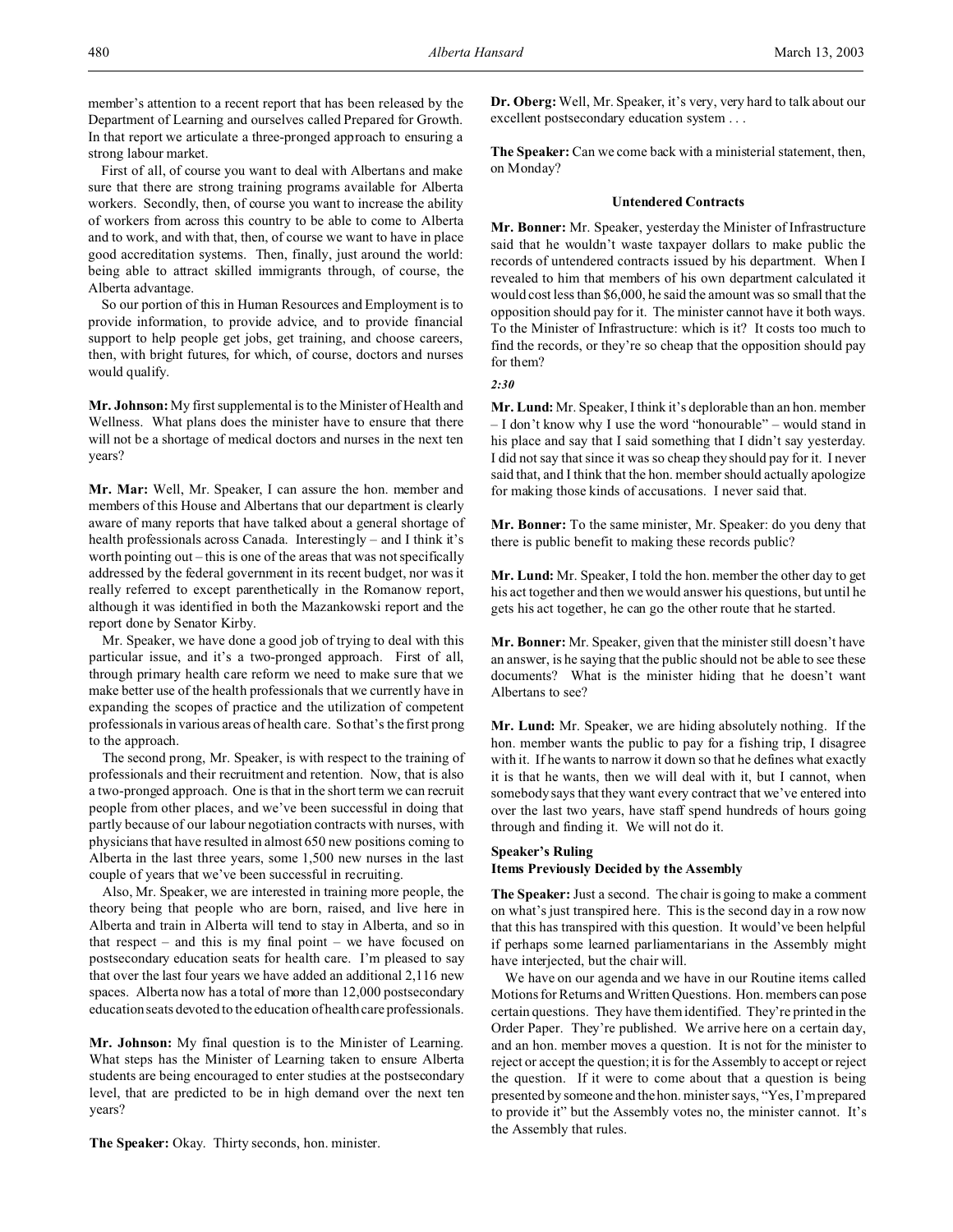In the series of questions that were raised the other day, I think following out of the question asked yesterday and the question asked today, the Assembly voted no to the provision of the statement. So for absolute clarity from a jurisdictional point of view and a constitutional point of view let us remember that it is the Assembly that rules, not a minister that rules.

Might we revert briefly to Introduction of Guests?

[Unanimous consent granted]

#### head: **Introduction of Guests**

*(reversion)*

**Mr. Ouellette:** Mr. Speaker, it gives me great pleasure to rise and introduce to you and to all members of this Assembly a very good friend of mine from Pine Lake, Doug Sawyer. Doug is a rancher at Pine Lake and a very good supporter of this government and a very good citizen of the Pine Lake area. He's also the president of the Clean Lake Society. He's a big-time hunter and a big-time fisherman, and I get to eat a little wild meat and some fish when I stop over by his house. I'm glad to see him come to take part in watching our Legislature today.

# head: **Members' Statements**

**The Speaker:** The hon. Member for Wetaskiwin-Camrose.

### **The Ross Family of Camrose**

**Mr. Johnson:** Thank you, Mr. Speaker. The Ross family in my constituency has done phenomenal work in raising awareness for the organ donation program. Mike, Tim, Kate, Jen, Rod, and Sheilagh have had a personal experience with the program. In 1992 Jenny, at the age of four, underwent a liver transplant to save her life from a virus. Jen lay sick for two weeks before an anonymous donor provided the gift of life for her. She made an excellent recovery, and she and her family have been large supporters of the donor program ever since.

Last summer Mike and Tim roller-skied from Edmonton to the Canadian Transplant Games, in St. John's, Newfoundland, in the Thanks 100 Times Over campaign. The campaign raised awareness of the organ donation program and also served to thank families of donors of organs and tissues. Mike and Tim roller-skied 6,000 kilometres in 69 days, visiting over 30 cities in nine provinces.

In November 2002 Jen was asked to represent the Stollery children's hospital as this year's champion child. She is an ambassador for the 80,000 children treated at Stollery each year. Jen has been asked to address the Senate of Canada next week on behalf of the children and families of the organ donor program.

Sheilagh Ross was appointed to the Canadian Council on Organ Donation and Transplantation in 2001 as one of the two Albertans sitting on the national council. Sheilagh is the lead for their public awareness initiative and sits on the donation committee.

The entire family continues to promote the benefit of the organ donation program, which is life. I encourage all Albertans to visit their web site at www.thanks100times.ca to learn more about the family's efforts. I also encourage all Albertans to fill out a donor card so that they, too, can give the gift of life.

From this Assembly I'm pleased to say thank you to the Rosses and welcome them here today.

## **Asbestos Exposure**

**Dr. Taft:** Mr. Speaker, I hold in my hand excerpts from this government's own *Occupational Health & Safety Magazine*. These four

simple pages document in just over one year the deaths of 32 workers in Alberta, workers who died because of asbestos. They were insulators, plumbers, carpenters, and electricians. They were mechanics, painters, store clerks, and engineers. These workers who died because of asbestos are only the ones we know about. How many more Albertans are out there dying from asbestos exposure?

Our knowledge of asbestos has come a long way. At one time it was known as a miracle mineral used in a variety of substances like building materials, fire retardants, and insulation. We didn't know that asbestos fibres become embedded in the lungs and can lead to several fatal diseases, but now we do. Asbestos is the largest single occupational cause of death and disease. In Great Britain asbestos kills more people each year than are killed on roads. By 2020 it is estimated that a staggering 10,000 people a year will die from asbestos exposure in the U.K. alone.

In the past few months serious concerns regarding asbestos exposure at two health facilities in Calgary have been brought to light. The safety of workers and patients was put at risk at both the Foothills and Holy Cross, and despite the seriousness of asbestos exposure, repeated breaches of the government's asbestos abatement policy continued to occur. Where is the government on this issue? A good abatement policy means nothing if there is no will to enforce it. Improper asbestos removal at the Foothills and Holy Cross are two examples that we know about. How many times each day does improper asbestos removal in Alberta put worker and public safety at risk? There is no excuse. We know the dangers of asbestos. It is time for the government to show leadership and take action on this issue by properly enforcing the legislation.

**The Speaker:** The hon. Member for Spruce Grove-Sturgeon-St. Albert.

### **Farm Safety Week**

**Mr. Horner:**Thank you, Mr. Speaker. I rise today to recognize and bring attention to the Farm Safety Week campaign, which began on March 12 and will be concluding on March 19.

Statistics, Mr. Speaker, show that farming is one of the more dangerous occupations in Alberta. Unfortunately, statistics don't show the real impact farming-related deaths and injuries have on the families who have had a member seriously injured or killed. Millions of dollars in production and thousands of work hours are lost, but how do you measure the emotional loss of a family member? On average there are about 120 people killed and another 1,700 seriously injured each year in farm-related incidents across Canada, and one-fifth of those deaths occur in Alberta. In 2002 Alberta lost 24 members of its farming community, and of the people lost five were children.

The focus of this year's campaign is on children's safety because even one is too many. Parents can ensure the safety of their children through proper supervision and training for any task their children might be involved with. Children need to be assigned tasks that they are capable of doing safely. Farm-related tragedies are preventable. One of the most horrific facts that surrounds the death or serious injury of a child on a farm is that in the majority of incidents the parents of the child witness the incident. Climbing hay bales may look innocent, but when children climb and play on top of them, they may become unstable and fall onto the child. Tractors are another dangerous piece of equipment that children should avoid. One of the most common causes of serious injury or death for children is when they fall off a moving tractor. Although hazards exist on farms, they are a wonderful place for children to be raised. Children just need to be aware of the dangers that exist.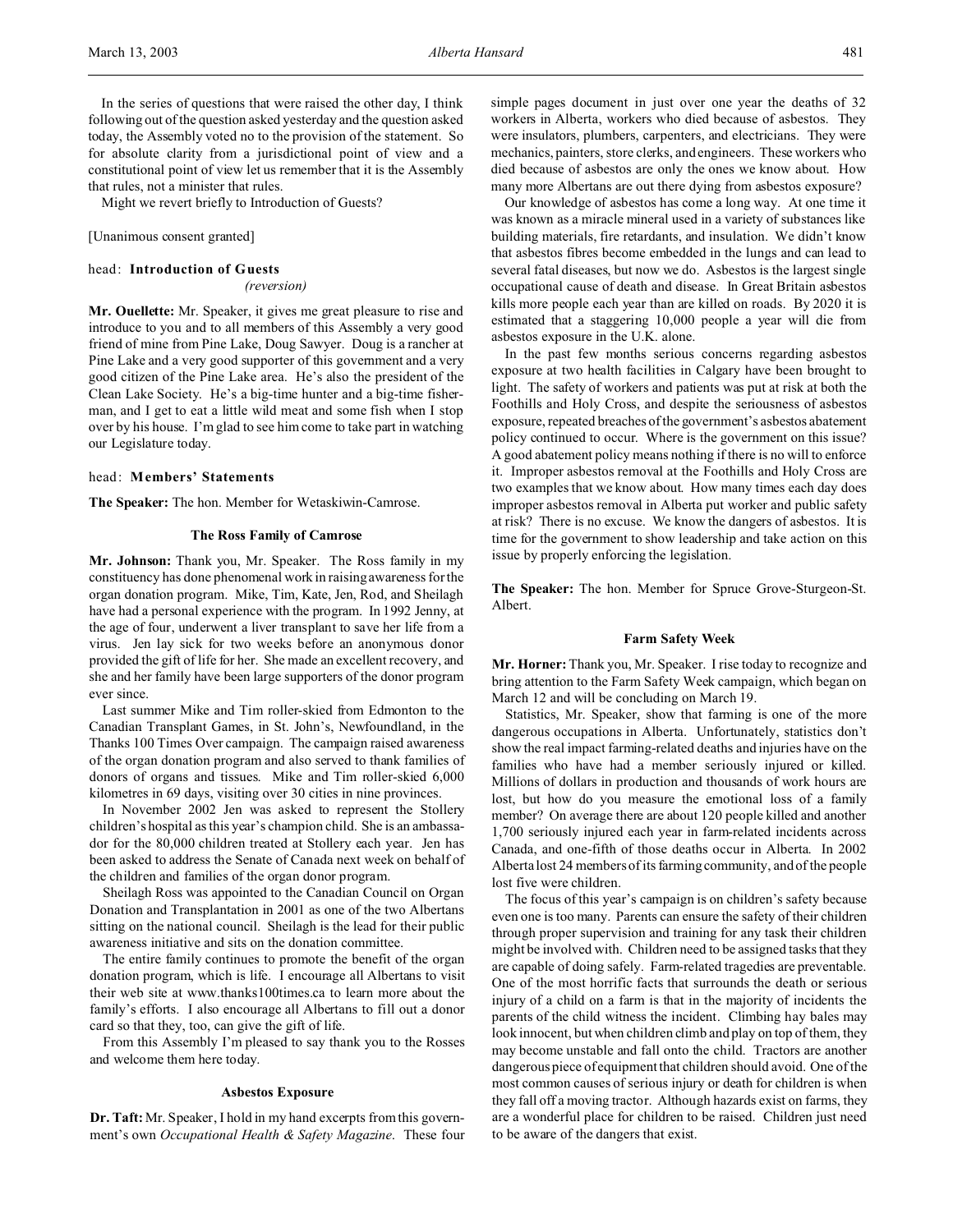## *2:40*

Almost every farmer in Alberta could tell a story about an injury they sustained or a near miss that occurred throughout their daily farming tasks, and it is important that these stories and the recommendations arising from them are shared, especially during this farm safety campaign. Alberta Agriculture, Food and Rural Development takes an active role in providing farmers with information that promotes farm safety year-round. Farmers are encouraged this week to share their knowledge and expertise and raise the awareness of potentially hazardous practices.

**The Speaker:** The hon. Member for Edmonton-Gold Bar.

### **Electoral Boundaries**

**Mr. MacDonald:** Thank you, Mr. Speaker. Last September a disappointing interim report was delivered by the Electoral Boundaries Commission recommending that the city of Edmonton lose a seat, that rural Alberta lose a seat, and that the riding of Fort McMurray be consolidated with the surrounding constituency to create a riding whose population was 20 percent over the provincial average.

The city of Edmonton is one of the two largest economic centres in Alberta. It serves as the capital for our fine province and over the past two years has seen substantial economic growth and increases in population. Yet even though our current population qualifies the city to keep 19 seats, Edmonton is being punished with the loss of one of them. This will leave our city underrepresented and with less influence and say in this House.

After the interim report of the Electoral Boundaries Commission was released, there was an outcry from the citizens, city council, and the opposition parties of this House. Mr. Speaker, we need representation in this city to watch out for the interests of all Edmontonians. This report takes that representation away. We need representation to protect our municipally owned utilities. We need representation to protect our public schools. We need representation to protect our public health care system. We need representation to protect and further our roads and our infrastructure. We need representation to speak for those who cannot speak for themselves: the disabled, those on low-income assistance programs, seniors, and children. If we lose that seat, the people of Edmonton will lose representation. They will have their democratic rights compromised. They will suffer the consequences of having one less voice at the legislative table.

I would now urge all hon. members, especially the majority of the Edmonton Progressive Conservative caucus, who to date, unfortunately, have remained quiet on this issue, to stand up and speak out on behalf of Edmonton. I am, as is the Liberal caucus, willing to work with those hon. members to ensure Edmonton does not lose a voice in this Assembly.

Thank you.

# head: **Presenting Petitions**

**The Speaker:** The hon. Member for Edmonton-Strathcona.

**Dr. Pannu:** Thank you, Mr. Speaker. On behalf of the working poor in Alberta I'm presenting a petition signed by 53 individuals from Calgary. These Albertans are petitioning the Legislative Assembly to urge the government to immediately raise the minimum wage to \$8.50 per hour and index it to the cost of living just in the way MLA salaries are indexed to the cost of living.

Thank you, Mr. Speaker.

# **Speaker's Ruling Factual Accuracy**

**The Speaker:** Excuse me. Hon. members, I don't know what the provision is with respect to the correction of stuff that's said in the Assembly that's wrong. The chair is also the chairman of the Members' Services Committee, and the last statement made is factually incorrect. MLA salaries are not indexed to the cost of living. This has been said in this Assembly several times, and who other than the chairman of Members' Services can stand up and correct it? All hon. members know how their stipends are calculated. It has nothing to do with the cost of living. This has to be clarified. This must be clarified. That is factually incorrect.

Members' stipends are adjusted on an annual basis on a formula that was determined, an independent formula called the average of weekly earnings index of the previous calendar year of workers in the province of Alberta. Totally unrelated to the cost of living index. The members of this Assembly have got to clarify. It's wrong to stand in here and make factually incorrect statements.

**Dr. Pannu:** With your permission, Mr. Speaker, I want to thank you for correcting me on this. I should have used the right language. Thank you.

head: **Notices of Motions**

**The Speaker:** The hon. Minister of Community Development.

**Mr. Zwozdesky:** Thank you, Mr. Speaker. I rise pursuant to Standing Order 34(2)(a) to give notice that on Monday I will move that written questions 3, 5, 6, 8, 9, and 10 be dealt with that day.

I'm also giving notice that on Monday I will move that motions for returns 2, 3, 6, 7, 8, and 10 be dealt with that day.

There being no additional written questions or motions for returns, there are none to stand and retain their places.

## head: **Introduction of Bills**

**The Speaker:** The hon. Member for Grande Prairie-Wapiti.

# **Bill 31**

# **Local Authorities Election Amendment Act, 2003**

**Mr. Graydon:** Thank you, Mr. Speaker. I request leave to introduce a bill being the Local Authorities Election Amendment Act, 2003.

The act is reviewed approximately every three years. This bill will incorporate changes requested by local authorities since the last local authorities elections.

[Motion carried; Bill 31 read a first time]

**The Speaker:** The hon. Government House Leader.

**Mr. Hancock:** Thank you, Mr. Speaker. I move that Bill 31 be moved onto the Order Paper under Government Bills and Orders.

[Motion carried]

head: **Tabling Returns and Reports**

**The Speaker:** The hon. Minister of Seniors.

**Mr. Woloshyn:** Thank you very much, Mr. Speaker. I'd like to table the response to Written Question 4.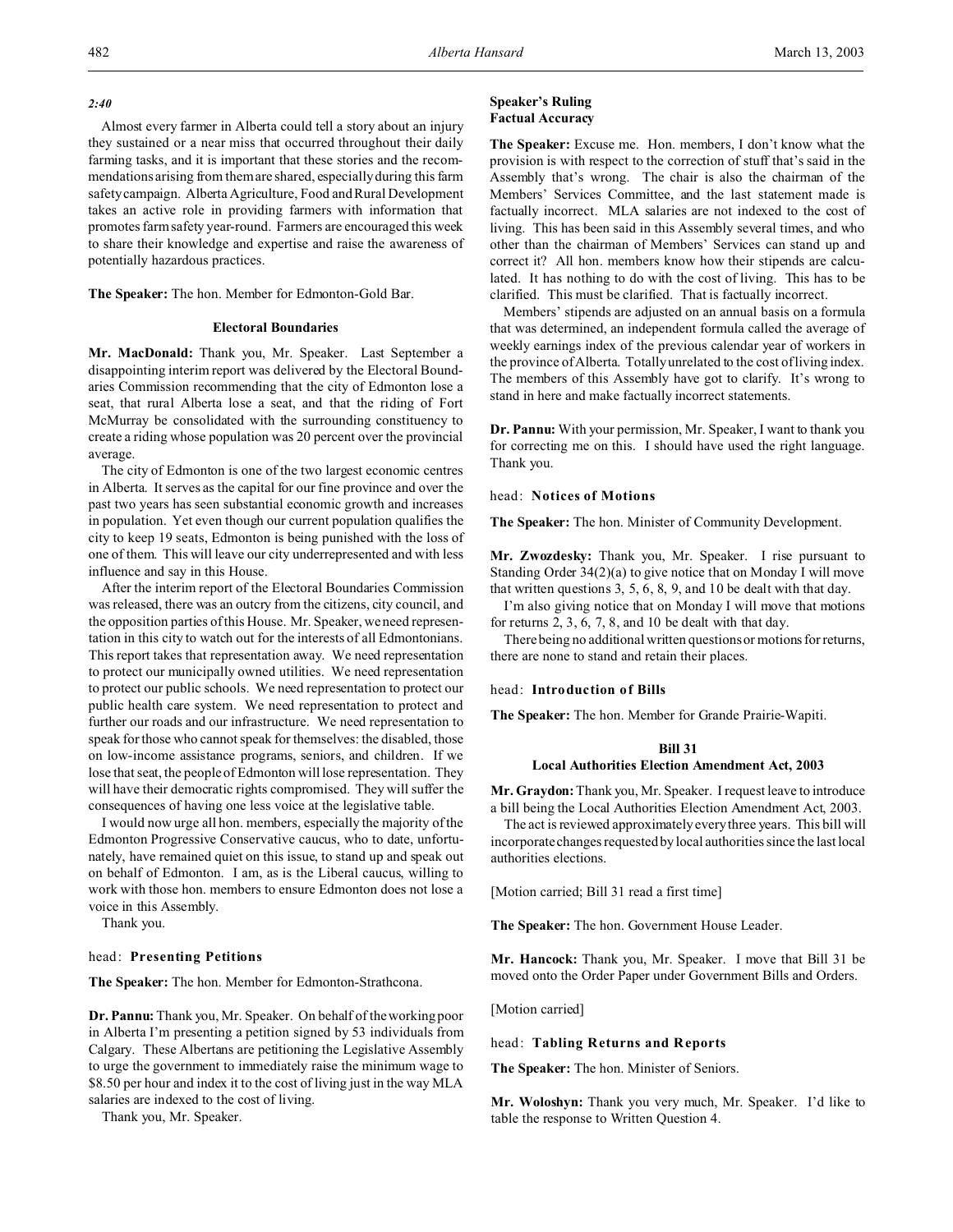**The Speaker:** The hon. Member for Edmonton-Strathcona.

**Dr. Pannu:** Thank you, Mr. Speaker. I rise to table five copies of a letter from Gerry Toller-Lobe of Edmonton dated March 4, 2003, addressed to the Premier. Mr. Toller-Lobe is expressing his extreme dissatisfaction with the government's education funding policy and the resulting negative impact on his children attending McKernan school. They are reminding the Premier that education is an investment not only in education but in "health, law and order, productivity, culture and quality of life" for the collective good of society.

Thank you, Mr. Speaker.

**The Speaker:** The hon. Member for Edmonton-Centre.

**Ms Blakeman:** Thank you very much, Mr. Speaker. I have three tablings today. The first is from constituent Ian Crichton, who writes about P3s, or as he likes to call them, "Picking the Public Pocket." He's asking that "the province of Alberta with ample access to capital and pride in its fiscal accountability should not risk the delivery of the services in our community so deliberately."

My second tabling is from Phillip H. Walker, who's asking that the motion passed by city council be tabled, that the mayor on behalf of city council urges the Premier and all members of the Assembly "to direct the Alberta Electoral Boundaries Commission to maintain the status quo in Edmonton."

Finally, Mr. Speaker, there's a heartfelt testimonial from a constituent, Jane Doe, who has found herself needing welfare and offers up her critique on the SFI budget.

Thank you.

**The Speaker:** The hon. Member for Edmonton-Riverview.

**Dr. Taft:** Thank you, Mr. Speaker. I'm getting a tremendous amount of correspondence these days. The first tabling is from a student at Ross Sheppard high school named Tara Krys, who has written to me expressing her concern over the services available in schools and the shortage of funding.

The second letter is from Lana Cuthbertson, also expressing her concern over funding cuts to education that the province of Alberta is making.

The third letter is a copy of a letter written to the public school board of Edmonton saying among other things: I'm concerned that my daughter's education "will suffer as a result of the recent financial difficulties your schoolboard is facing." That's from Dan Musica.

The fourth letter is a copy of a letter sent to me strongly urging the maintenance of Edmonton's 19 seats in the Legislature.

The fifth letter is from a person, Peter Schiavone, who wants to add his voice "to those calling for natural gas rebates – as promised by the [provincial government] last year."

Thank you.

*2:50*

**The Speaker:** The hon. Member for Edmonton-Gold Bar.

**Mr. MacDonald:** Thank you, Mr. Speaker. I have two tablings this afternoon. The first is a letter that I received, and I was delighted to receive this letter from the hon. Minister of Finance. It's dated February 24, 2003, and deals with the consultation process to review the auto insurance business in the province of Alberta.

The second tabling I have this afternoon is from citizens from the following communities: Athabasca, St. Albert, Alberta Beach, Onoway, Stony Plain, Edmonton, and Calgary. There are over 200 citizens here urging the government to "reinstate the natural-gas rebates immediately" that were promised during the election.

Thank you.

**Mr. Mason:** Mr. Speaker, I'm tabling a letter from a retired couple in Two Hills, Alberta, dated March 7, 2003, addressed to me regarding their gas and power bills. They write, "Enclosed gas and power bills which are taking food from our mouths."

#### head: **Projected Government Business**

**The Speaker:** The hon. Member for Edmonton-Centre.

**Ms Blakeman:** Thank you very much, Mr. Speaker. Pursuant to Standing Order 7(5) I would ask that the order of government business to be brought before the Assembly next week be now shared with the Assembly.

**The Speaker:** The hon. Government House Leader.

**Mr. Hancock:** Thank you, Mr. Speaker. Under projected government business for the week of March 17 to March 20 we project that on Monday, March 17, under Government Bills and Orders at 9 p.m. for second reading Bill 27, Labour Relations (Regional Health Authorities Restructuring) Amendment Act, 2003, and Bill 30, Appropriation (Interim Supply) Act, 2003, and as per the Order Paper.

Tuesday, March 18, in the afternoon under Government Bills and Orders for second reading Bill 27, Bill 18, Energy Statutes Amendment Act, 2003, Bill 26, Corrections Amendment Act, 2003, Bill 28, Freedom of Information and Protection of Privacy Amendment Act, 2003, and potentially Committee of the Whole on Bill 27, and as per the Order Paper. At 8 p.m. on Tuesday, March 18, under Government Bills and Orders for second reading or Committee of the Whole, depending on progress, Bill 27, and committee on bills 19, 30, and 3, and as per the Order Paper.

Wednesday, March 19, in the afternoon under Government Bills and Orders and Committee of the Whole or third reading, as the order progresses, bills 19, 27, and 3, and as per the Order Paper. At 8 p.m. under Government Bills and Orders again Committee of the Whole or third reading, as progress is made, on bills 19, 27, 3, and for third reading Bill 30, and as per the Order Paper.

Thursday, March 20, in the afternoon under Government Bills and Orders for third reading bills 19, 27, and 3. If time permits, Government Motion 13.

head: **Orders of the Day**

**head: Committee of Supply**

[Mr. Shariff in the chair]

**The Deputy Chair:** We'll call the committee to order.

# **Interim Supply Estimates 2003-04 Offices of the Legislative Assembly, Government, and Lottery Fund**

**The Deputy Chair:** The hon. Minister of Community Development.

**Mr. Zwozdesky:** Thank you, Mr. Chair. I rise to comment on the interim supply requirements for the Department and Ministry of Community Development. I did note in reviewing the Blues last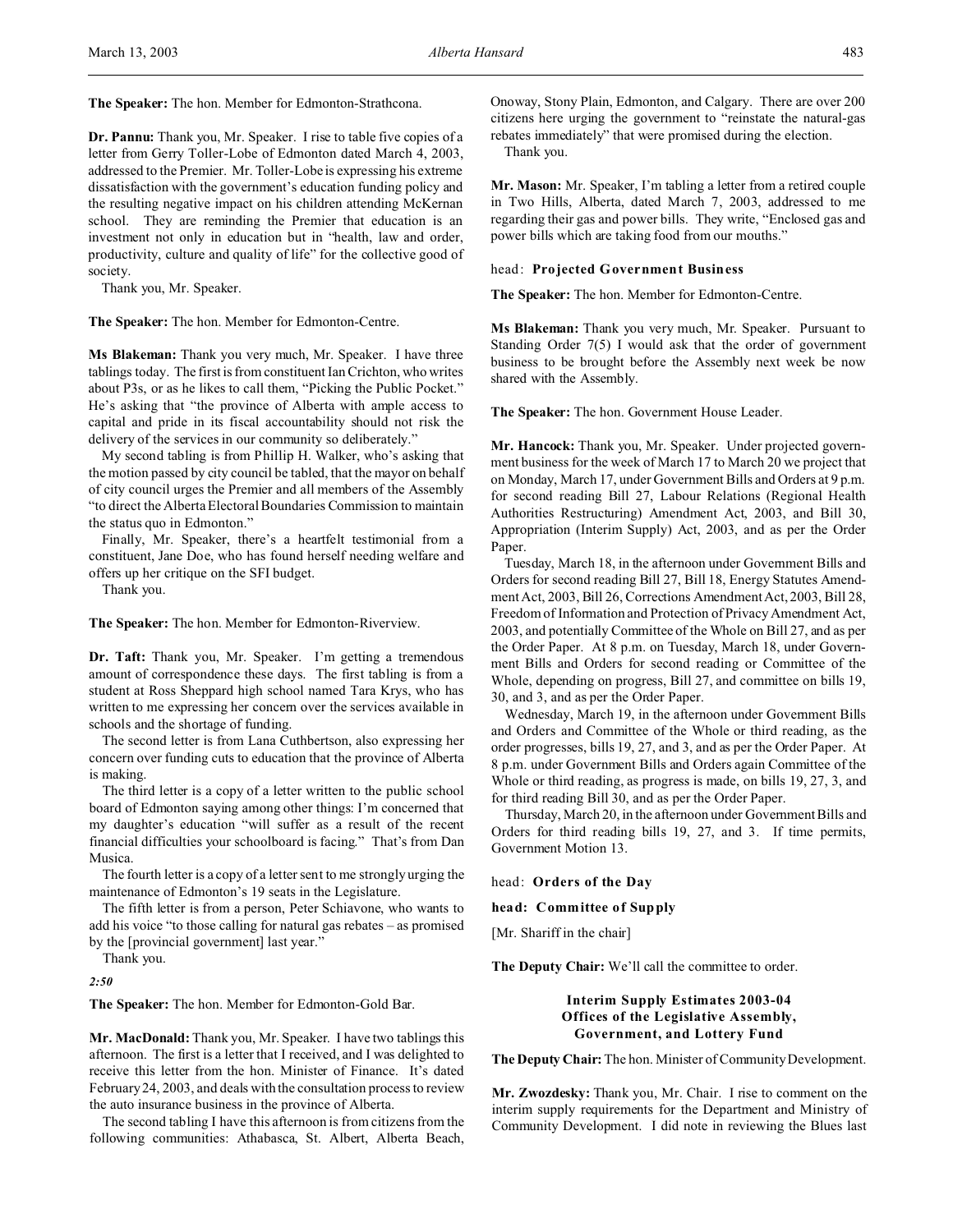night – late last night, I might add – that the Member for Edmonton-Centre had placed some questions on the record which she wanted some answers to. I also noticed that she made a comment about the length of time it took to answer some of the questions that followed the main budget debate from last year, and I just want to make a brief comment on that, if you'll allow, because she has asked the question.

I want to just state at the outset that during the spirit of that exchange with the hon. member during that part of the debate, as I recall, she had requested time during the debate a year ago to put on record as many questions as she possibly could. I agreed to that, and I also agreed to Edmonton-Ellerslie's request. I can't remember and I don't have it just in front of me, but I'm sure it was close to a hundred questions or thereabouts when I combined two or three of the opposition members' questions, so it did take quite a long time to provide that.

Now, I'll handle that situation differently this year, hon. member. I will take up the time during the debate to answer as many questions from you as I can, but in response I think I provided 34 pages of answers to this hon. member and the other and then a supplementary 17 or 19 pages of answers, and my staff worked very hard to try and provide as many updated answers as we could. Some of them weren't ready to go, of course, because as I recall, they surfaced around the topic of the G8 summit. Some of that was in progress and in motion, so we held back a little bit on the timing just so that we could provide as much of the updated information as we possibly could, making it the most current, in other words. Nonetheless, my staff did try their very level best to provide as comprehensive an answer to every single question that was raised by Edmonton-Centre or Edmonton-Ellerslie or one other member whose name I don't recall.

So that having been said, we'll endeavour to do that thorough job again when the appropriate budget debate occurs, and I would hope, hon. members, that it won't take a number of months to provide, but when you ask that many questions and you have a conscientious department and staff like I'm privileged to have, some of those answers take longer than anticipated. We only have so many staff members, as does every ministry, so in defence of the ministry and my staff I make those explanations.

Now, specific to some of the issues that were referenced yesterday, I know that there were a number of items that were asked and/or referred to, not necessarily in a question form, during interim supply debate last evening, and I just will clarify again, Mr. Chair, that the request before the House right now is for interim financing or interim funding, bridge funding if you will, to meet what I could only describe as the short-term needs of the Ministry of Community Development until the 2003-2004 budget is officially tabled, discussed, and passed by all members of this House. I know that there will be some vigorous debate at that time.

Specifically, the \$209.5 million or thereabouts in operating expense that is being requested and the \$265,000 in capital investment that's being requested is being asked for in order to help us cover the anticipated needs of the ministry for the period April 1, obviously, of 2003 through to approximately June 15. I think everybody in the House probably heard in the debates yesterday that come the end of the fiscal year that we're currently in, which will be March 31, 2003, we do have a need to facilitate operations and continue to maintain services for Albertans in all areas from health care to education to infrastructure to transportation and on and on. So, too, is that same statement applicable to Community Development.

So we will be looking for interim supply dollars to help us continue providing services such as grant funding for our persons with developmental disabilities boards, which are spread throughout the province, and I'll comment a little bit more on that shortly. That would constitute for the interim supply period approximately \$190 million in grants, and that will include funding to the PDD Provincial Board and to the regional boards. That will also cover our excellent library system and various other grant programs within my ministry's five lottery-funded agencies.

## *3:00*

So, again, the majority of those funds, Mr. Chair, will go specifically to providing services to the most vulnerable in our society, the PDD recipients, and the system in general. I think it's probably important to note that since they receive their funding at the beginning of each month, the request before us includes about three months of supply rather than two and one-half months of supply, but still it's within those first three months, roughly, that we're looking for interim dollars to be approved today.

The other point I referenced was with respect to libraries. Libraries operate on a calendar-year basis, Mr. Chair, so of the applications that come in, many of these requests are received early, so they're processed as quickly as possible at the beginning of the fiscal year on a first come, first served basis. I'd say that about 50 percent of all the library grants that we do pay out tend to get paid out within the first quarter, so it's important that we have that interim money block available so that we can continue to provide our libraries across the province with the support that they need.

The other point, with respect to the payment schedule, which references other grants within the department and lottery-funded agencies. That varies, and that really depends on the type of grant and which specific grant program is being discussed. Some of these, Mr. Chair, do require funding at the beginning of the year, others require it on a quarterly basis, and some, as the hon. member, I'm sure, will know, require it on a biannual basis. So there are varying time frames here that we're having to deal with. But specific to the amount being debated today for interim supply, this amount that's being requested is based on our best known practices. Let's call them historical spending patterns, if you like. They reflect what we judge to be the anticipated needs for the period April 1 through to, again, about June 15 of 2003. So that tends to cover most of the 191 million or so dollars that were referred to yesterday.

The other points are with respect to salaries, Mr. Chairman. No department, no ministry is able to function without staff, obviously, and when we look at staff in Community Development, who are spread out through most of the province – and, obviously, a lot are also headquartered here – we will require approximately \$8.7 million to cover the salaries for the staff members that I'm so privileged to be able to work with.

There's also, I should add here, about \$265,000 that is being required for capital investment for parks facilities. I think members of the House will obviously know that our parks tend to be the busiest during the spring, summer, and early fall seasons, so in addition to the \$265,000 for capital investment in the parks facilities, this interim request also references I believe about \$7 million for supplies and services, which includes normal operating needs as well as some additional funding that is normally required to get the startup of our parks going and making sure that they're ready for the very busy summer season that lies ahead.

There will be, of course, more information provided once the budget is tabled, and I know we'll get into quite some discussion on that. But the members of the Assembly along with all Albertans will be privy to those details when the budget is handed down, and I believe that will be on April 8 this year. Now, with that in mind, there were some specific questions that were asked, and I'll try and get through as many of them as I can in the time available.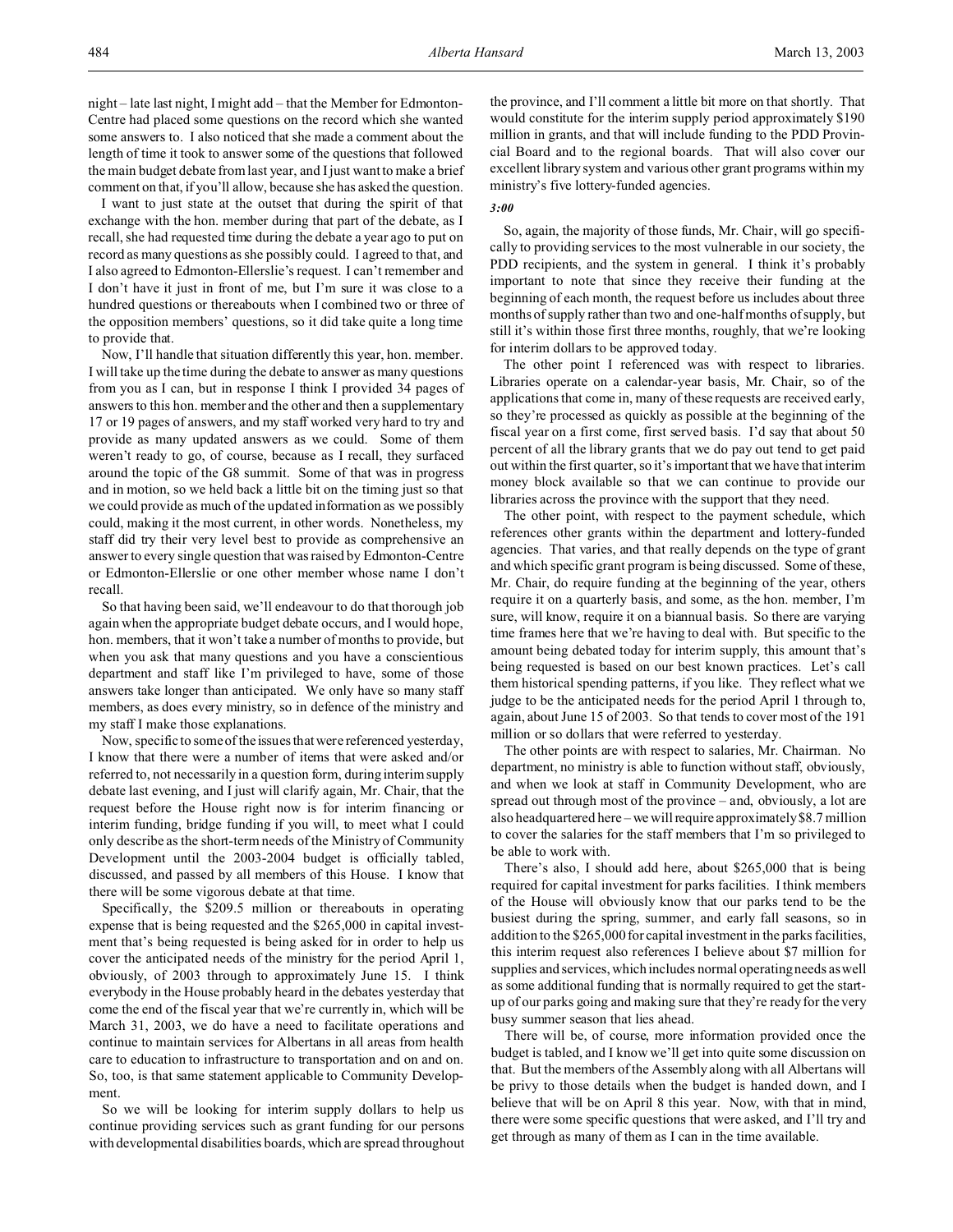There was a question with respect to grant release dates. Mr. Chair, the grant programs of the five lottery-funded agencies will continue to operate as usual and in accordance with the time lines and the time frames that we have for grant applications, and we're not expecting any changes to that. The interim request before us takes into consideration the anticipated amounts that will be required for all payments, be they operating grants or project grants or what have you, as well as other operational and capital needs items. The amount of interim supply for grants was calculated, as I said earlier, using previous spending patterns that we have a history with, and we expect that to be the same in 2003-2004.

With respect to library grants, Mr. Chair, should there be any specific changes to the library grants, those would be announced in the 2003 budget. Processing of library operating grants remains unchanged. I think that was one of the items referenced. Cheques are released after libraries submit applications and we've completed our final verifications, and I'll add that applications are, again, processed on a first come, first served basis. It probably should be noted for the Assembly that beginning in 2001-2002, the current population figures based on Municipal Affairs' official population list from the previous year have been used to calculate grant payments for libraries, and I expect that will continue.

With respect to PDD members here should know that the department – that is to say, Community Development – transfers funds that are allocated to us for that purpose to the PDD Provincial Board, and that's done on a monthly basis. After that, the PDD Provincial Board immediately forwards agreed-to amounts to the individual regional boards, and we have six of them throughout the province of Alberta, who work very hard to provide services for persons with developmental disabilities. Now, the provincial board will be working with regional and community boards to develop specific plans and determine specific allocations based on a lot of factors, such as projected caseload growth, projected increases in the cost of providing services to individuals, projected costs of increased complexities of cases, and so on. More specifics, obviously, will flow out once the budget is tabled.

The other comment is with respect to the Auditor's opinion regarding the so-called friends-of organizations that Community Development does business with. This reflects comments with respect to revenues and expenses and so on. The fact is that those aren't included right now within the areas that the member referenced, but I would say this. It's the ministry's opinion that the volunteer societies, the friends-of, that we're dealing with are legally incorporated not-for-profit organizations under the Societies Act, and as such they are independent from government operations, and I think they should continue to enjoy that independence. Therefore, their financial statements are not automatically incorporated into my ministry's budget or my ministry's financial statements. But it's a fair question for the member to ask, and in response I would only add, Mr. Chair, that we are continuing to have this dialogue with the office of the Auditor General to see if there's some other way that we can accommodate our needs as a ministry, that we can accurately reflect the independence and arm's lengthness and all of that stuff which the friends-of groups enjoy as well as issues raised by the Auditor General.

I would say that the recording of deferred contributions that may have been alluded to was done in accordance with generally accepted accounting principles because these moneys were received as restricted donations. Specifically to the hon. member's question regarding unreturned surpluses of I think it was \$223,000 in the context of grants to the friends-of societies, I would like to clarify that the ministry does not provide those societies with those kinds of grants. Therefore, the amount of \$223,000 that may have been

referenced was not recorded in the financial statements of the ministry since they were still being retained by the various societies who operated the particular historic sites which, again, may have been referenced.

There was a question with regard to expenses of capital assets of less than \$15,000 and the request for some details. I would just add, Mr. Chair, that my ministry follows the governmentwide policy and directives in this regard, and the way that we've been doing this is very compliant with the policies referred to.

# *3:10*

The final issue is with respect to the centennial legacies grant program. As all members in the House will know – and I answered part of this question earlier this week in the Assembly – the centennial program had a phase 1, that occurred in September 2000, and then it had a phase 2, which carried an application deadline of March 1, 2001. Now, it was always referred to that the phase 2 grant applications would be dealt with and, hopefully, announced by September 30, 2001. Unfortunately, the tragic incidents of September 11 put all of that on hold. The centennial grant program had to be deferred, and as a result it still remains deferred.

We've received numerous grant applications for that program, and we've received numerous requests asking: when will the centennial grant program be undeferred? My answer to that would be: I hope it will be sooner than later. The centennial of this province will be a great event. As minister responsible for not only the centennial legacies grant program but also for the anniversary celebrations themselves and for all of the good things that will be happening throughout our province during that year and particularly focusing on September 1, 2005, I for one am very supportive of doing everything we possibly can to help the communities. The communities have shown tremendous initiative, I should add, and have gotten on with a lot of their own projects in the meantime. But the request for the centennial program to be undeferred remains on the table, and details on any possibilities of the centennial grant program being reinstated, including any budget amounts, if at all, as applicable will certainly have to wait until the budget gets tabled in early April. We don't have any way of advising any members of this House right now as to what the time frame of phase 2 applications may be, but as I said, I hope the decision to undefer or whatever will be made sooner than later.

I think there are specifics that members were looking for or that at least one hon. member was looking for, and some of those are, indeed, much more specific than I would be allowed to comment on at this time, but I can assure the member that they will all be addressed when the budget is tabled on or about April 8 or shortly thereafter, Mr. Chair.

So with that, I will cede the floor to other members who may wish to ask questions about other departments. I've given out about as much information as I'm at liberty to do at this time. So thank you for your kind attention, and thank you to the Member for Edmonton-Centre for her questions yesterday during interim supply debate.

**The Deputy Chair:** The hon. Member for Edmonton-Highlands.

**Mr. Mason:** Thank you very much, Mr. Chairman. I'm pleased to rise on the interim supply estimates, although I want to put on the record my concern that we're not in fact debating the budget. There's something funny here with the government delaying the budget so long. I don't know what they're actually up to, but it's something, and I'm sure that it will be clear to us after the budget is actually brought down, when it finally is.

Mr. Chairman, I have a number of questions and comments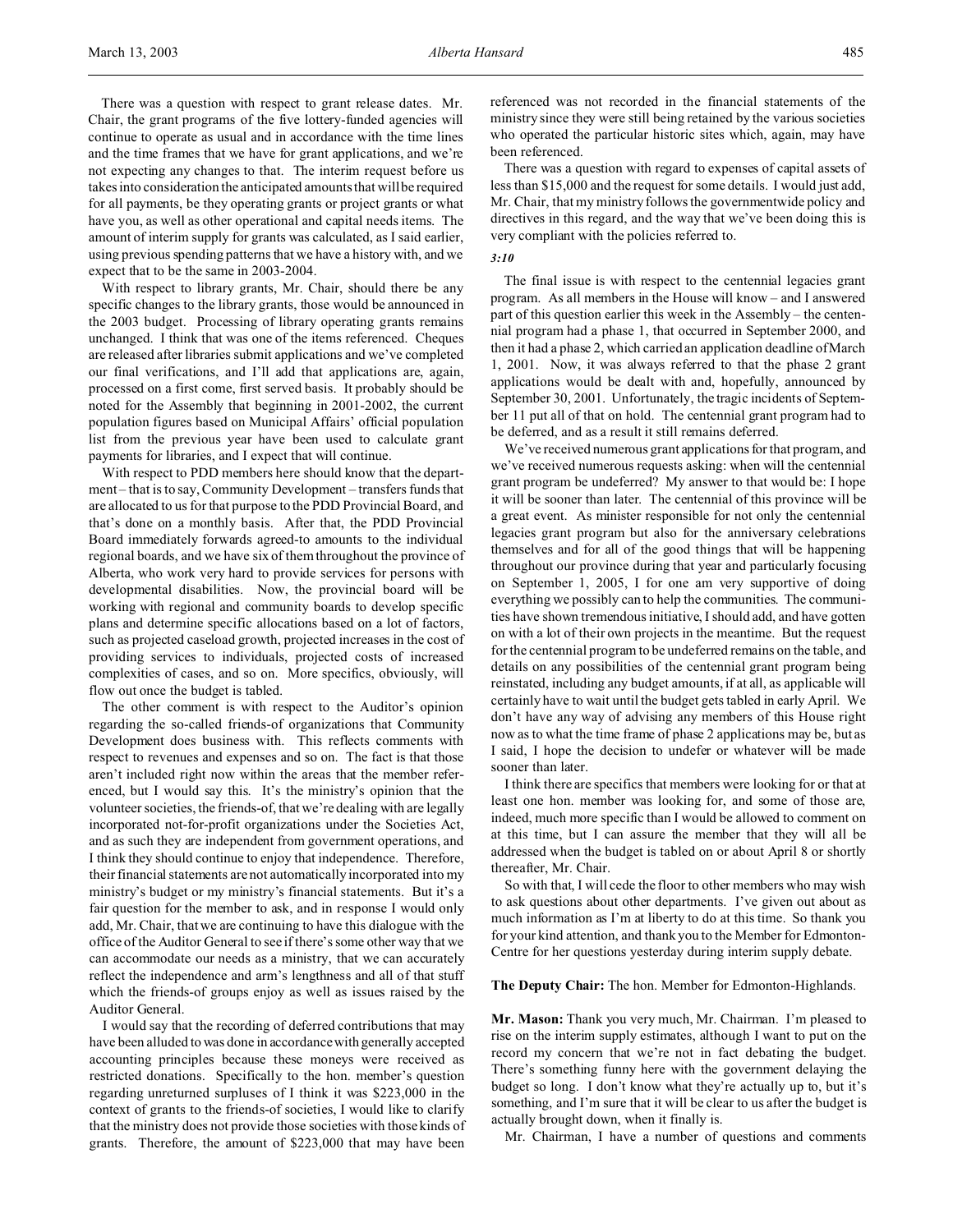I have questions for Agriculture, Food and Rural Development. I'd like to know how much will be spent tracking livestock illnesses such as mad cow disease and foot-and-mouth disease. I'd like to know that if there's more drought, which seems likely, what measures will be taken to specifically protect family farms rather than to subsidize large corporate farms. I would like to know why the government reversed its position on subsidizing agricultural leaseholds, which has formerly been called cowboy welfare, between the never proclaimed Bill 31 and Bill 16, which is now before the Assembly.

In terms of Children's Services I would be interested in knowing how much the abominable adoption-by-eBay web site has cost and whether or not taxpayers will be expected to continue paying for this atrocity. Last year there was a total reduction in budgeted spending on early childhood intervention of \$6,277,000, or 17.56 percent, less than the year before. I'd like to know if the minister is committed to restoring that funding. I would like to know how many support agreements or apprehensions the department has had to enact because preventative measures, such as early childhood intervention programs, have not been in place.

Mr. Chairman, I'd just like to speak to this a little bit. Alberta has a high level of apprehensions of children, and it's one of the reasons why the government has a large number of children in care, in foster homes and so on, and it would seem better to me if the government would concentrate on preventative programs to support the families in the first place so that children need to be apprehended much less frequently rather than apprehending lots of children because the families don't have support and then marketing them for adoption on web sites. I'd like to know how much the support agreements cost last year and how much we can expect to pay this year.

Now, I know that Bill 24 has placed a greater emphasis on permanent placements for children in care. This appears to be an intentional shift in philosophy. A representative of the Alberta College of Social Workers has raised concerns that child welfare reforms and reform programs for families of children with disabilities are ultimately designed to reduce costs for Children's Services. So if children are adopted or placed with permanent guardians, then the financial responsibility of the department is reduced. I'd like to know how much the department expects to save with their emphasis on permanent placements.

Bill 24 will also put a 30-day cap on secure treatment for youths with serious addictions, and that's reduced from a cap of 90 days currently. I'd like to know what the expected savings are for that measure, and I'd like to know why, if there is not a significant saving, the cap needs to be legislated in the first place.

Some questions, Mr. Chairman, forCommunity Development. I'd like to know whether or not more money will be allocated to hire investigators at the Human Rights and Citizenship Commission. I'd like to know why human rights complaints take so long to resolve. I'd like to know what Community Development is or will be doing to combat increased incidences of racism after 9-11. I would like to know what Community Development will do to assist community leagues whose funding has already been reduced by cuts to municipal grants. I don't need to tell anyone here who represents an urban constituency the importance of community leagues to the well-being of the community and the excellent work they do, which I daresay saves municipalities and the provincial government a great deal of costs because of the hard work of the volunteers in those organizations.

I'd like to come now to the Department of Energy, and I'd like to ask a question, and perhaps, Mr. Chairman, at this stage it would have to be considered a rhetorical question. When can we expect gas rebates? I would like a commitment from the government that if rebates are not going to be implemented now, halfway between the last election and the next one, because gas prices haven't hit the trigger, I would like assurances that the government isn't going to change the trigger just in time for the next election and allow gas rebates before the next election. I'd really appreciate it if we could get the minister or some official from the government to put that commitment clearly on the record. We spent \$2 billion on rebates before the election, and that's, I think, just dealing with the gas side, yet Albertans have paid \$3 billion in higher rates since the election. So the net cost to Albertans both through paying for their own rebates and the higher prices that they have to pay as well is a very, very large amount of money.

### *3:20*

How much more will the Department of Energy have to spend on getting the electricity deregulation policy to actually work? We'd like to know how much deregulation of natural gas will cost consumers. The Consumers' Coalition of Alberta has found, Mr. Chairman, through surveys and focus groups that there was no consumer desire for gas deregulation. I think that's a very interesting point. The consumers did not want gas deregulation. [interjection] The hon. Member for Edmonton-Riverview seems interested in that statement, and he agrees with it. I am also not surprised to find that consumers didn't ask for deregulation of gas, just like they didn't ask for deregulation of electricity.

It's an interesting contrast to those statements that are made in this Assembly that consumers want choice. Sure, they'd like to have choice, but now they can choose between which package of high prices they want to have rather than no choice and get cheap and reliable energy. So I think that's the consumer perspective on the whole thing, Mr. Chairman. Certainly my constituency office and that of the hon. Member for Edmonton-Strathcona have not heard any demands for gas deregulation. I wonder if any other members have had calls to their constituency offices from individual citizens demanding gas deregulation. [interjections] That's interesting. A number of members are saying: no, they have not received any calls whatsoever for gas deregulation. Well, it seems, then, that the only people who want gas deregulation are very ideologically driven Conservatives, and I guess Direct Energy probably wants it too. I know that the power companies, including the much-maligned EPCOR, also favour deregulation, and I think that's because they want to make a whole lot more money than they are, and I think that they'll be able to.

I guess the next question I'd like to ask is whether or not the Minister of Energy will table before the Assembly documents from any organization that has asked for deregulation of either gas or electricity and, as well, the correspondence from Direct Energy. Since it's apparent that individual Albertans themselves are not asking for deregulation of gas and power, then I would be very curious to know who is. So I'd ask the minister if he'd be prepared to put that correspondence before the Assembly.

Now, I would like to know who the government is going to buy their gas from in the next period of time, whether or not it's going to be Direct Energy or some other company, and I'd like to know what additional billing costs we're going to have in order to support Direct Energy.

We'd also be really interested to know whether or not the government is prepared to set up any sort of program to assist people to make their homes more energy efficient. There are a number of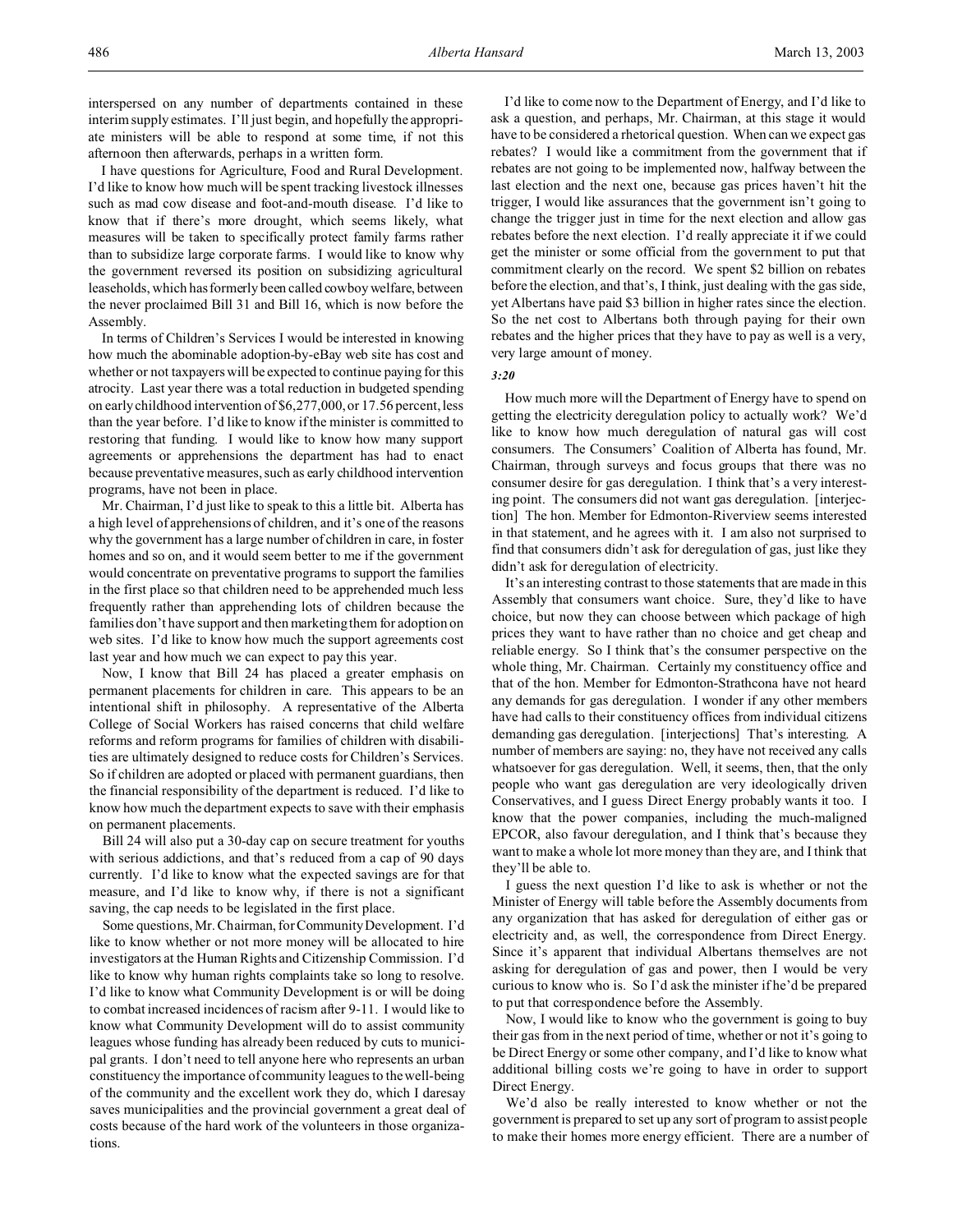approaches to this. One approach which was used in the city of Edmonton in connection with water was to create a revolving fund that allowed people to make investments in water reduction, and then the fund was repaid from the savings that those individuals accrued. It's an excellent approach, Mr. Chairman, because investing in energy saving technologies and simple energy reduction techniques can actually save a lot of money. If you look at it as an investment, then you can actually replenish an initial investment many times over, so it's a very, very positive approach to take.

Now, I guess the next department I come to is the Environment department, Mr. Chairman. I'd like to know how much money is going to be allocated to implementing Kyoto. Then I would appreciate it if the government could compare that to the amount of time or the amount of money spent trying to sabotage Kyoto. I think that would be a very interesting comparison. The government was obviously very, very interested in stopping Kyoto and got everybody whipped into a frenzy. Then when Kyoto was passed by the federal Parliament anyway, all of a sudden the government said: well, you know, it's really not going to hurt us very much, and we'll monitor the situation. So they clearly were crying wolf, and we all know what happened eventually to the little boy who cried wolf. He got eaten by one, or at least he should have. So I think that the government should watch out for the wolf.

I'm going to come to the money spent on lawyers when we get to the Justice department.

# **Dr. Taft:** How much was that?

**Mr. Mason:** Hon. Member for Edmonton-Riverview, I believe that it was half a million dollars, and that's an awful lot of money. We still don't know which lawyers got it or what they did. We do know that it probably didn't go to injury lawyers, but much more than that we don't really know.

I'd like to know whether or not the government has studied and is prepared to report to the Assembly on the impacts of intensive livestock operations on the environment. As we know, this was an area of considerable concern. I won't go into the statistics that we gathered, Mr. Chairman, about the volumes of pig manure that will be produced once the Premier has his way and we have millions and millions of hogs in this province, but I think that to err on the side of the environment, we really ought to know how these operations have affected the environment so far, the groundwater in particular. I'd like to know if the Department of Environment will commit to an independent review of the impact of intensive livestock operations on nearby ecosystems, on drinking water, and on air quality.

I have a few questions for the Department of Finance, Mr. Chairman, as well. I'd like to know why the budget is so late. I'd like to know why the Finance department continues to intentionally underestimate revenue, particularly royalty revenue. I'd like to know how much the government will be giving away in corporate tax breaks this year. That's another interesting question.

You know, Mr. Chairman, I have here a list of the amount by which the government has lowballed its revenues since 1993-94. It's averaged well over a billion dollars a year, and we're projecting it's going to be close to \$3 billion this year. In that period of time  $-1$ think that's about 10 years – the government has lowballed its revenues by \$23.3 billion. It's no wonder they have all these surpluses, and of course they've gone 75 percent against the debt. So by underestimating that revenue, they've managed to starve programs and accelerate the paying down of the debt.

I'd like to ask the Ministry of Gaming how much they're going to be giving to the horse racing industry this year. I'd like to know how much they're spending on VLT maintenance and upgrades. I'd like

to know how much they're going to be spending on support for people with gambling problems. I'd like to know whether Gaming will continue to support core programs such as health and wellness. *3:30*

Now, for Government Services, Mr. Chairman, I'd like to know if it's going to continue the unfair user-pay model that it's implemented with all kinds of multiplying user fees, given the government's promise that there won't be any tax increases. Does the government consider user fees to be a tax or not? I'd like to know if we still need to worry about people stealing the materials needed to forge drivers' licences in this province. I think that's a serious concern that we have.

Mr. Chairman, I would like to come to Health and Wellness. I'd like to know whether Albertans can finally expect to see the elimination of Alberta health care premiums this year. I'm not holding my breath, but, you know, with an election coming, we know that everything changes, and maybe the government will actually take a look at that. I'd like to know if the minister is prepared to increase the income levels for premium subsidy at least. I'd like to know if there will be funds to restore the enhanced optical and health benefits for seniors. That was a real blow to the seniors when they lost that, and a lot of people have had a lot of difficulty as a result. I'd like to ask whether the minister will increase the lowincome cutoff for seniors' assistance. And will the minister commit to supporting midwives?

I'd like to know whether the government will be introducing more programs to help with smoking cessation and whether or not these programs match the increased revenue from higher tobacco taxes. People may recall that I voted against that particular provision, even though I've opposed smoking in my entire political life, because it was a simply a tax grab from low-income people who are much more inclined to smoke and there was no indication that the extra tax grab revenue would actually be used to help people quit smoking. Clearly it's not. It's just going to the bottom line. I'd like to know if there are any other programs that are being introduced to help people make positive health choices.

Now, Human Resources and Employment. I have a few questions for them. I'd like to know, given the recent surplus, whether this will finally be the year that AISH and SFI recipients can expect an increase. I'd like to know how much the government saves per year by not affording people a decent quality of life. I'd like to know why the minister hasn't pushed for a fair taxation system that would allow him to afford AISH or SFI increases. We'd like to know whether or not there are instances of caseworkers in AISH and SFI being seriously overburdened.

For the Minister of Justice and Attorney General I'd like to know how much money was spent on fighting Kyoto, and I'd like to know if he has plans to spend more this year.

Well, thank you very much, Mr. Chairman.

**The Deputy Chair:** Hon. member, the allocated time has run out. The Hon. Minister of Justice and Attorney General.

**Mr. Hancock:** Thank you, Mr. Chairman. I know the hon. member had more questions on the Justice issue than just Kyoto, so I'll look forward to those questions when they come up, but he will have had the opportunity, of course, to debate in full in supplementary estimates not two weeks ago the supplementary estimate that was requested for the Department of Justice and Attorney General relative to a sum of \$500,000 which was in this year's estimates relative to the acquisition of outside legal advice relative to the matter of the Kyoto protocol. I've indicated both in answering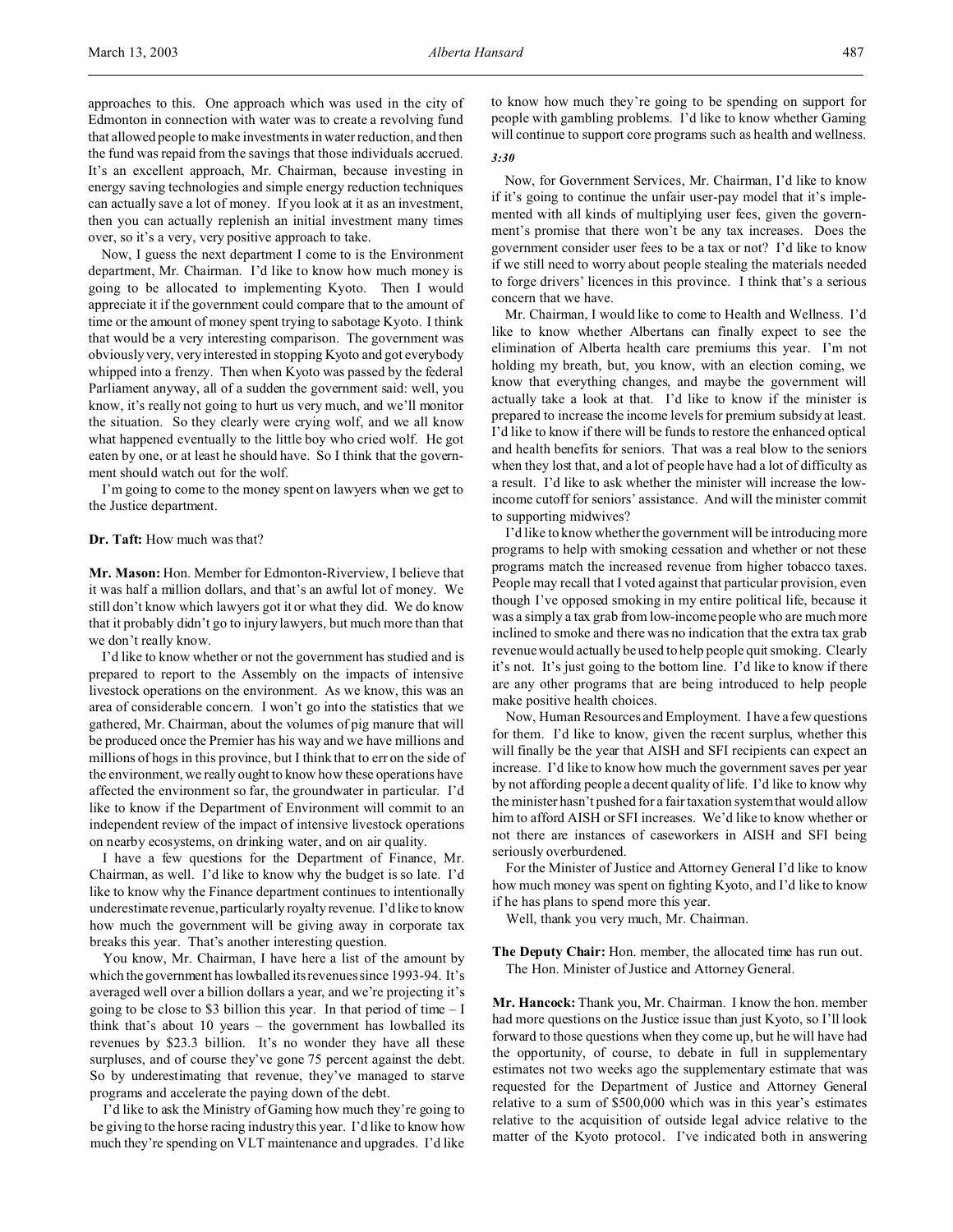Kyoto, as all Albertans are only too acutely aware, is of extreme significance to our province in terms of the fact that we have a carbon-based economy, an economy that is very much supported by oil and gas, coal. Our electricity is generated primarily from coal and gas, so implementing a protocol relative to so-called greenhouse gases could have a very serious effect. So Alberta took a very strong and very important position with respect to the protocol. We always maintained that we were not opposed to doing something about the environment and environmental issues, and certainly we believed there needed to be a plan relative to greenhouse gases.

In fact, Alberta moved more quickly than any other jurisdiction in the country to establish Climate Change Central, to move and work very closely on the voluntary challenge process, to work with other jurisdictions across the country on a co-operative federalism basis with respect to how to meet the Kyoto challenge. But when the Prime Minister of this country went to Johannesburg, South Africa, and announced unilaterally to the surprise of his own government – and not just to their surprise but to the surprise of everybody across the country – what his timetable was and that he intended to do it without a plan, it behooved us to move very quickly to make sure that we understood the full legal implications of every step of that process, whether it was the process of approving the protocol or the process that might come afterwards with respect to implementation of the protocol, what our constitutional position was, what our position ought to be with respect to legislation, and what corporate advice we might give to government with respect to the risks that Alberta faced relative to the whole Kyoto question.

So the amount of money that was provided in supplementary supply, the additional \$500,000, was to cover some of the costs that were incurred, both the external costs and the additional internal costs that were dealt with. I can say that I think the external bills – and I don't have the exact number at hand – to date were in the nature of some \$300,000 to \$350,000. I can provide that number if the member is concerned about the specifics of it.

As we go forward, we're talking about interim supply for next year, and the money that's in the budget for next year will of course cover any advice that we need to provide. The question as to whether or not the quantity of money that will be needed to deal with the Kyoto protocol will bear a great deal of relationship to whether the federal government finally comes up with any specifics relative to how they intend to implement the protocol and what work we need to do relative to that implementation process.

So I can't give the member any more definitive answer than that with respect to the specifics of the numbers, but I can assure him that we will be vigilant. We will make sure that we have good research and good knowledge of all those which we might be reasonably expected to be engaged in and that we will continue to provide legal advice relative to legislation that might be brought forward, any potential challenges that might be made if and when appropriate and only if and when appropriate, but more than that, the baseline under any discussion relative to moving forward with the implementation of the protocol and how it might affect Alberta.

I wanted to just comment briefly because the Minister of Children's Services is attending a federal/provincial/territorial ministers' meeting. I know there may be others in the House who will speak directly to her estimates, but I wanted to respond to the question relative to, and more appropriately the derogatory note relative to, how he referenced the eBay web site. Just to put on the record

again, as the Minister of Children' Services has done so often in the past, the fact that we have children in this province who are in need of good homes and in need of loving parents. Any member who wants to criticize in that area – and critique is a good thing; it's not a bad thing – should be careful in terms of how they approach critique in an area if they're not prepared to step forward and do something, and there are children who need parents.

The *Wednesday's Child* program, using the television and using newspapers, has been in this province for a lot of years, and it's been a very successful program. Using technology to help make things better is not a bad thing. It's a good thing as long as it's done appropriately. Making sure that people know of the need for more people who are in a position to step forward and provide a good home for children in this province is a very good thing.

*3:40*

I can't provide the member with the specifics with respect to the cost of the web site, which was, when he got through the rhetoric, the gist of his question, and I'm sure the Minister of Children's Services will be happy to provide whatever detail is available on that, but I could not let the remark go by without comment. The web site has proved successful. People have taken more of an interest as a result of having that information available. There were a couple of issues that needed to be addressed and were addressed by the Minister of Children's Services relative to certain children who were on the web site, but overall it's proved to be a very positive tool to, again, increase the awareness of Albertans of the need to provide good homes for children who need it, when they are in a position to do so, and to provide access to the information and to encourage more people to be involved in that process.

So I would hope that he would in future, in dealing with issues of that kind of sensitivity and that kind of a nature . . . Certainly, needing information and critiquing process is a fair part of what we do and certainly a fair part of what the opposition does, but that web site is not a marketplace or an eBay or any commercial venture of that nature. It's a method, a very legitimate way of getting good information to people who need that information and to encourage people to be interested in children of this province who need their help. If they can provide that help, giving them the information and encouraging them to take advantage of that opportunity is a good thing, not a bad thing.

The hon. member also mentioned some issues with respect to Community Development. I'm sure the minister may wish to provide information on that, but he commented on one area that I wanted to deal with, and that was with respect to assistance to community leagues. Now, I'm not aware of provincial grants to community leagues other than through the very successful community facility enhancement program and the new and, again, very successful community initiatives program, but both of those programs are available for community leagues, and certainly I know that the community leagues in my region make good use of those programs to provide facilities for their communities.

I would concur with the hon. member that community leagues, particularly in the Edmonton experience that I'm familiar with, are a very, very strong builder of the community, and the programs that this government has put in place through the community facility enhancement program and through the community initiatives program serve to enhance and have been well utilized by community leagues to do that.

Community leagues in terms of their other funding and finances are really, well, creatures of the community, but they get support from the cities. So I'm not sure where he was coming from with respect to grants for community leagues or support for community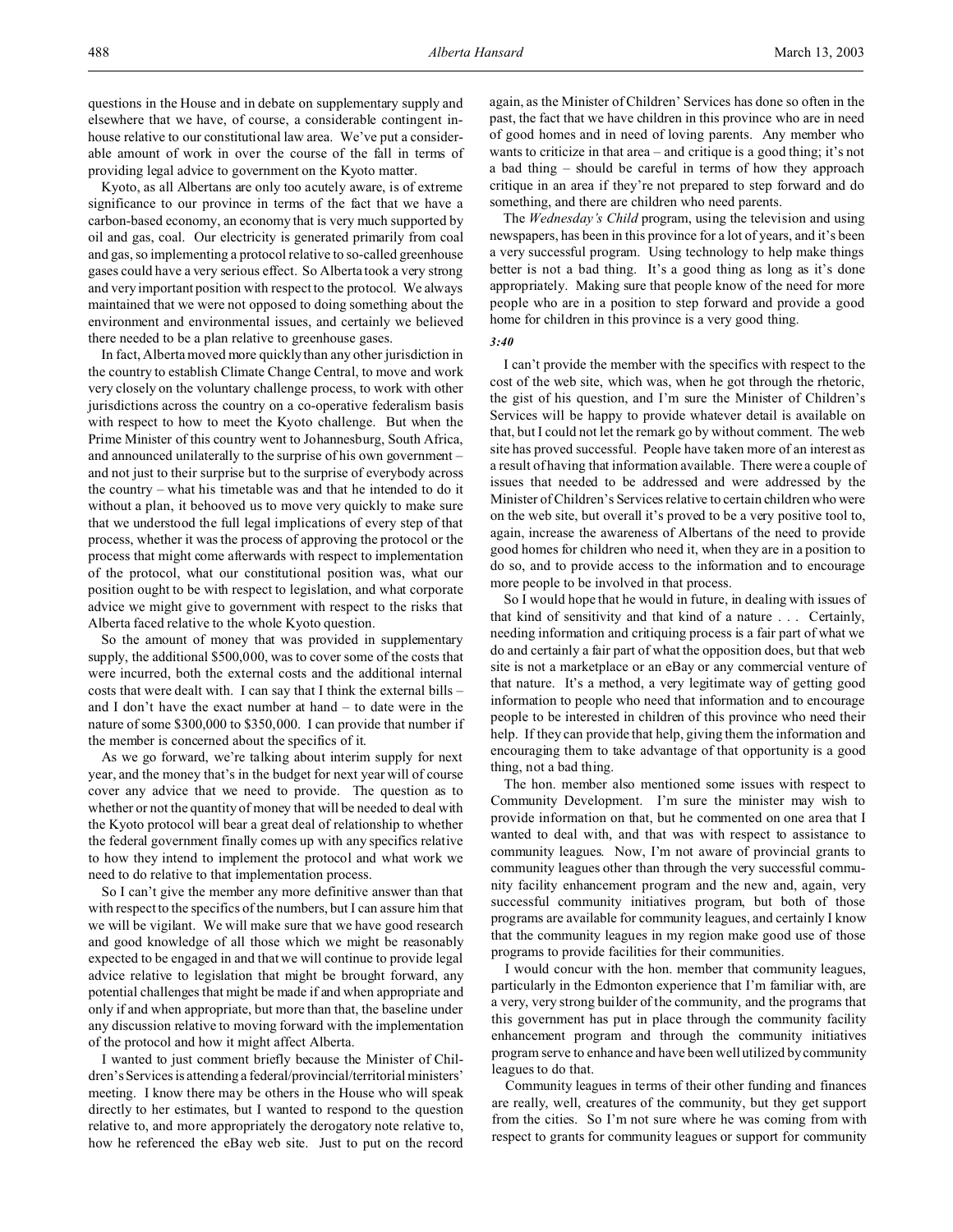leagues, but I can think of no better support than that which is there now through the community facility enhancement program and the community initiatives program.

**The Deputy Chair:** The hon. Member for Edmonton-Riverview.

**Dr. Taft:** Thanks, Mr. Chairman. Can I just be made clear on how much time – is it 15 minutes or 20 minutes?

### **The Deputy Chair:** Twenty minutes.

**Dr. Taft:** Oh, that's fun. Thank you very much.

**Mr. Graydon:** You don't have to use it all if you don't want to.

### **Dr. Taft:** Oh, I thought I had to use it all. Don't I?

I know that I share the concerns of all the members in the opposition and, I have no doubt, the concerns of any number of other members on the government side with this entire process that we're faced with today. We are being asked here to approve legislation expending over \$5 billion with no supporting detail. I understand, of course, that it's interim supply.

## **Mr. Mason:** Do we trust them?

**Dr. Taft:** The Member for Edmonton-Highlands is wondering if we trust them, and I guess we have no choice. Well, we do have a choice. We will be skeptical. That's our job, and it's needed. It's needed. So we're expected to approve over \$5 billion of spending that is itemized in total in about, I think, five pages, a billion dollars a page. In fact, I think it's only four pages. I know that none of us in the opposition, certainly in the Liberal opposition, I imagine in the third party as well, are comfortable with that  $-$  it's simply mindboggling – and I'm sure that the general public won't be too impressed with that either. I cannot imagine any significant sized organization running like this. I can't imagine a multibillion-dollar corporation running like this. I can't imagine even a good sized nonprofit organization or a community league or a small business running with this sort of approach, and it is very worrisome.

The people of Denmark have an interesting saying that is of some relevance here. They say that one must walk a long time behind a wild duck before one picks up an ostrich feather. In looking at this document, it is a bit like a wild duck, and we're searching through it looking for something good, some ostrich feather somewhere, and I'm afraid we're going to run out of time before we find any. It is maybe not only a wild duck but a bit of a lame duck, maybe an ugly duckling too.

So I express a lot of frustration here, and that frustration is reinforced when I go through the *Hansard* of last night's debate for I as the health critic have many questions about how the \$1.8 billion that's requested in this legislation for the Department of Health and Wellness is going to be spent. Instead of any hope whatsoever of having that information provided, I see from last night's debate that the Minister of Health and Wellness has said that he's not going to do that.

I think it's important enough here to quote from last night's debate. I'm quoting the Minister of Health and Wellness.

I ask for interim funding of \$1.85 billion, enough to pay for health care until the end of June. This is prebudget funding, so like others who have commented on this issue, I cannot give details now. Those will be available postbudget.

So he is not prepared and indeed he says that he cannot –it's not that he will not; he cannot – give details now.

He goes on to say a few sentences later, "Details on my final budget and how it is allocated will not be available until budget day," April 8, 2003, which is about three weeks from now. He finally concluded his brief comments – and that's all he made; the only comments he made last night are a few paragraphs worth addressing almost \$2 billion. He concluded by saying:

The delay in our provincial budget is unavoidable if we are to table a budget that best meets the needs of this province and the people who live and work here. Interim funding for health care is equally essential so health services can continue uninterrupted until the budget is tabled.

Well, I don't doubt that we need to find money to keep the health system going, and nobody on this side of the House is going to argue that we shouldn't, but the process is fundamentally broken here. I've heard other ministers use this terminology today, that they cannot – they cannot – provide details until the budget is dropped. Then I wonder if we aren't in a situation where in effect they would be violating parliamentary procedure in terms of anticipating the budget by giving details. If that is the case, then I wonder why we're here in the Legislature debating this at all.

The effect here is that we might as well return to the system of special warrants that was in operation for many years under the Conservative government. It was, of course, the current Premier. I think he insisted, he promised, he swore that he wouldn't use special warrants, but in effect that's what we've got here. We've got a request for \$1.8 billion, yet we have no ability for meaningful discussion of that money in this Legislature. So let's call a spade a spade. Let's be honest here and maybe just handle it through special warrants. At least that way there wouldn't be any pretext of meaningful legislative debate on these issues. That's my view on this.

### *3:50*

I'm also distressed about the whole process because of the Auditor General's recommendations, and I'm now referring to the annual report of the Auditor General of Alberta 2001-2002. Recommendation 1, Improve Internal Controls: "We recommend that the Department of Finance, working with the other departments and the Alberta Corporate Service Centre, improve internal controls." It goes on to list a series of specifics.

Then it goes on a couple of pages later, recommendation 2: We recommend that the Deputy Minister of Executive Council, working with other Deputy Ministers, establish an internal audit function to provide assurance that significant government systems and risks are managed effectively.

Risk management. Here we are being asked to approve \$1.8 billion in health funding alone, \$5 billion in total funding with no detail. Talk about risk and a breakdown in risk management.

Then recommendation 3 from the Auditor General:

We recommend that the Ministry of Finance, working with other ministries, develop comprehensive standards for preparing ministry business plans. We further recommend that Deputy Ministers and the Ministry of Finance ensure the standards are followed.

Yet here we are in a situation where we are approving more or less 25 percent of next year's budget with no significant detail, none whatsoever. It's unacceptable, and I need that to be absolutely and perfectly clear on the record.

We've been arguing for years in the opposition that there's a much better way to manage the provincial budget system, and maybe – maybe – this government will move in that direction. They're showing some signs of doing so. But, frankly, I'm very concerned, and I'd be prepared to bet that next year the budget will be late again. Maybe the Minister of Finance can tell me exactly what year was the last year in which the budget was voted on and approved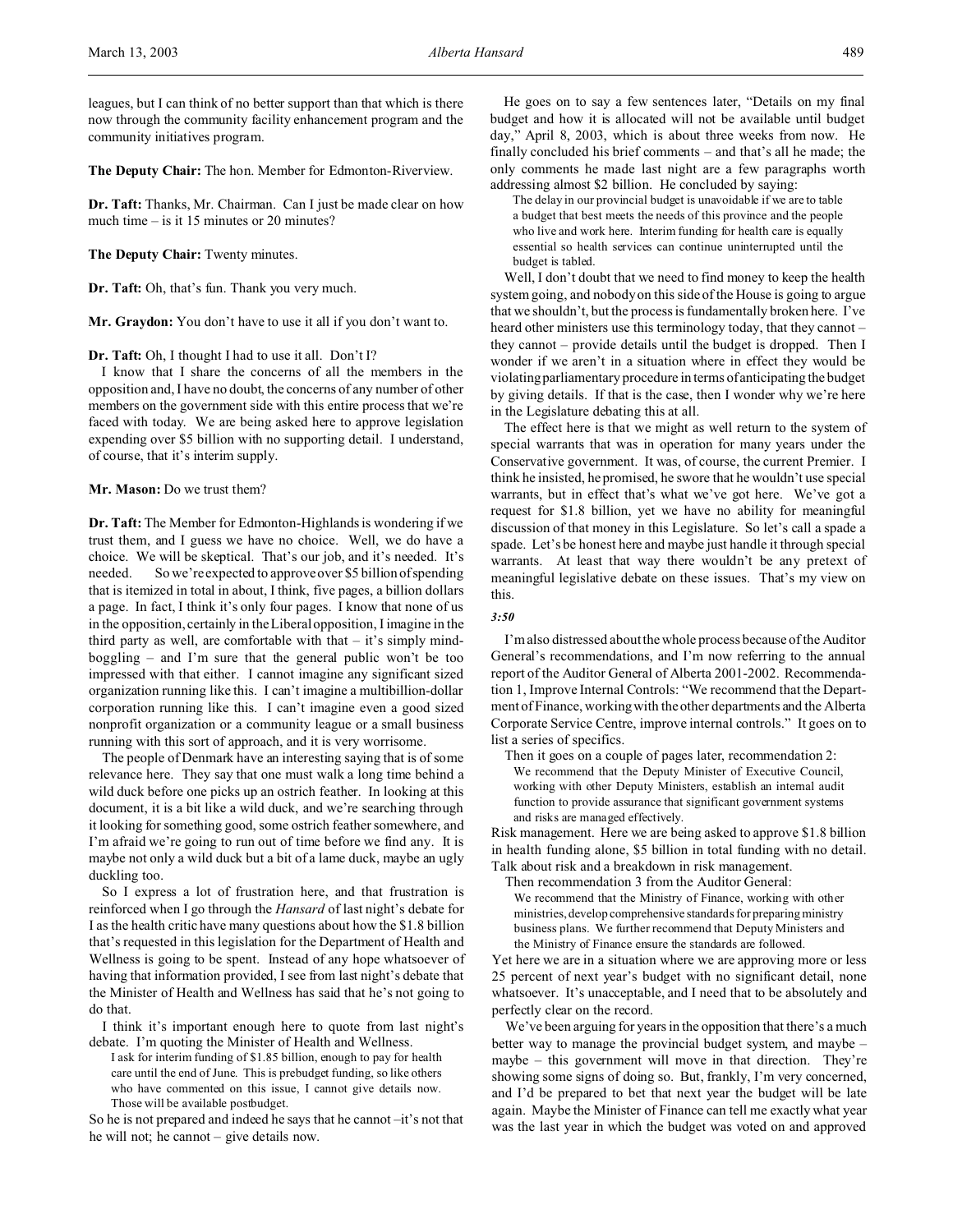Now, we've argued for a radically different approach to managing the budget process, and to the government's credit they are gradually coming around to our perspective. Their wisdom is growing, but they have a long way to go before they catch up to us. What we've argued for, first of all, is to stabilize the wild misses in estimating resource revenues, to work from a five-year moving average based on the previous five-years' resource revenues so that we can smooth out these spikes and valleys in resource revenues and increase the accuracy of our resource revenue projections.

As the Member for Edmonton-Highlands was saying a few minutes ago, we have, I think he said, in the last 10 years missed the target on resource revenue projections by over \$20 billion. That's a staggering problem.

**Mr. Norris:** If he said it, it must be true, eh?

**Dr. Taft:** The Minister of Economic Development is wondering if it's true. It would be easy to confirm that.

**Mr. Norris:** That's your source?

**Dr. Taft:** That's one of my sources, yeah. What's yours? I'm wondering what the Minister of Economic Development's source is around this. [interjection] He doesn't have any. Okay. I guess he doesn't have any.

The Minister of Finance has made clear – and I sympathize with her – the difficulties in picking the right figure for resource revenue predictions, but if we used a five-year moving average, I think that would smooth that out.

The second thing we've argued for to improve the budget process is a fiscal stability fund, and we are seeing the government, after years and years of hammering away on them, finally moving on this. We want to ensure that funding for priority programs – health, education, children, infrastructure – is stable and predictable, and fundamentally it needs to be based on need, not on fluctuating oil and gas prices. Somebody's need for hip surgery or a child's need for a proper education or an impoverished family's need for the next meal does not change with the price of oil and gas. We need to break that bind that this government is in, establish base needs, and fund to those levels and then manage the swings in oil and gas prices. So by establishing a fiscal stability fund or an equivalent to one, I think this government is taking the right direction, and I do look forward to seeing that in next year's budget.

The government is also moving on one of our ideas with an infrastructure enhancement fund. They're calling it, I think, a capital fund. A good idea. That will allow us to get over the problems of on-again, off-again infrastructure funding, which plagues health care systems, schools, roads, all those basic services that the public needs. We have argued it for years, and the government has to some extent done this, but I'm concerned that they're losing focus.

A three-year business plan. The three-year plans that the government has produced have become less and less reliable, I feel, as the government has lost some of its commitment to this vision, so we see one year to the next all kinds of things moving. My colleague from Edmonton-Centre was referring to changes from one year to the next in the vision statements for the Gaming ministry, for example, dramatic changes, which make it impossible to track year by year the changes that are occurring in the business plans and really make the three-year business planning process very, very weak indeed.

So we can turn now to some of the specifics. I think a number of these issues have been covered by my colleagues, and I will cede the floor to collect some more information and see if there are any other members of either side, especially the government side, who want to make any comments whatsoever on the fact that we're being asked to spend \$5 billion here without any detail.

Thank you, Mr. Chairman.

**The Deputy Chair:** The hon. Member for Edmonton-Mill Woods.

**Dr. Massey:** Thank you, Mr. Chairman. I'm pleased to have an opportunity again to speak to the 2003-2004 interim supply estimates, and I'd like to start with a few minutes looking at the sums put forward by the Department of Children's Services. The amount here is \$225,075,000. It's a huge sum. I think that there has been a great deal of activity going on in the Department of Children's Services with the reduction of the number of regions in the province from 18 to 10 and the consequent enlargement of those regions. Some of the regions are very, very large right now. The changes are calling into question one of the pillars that the recent changes to Children's Services was built upon, and that was the communitybased pillar, where we would move from a provincewide system to one that really reflected the needs and the wishes of local communities. Yet everything that seems to be happening recently seems to be working towards the erosion of that pillar so that community involvement is becoming less rather than more. The huge size of the regions, I think, will contribute to making local community input more difficult.

*4:00*

So there are a lot of changes going in, and there were some very interesting questions raised in the family day home and out-of-school child care report prepared by KPMG for the department by Jordan Cleland. I'd like to ask some questions or get some information, if I can, in terms of the allocation we have before us and how much of that allocation is directed to rectifying or acting on some of the recommendations from the Cleland report.

The family day home program was created in 1980, and it was recognized that there was a need between formal centre-based facilities for children and then fully unregulated baby-sitting services. So it was recognized at that time that there was a need for something in between to be created. The family day home program provides care now to approximately 6,000 preschool Alberta children, and as the name signifies, it provides care for youngsters that's regulated by government standards. The care is provided by caregivers in their homes, but the system is administered by 88 community-based agencies that hold contracts with the day home providers. Those day home providers themselves, then, are under contract to child and family services. A good number of those 6,600 children are subsidized by government. Close to 40 percent receive some sort of subsidy from the provincial government, and the subsidy is paid to one of the agencies.

Now, one of the concerns that Cleland raised was the lack of an adequate supply of family day homes in general among the child and family services authorities and that there was a shortage of care spaces, particularly for the care of infants, and infants are considered from birth to 36 months of age. So I'd like to know if there are funds in this interim supply that will address the problem of trying to identify and bring onstream a number of spaces. Are there incentives being created? Are there strategies in place that will result in more care spaces in family day care homes being created?

The second question I'd like to have addressed is the concern that the family day home agencies were operating in an environment that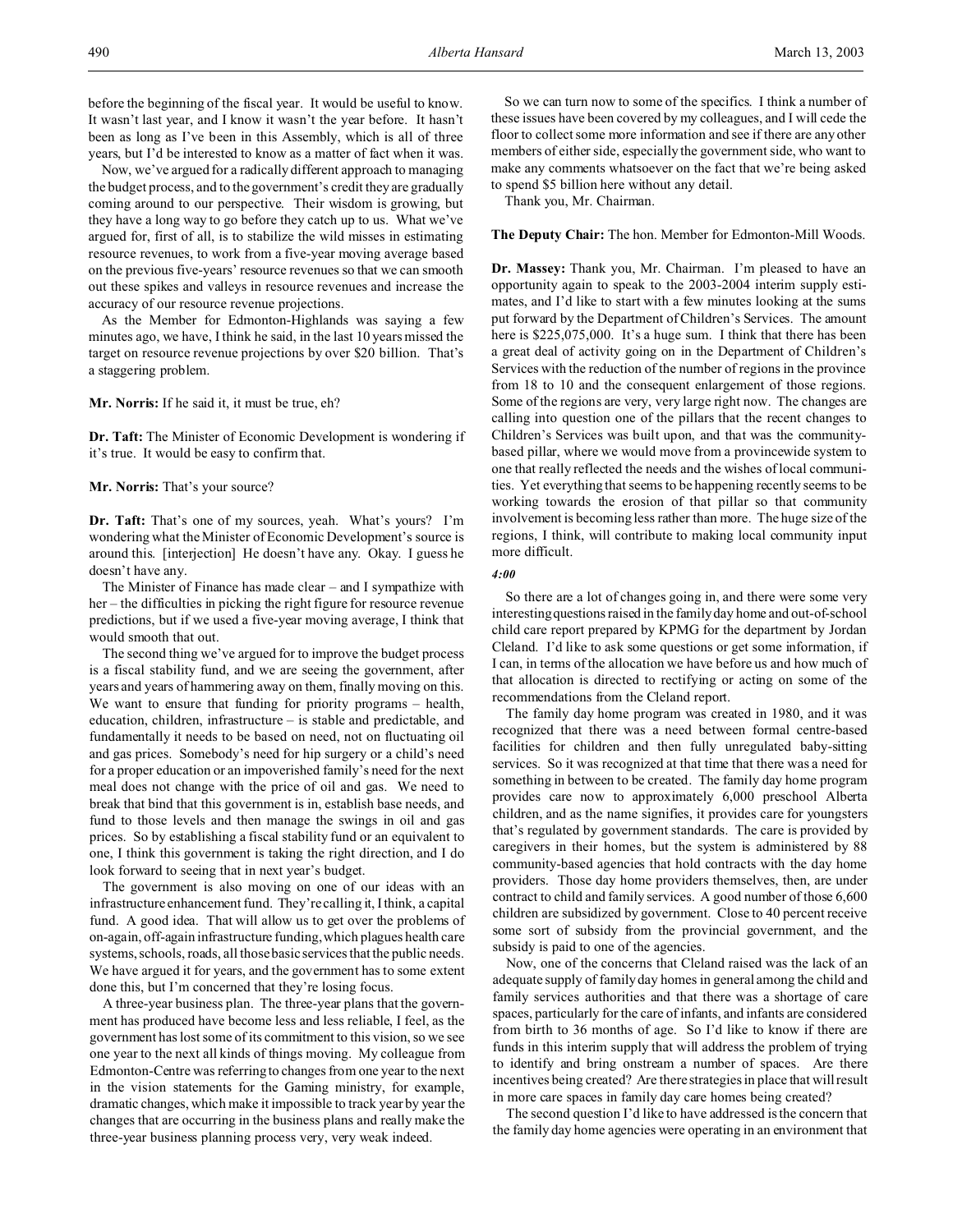One of the issues that Cleland identified was the practice of paying a differential administrative fee, based on the age of the child, to the agency and not to the parent. In centre-based day care the subsidy paid on behalf of a child is dependent on whether the child is an infant or a toddler, because the day cares then turn around themselves and charge that differential fee to parents. There's a higher fee, of course, if you have to look after children who require higher levels of care, and it seems to make sense. But the differential fees are not paid to the actual care providers. The agency gets a differential fee for the homes that it has under contract, but that differential fee is not passed on to the person who is actually providing the care for the youngster. A flat \$300 low-income subsidy is paid to the home on behalf of parents, and it's regardless of the age of the child to be cared for. It was a problem that was identified, and I wondered if that problem is being addressed with the funds that we're going to pass in terms of the interim supply budget. It seems only logical that you would pass on and pay a differential fee on behalf of the parents to the provider, and it seems to be a problem that needs to be addressed. It might result in more day care homes coming forward or people willing to provide care in their homes for children were that differential fee actually passed on to them. So I would like some information about the situation and what's being done.

One of the huge areas for child care, of course, is rural Alberta. Cleland spends quite a bit of time chronicling the difficulties of providing day care homes in communities that are remote from urban centres. The agencies themselves don't want to get involved in putting in place systems because of the huge distances that are involved and the costs of administering a network of day care homes in remote regions of the province. What it means is that for a large number of rural Albertans there is no option to place their youngster in a day care home. It's not just the remote regions. The report notes that even in a centre such as Brooks there's difficulty.

### *4:10*

So the problem of rural Alberta and trying to come up with some solutions in terms of providing day care facilities or home care facilities still persists, and my question would be: what are the plans from the department? What does the ministry intend to do to address that problem? The Cleland report puts forward a couple of alternatives. One is where they have a registry that would have people register their home and become a provider, and I think the report indicated that it's used in British Columbia. That's evidently been rejected by authorities here for fear of the lack of regulation and lack of policing, the inability of the department to monitor the activities in those homes. The Cleland report does put that forward as one possible solution to the rural problem. They call it the registry model of standards administration. Again, as I said, it's one model that's been proposed to try to address the problem of providing day home service in rural Alberta.

Going back just for a minute to the provision of private care homes, one of the barriers that Cleland identified to increasing regulated family day homes was the 1994 changes that were made to the Social Care Facilities Licensing Act. Those changes changed the number of children that could be allowed in an unregulated setting from three to six. In the report Cleland says that this change was seen as an almost universal answer given by stakeholders as to one of the difficulties they had in trying to meet demand for homes. It's a matter of judgment, I guess, how many children should be in those

homes, but at the time it's acting as a barrier to the growth of those kinds of homes.

A couple of questions follow, too, in terms of the operation of the family day home care program within the child and family services authorities. Cleland seems to have identified two or three things that work against the successful operation of the program. The report points to the failure of the authorities sharing with each other successful experiences. So my question would be: are there funds or are there programs in this allocation of \$225,075,000 that will encourage the authorities to share information and to share successes with respect to family day home care programs? If there are, I would appreciate knowing what those incentives are for that to happen. It seems to make only good sense that we don't have 10 authorities at this point trying to reinvent the wheel if there have been successes that others could profit from knowing about.

The other thing – and I think it's most disturbing and something we've noticed in the Assembly, Mr. Chairman – is that there's a climate of cost containment identified, that cost containment seems to dominate decision-making in the child and family services authorities and the department. I guess it's that budget pressure from Alberta Children's Services that has created this environment. I think it raises questions about whether or not the best solutions are being sought and the best solutions are being put into practice when the overriding concern is not children and their care, but the overriding concern is cost containment. Cleland points that out as an observation on the funding for children's services and points to the fact that the Children's Services department has some difficulty in getting the kinds of budget allocations from the general revenue fund and some difficulties in the general budgeting process, getting the funds that would lead to that climate being changed and there being a refocus on the needs of children and the resources for programs being in place without a major concern being cost containment.

I think it's telling that in 1994 the budget allocation for child care in Alberta was \$70.7 million. In 2002 the figure has dropped to \$67 million, and I think that in part results in the kind of climate that Cleland reported.

We had asked, Mr. Chairman, on many occasions during question period and when we had other opportunities in the Legislature for the Cleland report. It was not that long ago that we actually got the report. I think it's a very useful document, and I think it points to some concerns that need addressing. It's my hope that the allocation of resources that we have in the interim supply bill before us will be directed to following up some of the solutions that Cleland has suggested, with the result that children in day homes and children needing out-of-school care get the kind of care that they need and deserve.

I only have a few minutes left – and I hope that I'll get another chance to speak to the interim supply this afternoon, Mr. Chairman – but I would like to ask a couple of questions. One is with respect to Executive Council. Under Executive Council there was an increase in Public Affairs' expenses in 2000-2001 from \$8,954,000 to  $\ldots$ 

**The Deputy Chair:** Hon. member, the time allocated has elapsed. The hon. Minister of Community Development.

**Mr. Zwozdesky:** Thank you, Mr. Chair. I rise in follow-up to some questions which I believe the hon. Member for Edmonton-Highlands referenced a short while ago. I think there was a discussion he was pursuing with respect to community leagues. Now, community leagues do not receive any operational funding through the Department of Community Development. I believe the hon. Minister of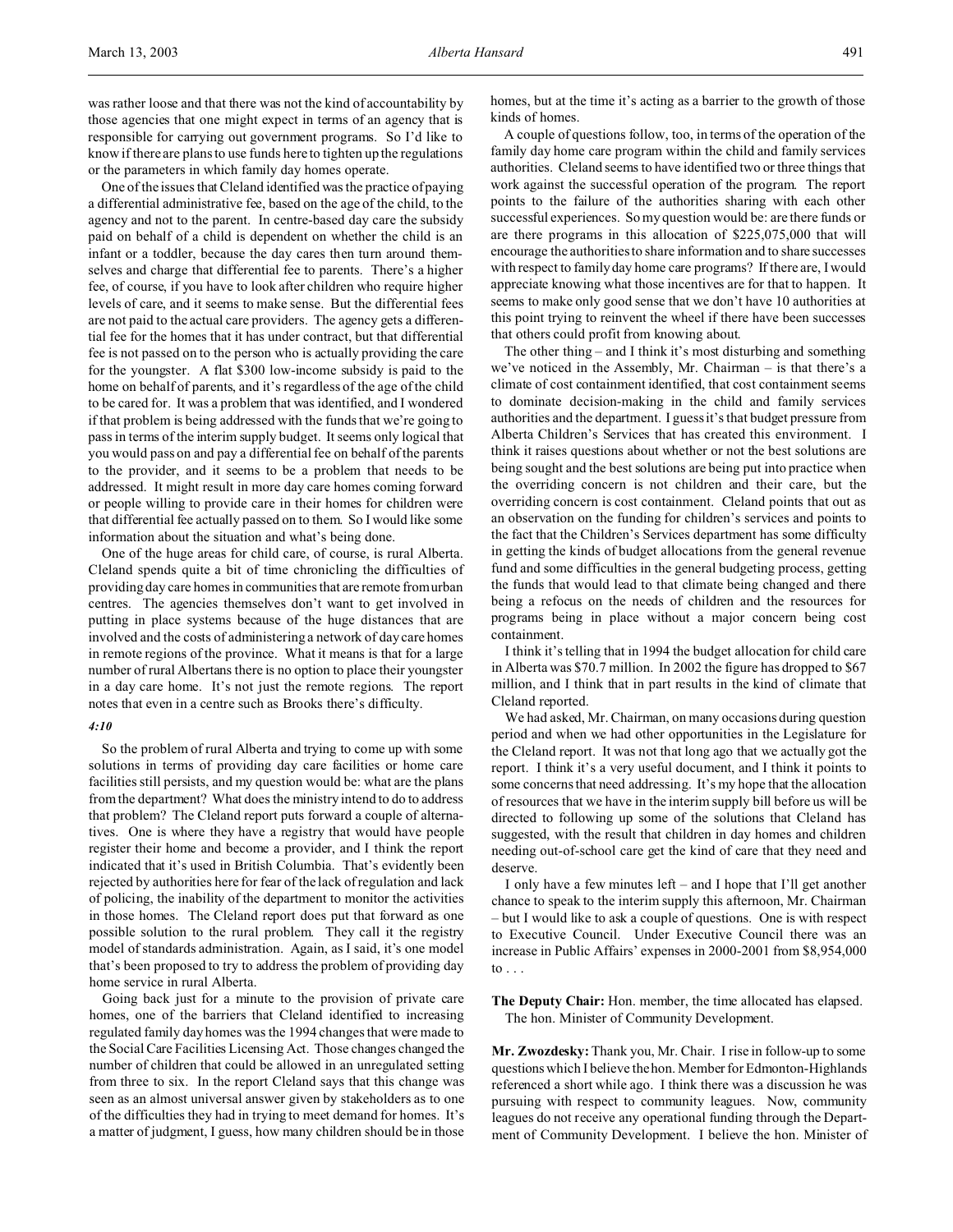Justice and Attorney General commented on some other aspects with regard to the capital side of the equation, where they may be applying for assistance through the CFEP or the community initiatives program.

# *4:20*

Specific to Community Development, the agencies that I'm privileged to work with, which include the Alberta Foundation for the Arts; the Alberta Sport, Recreation, Parks and Wildlife Foundation; the Wild Rose Foundation; the Alberta Historical Resources Foundation; the Alberta Human Rights, Citizenship and Multiculturalism Education Fund Advisory Committee; and the Alberta film development program – none of those organizations, to my knowledge, provide operational dollars to the community leagues. However, with respect to the Wild Rose Foundation, particularly, I do recall that some community leagues may have been funded for some equipment purchases. I'm just not fresh on when that was, Mr. Chair, but something rings a bell to me that items like tables, chairs, perhaps computers, and some of those kinds of things that might help them out may have been funded somewhere along the line as capital-related or equipment-related purchases.

The other interesting part of this question, though, for the member's information is to look and see how a particular community league exists in terms of its status and whether or not it's a large enough organization to own its own hall, for example, and therefore they may be registered as a society, in which case they might be eligible for certain programs in certain departments.

Now, the other part is with respect to the centennial program. I commented at some length earlier about the Alberta centennial legacies grant program. If a community league is formally registered as a society, then technically, of course, they would be able to apply for a centennial-related grant, but I don't believe any actually did, pursuant to the March 1, 2001, deadline. That's, of course, the one that is unfortunately still deferred. But I hope that would shed a little bit of light on the Member for Edmonton-Highlands' questions.

The other issue he asked about was the Alberta Human Rights and Citizenship Commission, and I think his question was with respect to the length of time it takes to process some of the alleged complaints that are received. Now, before I get into trying to comment on this area, I want to make it very clear, Mr. Chair, that the Alberta Human Rights and Citizenship Commission operates independent of government. This is not something that any minister interferes in directly or otherwise because they have their own independence, and I know that they enjoy that.

Some of the issues that the member would likely be interested to know he can certainly read up on in the Human Rights, Citizenship and Multiculturalism Act. This would outline a little more clearly for the hon. member what some of the possible grounds for discrimination under this act could be. I'll just reference a few of them for the purposes of the record, which will help me answer the other part of his question. There's a section in the act that deals with code of conduct and specifically discrimination regarding publications and notices; discrimination regarding goods, services, accommodation, facilities; discrimination regarding tenancy; equal pay; employment practices; applications and advertisements regarding employment; membership in trade unions; and so on and so on. Equally important and of great interest to the hon. member would likely be some references to the process, which is the thrust of his question. He can find some of those answers starting on page 10, I believe it is, of the act, where it talks about enforcement: who may make a complaint, settlement of the complaint, director's powers recomplaint, investigator's powers re the complaint, and judge's order, and so on.

Now, what's important in having referenced that, by way of

background, Mr. Chair, is the fact that we have received more complaints over this last while, I'm told, and I think that based on what I've been hearing in the community and elsewhere, the complaints are not only increasing in number, but they're also increasing in terms of complexity. So it is taking longer for those complaints to be addressed by the Alberta Human Rights and Citizenship Commission and their staff, but we do have about 40 full-time staff, I'm told, at the Human Rights and Citizenship Commission, who do their best to process these complaints as quickly as possible. But I think the first thing that has to be understood is that the nature of the alleged complaint has to really be discussed with the complainant by the staff in order to first determine what the grounds are and if there are deemed to be grounds that are in effect addressed within the jurisdiction of the act itself.

The commission staff are available – and numerous of them work in Edmonton, obviously, and others work in Calgary – and they do try to determine these kinds of things with the complainant at the outset. If the nature of the complaint or the submission of complaint is such that it does fit the terms and conditions as outlined in the act – in other words, there are grounds or there are felt to be grounds for the alleged complaint – then one of the staff members will undertake to his or her best abilities to try and meet with or speak with the complainant and review the matter, and then I believe they try to approach this from a conciliatory point of view and try to arrive at some kind of conciliation to try and bring the two parties together and try and settle the issue. In the event that the complexity of the case is such that conciliation is not possible, I believe the process then would be to try and engage in some form of an investigation, which could involve an investigator from within or, in some cases, hired from the general public, someone who has, obviously, expertise in the area. And we also have the process whereby panels can conduct hearings. So there's quite a lot to this process, and it does get quite complicated.

Now, one of the reasons why there is frequently a bit of a backlog in the system in terms of reviewing and processing these complaints has to do with the complexity that I referenced earlier but also with the fact that we have an increasing population in this province. I think we're very fortunate and very blessed to have a population that is growing, oh, roughly at the rate of about 40,000 individuals, at least from in-migration from other provinces, and of course our natural population growth added to that simply means that we have more individuals that would be eligible to file complaints should they feel they have been in some way violated.

In that regard, Mr. Chair, I do recall that some additional moneys were added to the Alberta Human Rights and Citizenship Commission last year to try and catch up some of the so-called backlog in this area. We are doing our level best to ensure that complaints get addressed as expeditiously as possible and responded to and decided upon. I'm very proud that the Alberta Human Rights and Citizenship Commission has a very dedicated staff, very hardworking individuals that are very knowledgeable in this area. In fact, of the many different departments that I've seen in operation over the past several years, I can tell you that the Human Rights and Citizenship Commission has one of the lowest overall staff turnovers, which is indeed indicative of the commitment and dedication of those staff members, led by a very fine chief commissioner, who does his best with the team to look after the protection of human rights in this province.

# *4:30*

The final thing that I would just like to say is that we are very proud of the strong educational programs that we try to provide through the Alberta Advisory Committee on the Human Rights,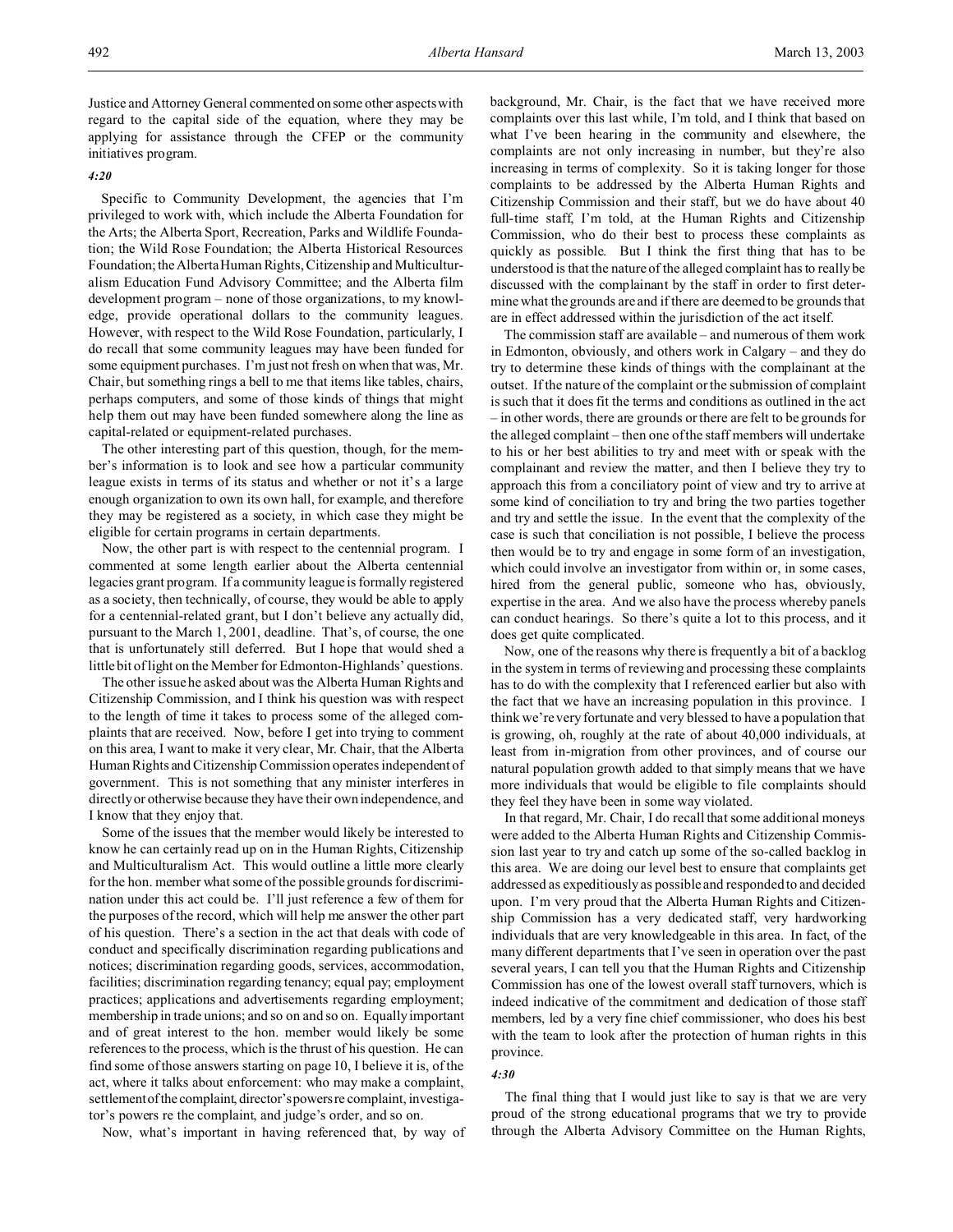Citizenship and Multiculturalism Education Fund. They are a very dedicated group, as well, who focus on educational programs that help eliminate some of the kinds of circumstances that might precipitate complaints coming forward to the commission itself. In that regard I would tell you that 80 percent or thereabouts, I believe, of the complaints that come to the Human Rights and Citizenship Commission are in one way or another targeting employment or employment practices. They are at least related to some form of employment-related complaint. So that having been said, Mr. Chairman, I think the Human Rights and Citizenship Commission does an excellent job. There's no doubt that human rights are important in this province and will continue to be.

Thank you.

**The Deputy Chair:** The hon. Member for Edmonton-Riverview.

**Dr. Taft:** Thank you, Mr. Chairman. I continue to be interested in the process here, and I've done a little bit of quick research, going back to the year before I became an MLA, to see when the budget was approved then. I don't know when it was approved, but I think the Minister of Justice might be interested. He personally introduced the Appropriation Act in the year 2000 on the last day that the House sat in the fiscal year 1999-2000, March 23, 2000. I haven't dug through here to see when the Appropriation Act was actually approved, but it would be interesting to see when was the last time a budget was actually approved before the fiscal year began. [interjection] I could keep digging. Maybe I will, just for the sheer joy of it.

Now, I'm wondering – and this is a serious question; again maybe the Government House Leader, the Minister of Justice, or somebody could advise on this – is there any danger of a minister breaking some kind of parliamentary protocol if they do respond with details on this bill? Are they in some way going to be violating provisions controlling the release of information on the budget? Is there any parliamentary procedural problem with their responding to details? Does anybody care to answer?

Thank you.

**The Deputy Chair:** The hon. Minister of Justice and Attorney General.

**Mr. Hancock:** Well, thank you, Mr. Chairman. I think it's commonly understood in parliamentary jurisdictions that the provision of budget information prior to the delivery of the budget is a breach, and sometimes it's such a serious breach that you would then call for the resignation of the minister.

Now, in recent times, of course, we know parliamentary traditions do change. We see on the federal scale, for example, consultations with the Minister of Finance and various groups ahead of the budget and a committee which actually makes recommendations on those sorts of issues. On the provincial side, of course, there are sometimes comments made through the Speech from the Throne or through other vehicles, but I think it still is understood as a parliamentary convention that the new initiatives and changes that are being brought forward in the budget are first given to the House through the vehicle of the budget. So even through the discussion of supplementary supply one would hope that ministers and members of the House would honour that parliamentary convention, that the debate on supplementary supply is not intended to anticipate the debate on the budget but, rather, to justify the interim supply of money until you can have the budget debate.

**Dr. Taft:** I appreciate the minister's efforts. I'm not sure that that

leaves me any more clear. I guess we can just try and see what the response is.

I was going to ask some questions of the minister of health or at least see where we might get on those. I know that the minister said last night that he cannot provide details.

## **Ms Blakeman:** That he wouldn't.

**Dr. Taft:** The Member for Edmonton-Centre is saying that he wouldn't. In fact, *Hansard* reads that he cannot. So I'm not wanting to trip anybody up here, but we can try.

The basic point here is staying on the theme of procedures for the moment but focusing more and more on health care. I'm sure the minister is aware that the entire business planning cycle for regional health authorities has been a real concern of mine. This is simply a subset issue of the larger one that I addressed a few minutes ago, which the whole budget process of the government falls behind. That then ripples through, of course, the Department of Health and Wellness down to the regional health authorities and their business planning cycle, and we had, I think, several dramatic examples of that problem in the fiscal year we're just concluding now. In fact, I'm certain that not one regional health authority had their business plan approved on time in terms of the fiscal year. I'm not sure that any even had it done by the end of the first quarter of the fiscal year, and I know of a couple that went long beyond that.

In fact, the Lakeland regional health authority's business plan, I think, never, ever did get approved, and eventually what happened is that the Lakeland health authority was eliminated without its plan ever being approved. Well, in fact, I guess Lakeland still exists. So I'm not sure whether the Lakeland authority's business plan ever did get approved through the entire fiscal year and if it'll just fall into the history books at the end of this month. I was just speaking an hour ago or so with media about the Lakeland situation and the situation regarding the new regional health authority 7, which replaces Lakeland, and their call to involve the Auditor General in their whole budgeting process and the interregional budget issues around the transfer of funds and billing. So we had a complete breakdown of the business planning process for the Lakeland health authority.

Similarly, there was, I guess, a complete breakdown for the WestView regional health authority's business planning cycle too, and as everybody here knows, the WestView regional health authority was eliminated midway through the year last year.

So these kinds of problems, which seem to be made even more extreme now, are making it almost impossible, I feel, or making it exceedingly difficult to effectively manage our health budget, which accounts for some 30 percent of the total provincial government expenditures. So I would put this question to the Minister of Health and Wellness. He may not respond; I think he said last night that he cannot. This is a question for him, though. How can the regional health authorities' business planning cycle be improved? What does his department plan to do to improve that process so that we don't have the single largest department of this government implementing business plans that are already six months out of date?

Now, we had some discussion on this issue yesterday in Public Accounts Committee with the Minister of Finance. It was a fairly candid conversation, as they typically are with her, and I appreciated her comments, but it seems to me that we need to work year by year to get this cycle on track more effectively.

# *4:40*

So I'm wondering, to her or to the minister of health, what is realistic to expect for next year. Are we going to be moving on to a process where, perhaps, at the beginning of September the budgets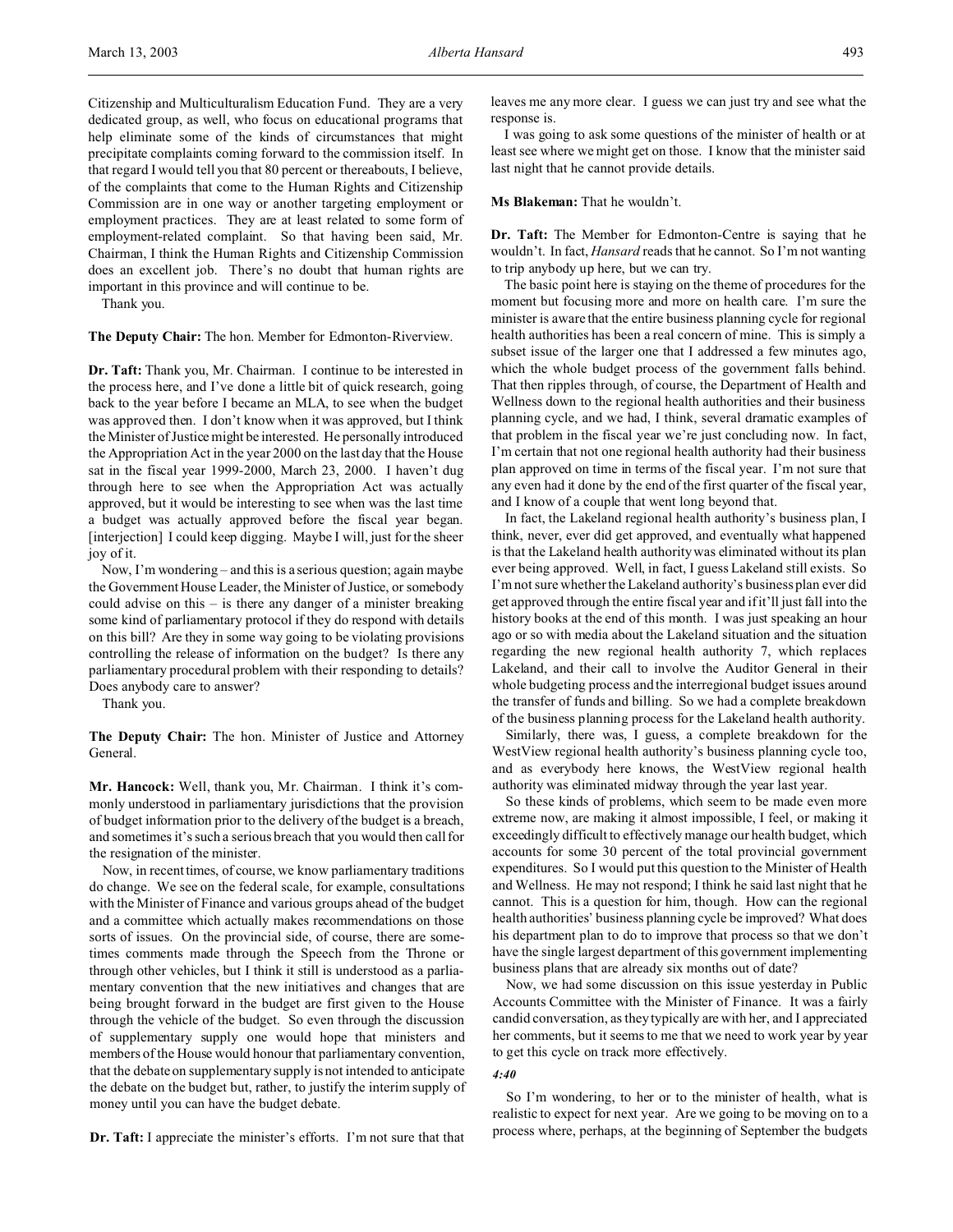So I don't know if the Minister of Finance is prepared to make any comments on what might be realistic to expect next year in this regard. Would you like to take an opportunity on that? Yes? No?

**Mrs. Nelson:** No. Maybe. I don't know. When you sit down.

**Dr. Taft:** When I sit down. Well, I could sit down right now if you want.

Clearly, there are a host of fundamental questions to be raised about the department of health's spending here, the \$1.8 billion that we're going to be approving without any detail. I mean, some of the details I would be interested in are details around capital expenditures versus operating expenditures. In fact, if I could make a general suggestion, it would be delightful if the budget actually summarized the entire department's spending vitals categories. It used to be done years ago. It was done in the Department of Health and Wellness, or under its previous names: hospitals and medical care, and so on. Up until about eight or nine years ago they would actually summarize expenditures by capital and operating. That was helpful to know because we could keep a clear sense of what was happening with infrastructure in the health system.

Now it feels to me like the system is more difficult than ever in that regard. We have the Department of Infrastructure involved and the department of health involved. We have the regional health authorities, who each follow their own plans. So it makes it very, very difficult to follow. But I would be interested to know: of this \$1.8 billion how much is going to capital and how much is going to operating?

I'd also be interested to know how much is going to long-term care versus home care versus acute care and versus other services. Again, that used to be made very clear in budgets of several years past. It is now very difficult to track because each regional authority puts forward its own plans, and those are not summarized in the budget, at least not for the public to see. So we can't follow very easily, for example, what the multiyear trends are in long-term care spending or in acute care spending or in home care spending or in public health spending. That sort of detail would be very helpful. It used to be provided, and surely it exists somewhere in the system and could be fairly readily compiled by the vast staff that the government employs.

It also used to be the case that long-term care funding was broken down by public long-term care facility, not-for-profit long-term care facility, and private, for-profit long-term care facility. That, again, was helpful. Year by year you could follow the trends. How was the long-term care funding dollar divided up? How much of it went to for-profit long-term care facilities? How much of it stayed in the public sector? How much of it went to nonprofit groups like Bethany care homes and Good Samaritan long-term care services? So I would be interested in that kind of information here, and, as a heads up, I'll be asking for that in the budget when it is eventually introduced.

I think the public also has a right to know how much of this \$1.8 billion is going to be spent on P3s, especially on P3s that involve public/private partnerships with the for-profit, private-sector partner. For all we know, there are substantial new initiatives being proposed here that will be launched in the next three months covered by this interim supply bill. Initiatives on P3s? We don't know. So there's no possible way that I'll be able to support this. The evidence on P3s when it comes to health care is not encouraging. The evidence is largely negative. In the long run they cost more, and often in the short term they cost more as well. There are already examples in Alberta of P3s with the for-profit health care sector that raise really serious questions. So I would like to know: is any of this \$1.8 billion allocated under Health and Wellness going to public/private partnerships? A perfectly reasonable question. The public has a right to know. I'm sure my colleague from Edmonton-Centre agrees, and my colleague from Edmonton-Mill Woods agrees, and all the other opposition colleagues agree. The public has a right to know where these billions of dollars are going.

I know as well that there are real concerns – and they are being brought to me repeatedly, and I raised them earlier today in question period – around expenditures and plans for physiotherapy and other community rehab services. There is no possible way to know how much is going to be spent on those programs in this \$1.8 billion. Will this government, will this minister, provide us with that information? I assume the answer is a flat no. I frankly think that's appalling. It's appalling that we're being asked to approve this money without any detail.

I could go on at length about health. I may continue to do so, but I have some questions about another area that I am critic for, and that's Aboriginal Affairs and Northern Development. This winter the issue that had been brewing for years around the access to Crown lands of oilfield suppliers and contractors blew up into the front pages of the newspapers. It was certainly brought to our attention forcefully by oilfield contractors and by members of aboriginal communities. The government eventually responded. A certain amount of confusion. We heard figures thrown around about the minister of aboriginal affairs hoping for \$20 million or \$25 million. The Premier said she would get \$6 million. I'm wondering if any of that money is anywhere in this interim supply estimate. Aboriginal Affairs and Northern Development has here a \$10,175,000 allocation. How much of that, if any, is going to address this issue of access of oilfield contractors to Crown lands in the north? I would love to hear the minister's answer to that question. Is some of the \$6 million that we believe she's going to be allocated in here? I don't know. Maybe she will have the courtesy to tell us that.

So, Mr. Chairman, there are many, many unanswered questions in this mystery. It's a mystery book, really; isn't it? The \$5 billion mystery. I don't think this government is going to help the taxpayer solve this mystery, certainly not for many weeks to come. But we will try to penetrate the fog and get an answer on where this \$5 billion is going.

Thank you.

### **The Deputy Chair:** The hon. Member for Edmonton-Centre.

### *4:50*

**Ms Blakeman:** Thanks very much, Mr. Chairman. I've been told that last night I yelled at people, and I'm sorry for raising my voice. I don't take back one word that I said, but I'm sorry if I yelled at people.

I was and continue to be absolutely appalled and astonished at the government's arrogance around this whole discussion of interim appropriation. I've now heard a number of sort of possible causes and reasons put forward by members of the government, and I just want to talk a little bit about that, and then I have some specific questions about what we see in front of us. But it seems to me, you know, that the Minister of Justice, in defense of the lack of detail that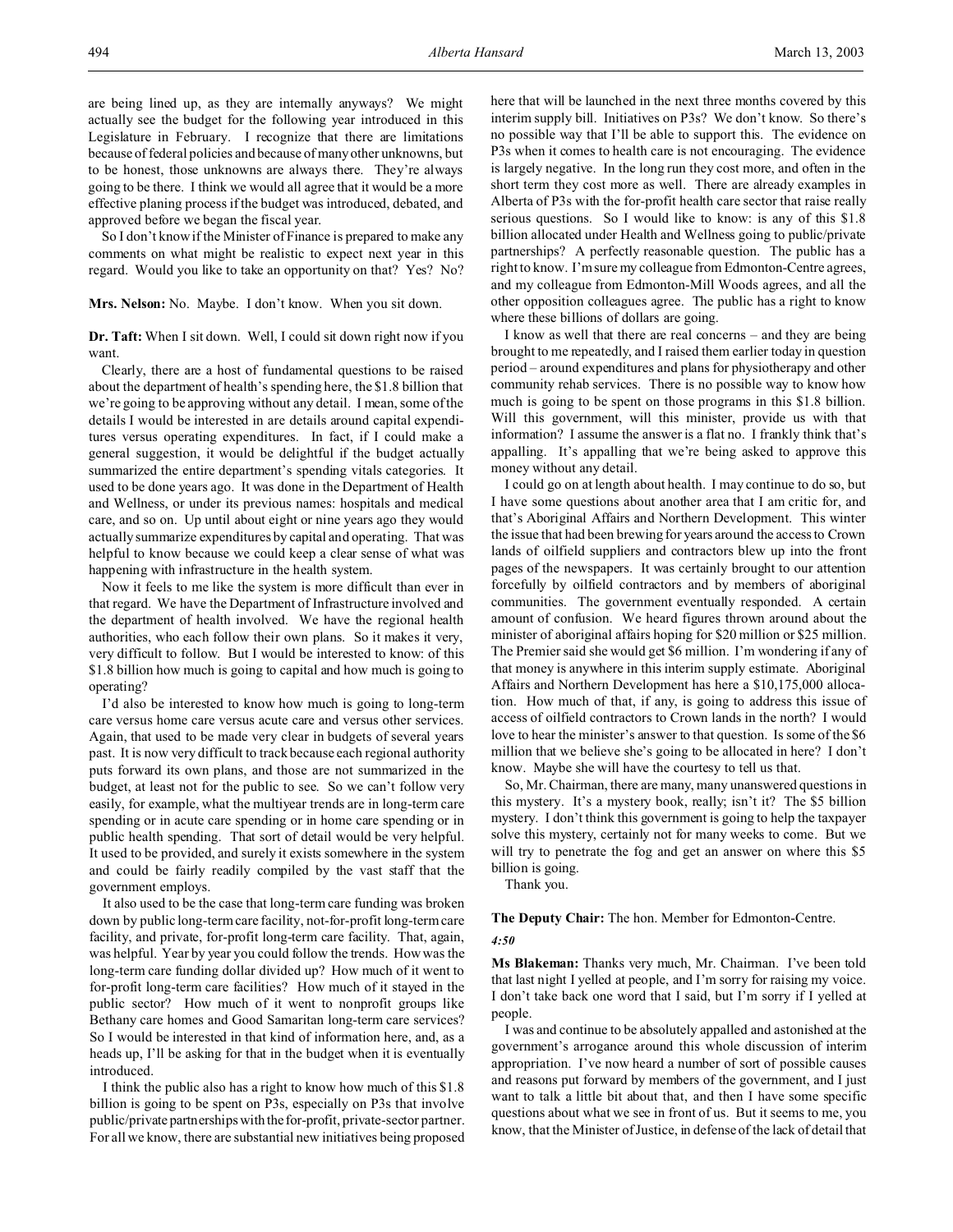we were getting, even put forward the proposal that it was ridiculous that the opposition should be so forward in even asking for detail on this amount of money. I maintain that \$5 billion is an enormous amount of money.

### **Mr. Hancock:** Point of order.

**The Deputy Chair:** The hon. Government House Leader on a point of order.

## **Point of Order Imputing Motives**

**Mr. Hancock:** Thank you, Mr. Chairman. Under Standing Order 23(h), (i), and (j), with respect to casting aspersions, I never suggested for a moment that it was astonishing that anybody should ask any questions. I just tried to put it on the record last night that we were in interim supply and that questions relative to the interim supply discussions ought to be within the appropriate context of interim supply rather than trying to move towards discussion of the budget and anticipate what might come in the budget. When people are asking for detailed business plans and people are asking for performance measures and those sorts of things, that anticipates the budget. So that was the context in which my remarks were made, and any allegation of other motives is not true.

**Ms Blakeman:** Well, I think we're arguing the same point. The minister was saying:

to expect, as is suggested by members of the opposition, that the budget should be prejudged in the interim supply estimates – with respect to what might be increased, what new programs might be in place,

in other words, the detail

what people might expect in terms of what is in the budget  $-$  is ridiculous.

So I would maintain that it is perfectly justified and that the minister in fact has suggested that asking questions by the members of the opposition around detail in this interim supply was ridiculous.

**The Deputy Chair:** Hon. members, a similar point of order was raised last night, and this chair did clarify that in these supplementary estimates that we're dealing with, there is no compulsion upon anyone to ask a question, nor is there compulsion on anyone to respond to that question. So I hope that this reclarifies the argument once again.

Hon. member for Edmonton-Centre, you have the floor now.

### **Debate Continued**

**Ms Blakeman:** Thank you. So what we have here is the issue of an interim supply, the opposition's desire to get detail from the government as to what this money is for. A number of times the government has said: well, you get the budget on April 8. I see here, again, a difference in interpretation and time lines in that the government seems to be saying, "Once you get the budget on April 8, all things are answered," and there's a presumption there that the budget would then be passed. From the opposition's side we're saying: yeah, sure the budget comes forward on April 8, but it isn't discussed and debated and actually accepted until just prior to May 15. So there's a difference in time lines here as well. [interjection] Yeah. I just put that out, April 8 to just prior to May 15.

The opposition was saying: you know, you're asking us to stand by for a long time to approve this money before we get the kind of detail that we're looking for, because, indeed, we do go through a process of questioning each and every minister looking for that

detail. Well, we're looking for some of that detail now because you're asking for some of that money now, \$5 billion worth.

I raise the issue again now that I can look the Minister of Finance in the eye and suggest that if it is so difficult for the government to be able to present a budget with enough time to debate it and pass it prior to the fiscal year-end, then may I recommend that the government and the Minister of Finance look at changing the year-end. That happened previously. Our year-end used to be the end of December, and it wasn't possible to accomplish everything that needed to be done by that time, so we now have a fiscal year-end of the end of March. If, indeed, we're having to wait for federal money, then, which comes some time in between the 1st of January and the end of March, I'm presuming is what's being assumed there, then fine. Move the fiscal year-end so that we can actually have the budget debated and accepted before we start the fiscal year. It is inappropriate in my opinion to be constantly bringing an interim supply before.

Now, we've also had a great deal of discussion back and forth about whether ministers would give any detail at all, and I'm thinking back to when the current Premier assumed his position, and at that time he said: no more special warrants. You know, the government is going to be open and transparent and available to answer questions and defend its budget; therefore, we would have interim supplies. But now we have a position where there's an interim supply and ministers are in some cases flat out refusing to answer any questions. So if the government is really not going to follow a process of open debate and answering questions during interim supply, then why don't you just go back to the special warrants? Except that that would be breaking your Premier's own promise. So I call upon the Premier to enforce his promise to us of open debate during the interim appropriation.

Lastly, on this sort of overriding issue of getting information on the interim appropriation, at one point one of the ministers last night – and, I'm sorry, I don't remember which – said: "Well, we do threeyear business plans. Just look in the three-year business plan and you will have the answer. The money I'm spending is all part of what's in that three-year business plan." So I did that. I got the business plans, and I got the business plans from 2001 to '04 and 2002 to '05, and I thought: "Okay. Great. Then I can look this up and all my questions will be answered. I'll be able to tell how much of their money they're asking for or what they're going to use it for." And, oh, my goodness, when I start to look at it . . .

## **An Hon. Member:** Oh, my goodness, pumpkin.

**Ms Blakeman:** Indeed. Looking at the Justice business plan from 2001-2004, when I look under expenses for core business, in this first one the courts are given a target budget for 2003-04, which is the budget we're about to go into here, of \$92.445 million. When I look at the next year, it's \$99.580 million. So which number am I supposed to take, Mr. Minister? Let me look at another one. Legal services to vulnerable people. In one of them it appears as \$84.182 million. In the next one it appears as \$80.158 million. Which number am I supposed to take since all of this detail was available in these three-year plans? The plans are different.

This is the point I was trying to make last night. This government really did step forward and take the lead in putting these business plans out there, and then you didn't cement the plan in place. You didn't cement the process in place. You just left it. You walked away from it. You didn't enforce it. You didn't keep it up. As a result, these get less and less helpful. Your three-year plans three years out are not very good. You refer people like me, saying: all the questions you want, answered in here. And I look. Well, Mr.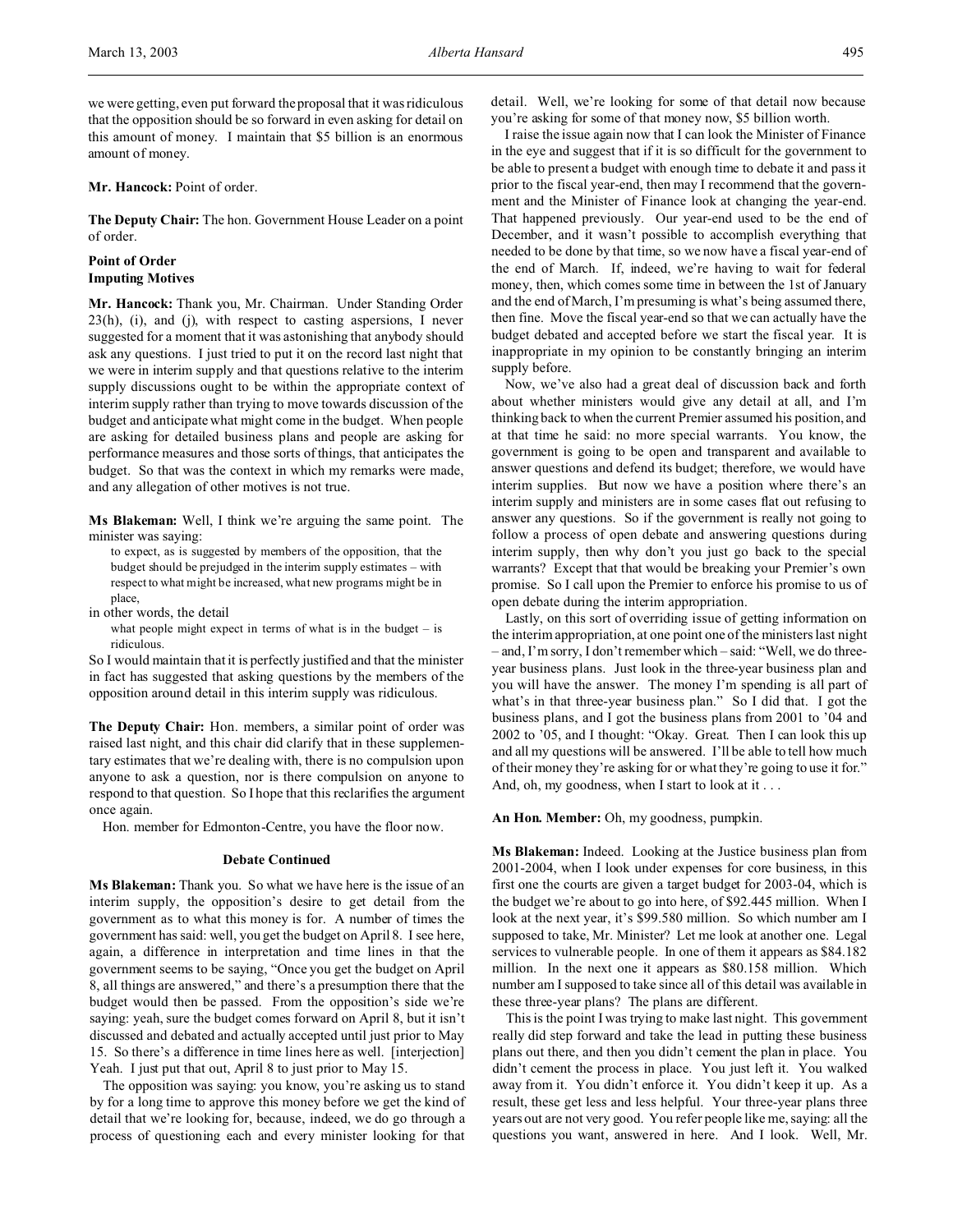Minister, which number would you like me to take? For prosecutions would you like me to take the \$30.303 million, or would you like me to take the \$40.934 million?

So when you're asking for an amount of money to be voted as part of your budget, and you're asking for \$71.335 million, and I'm saying, "What's this for? How is it going to be allocated?" and I'm told, "Well, look in the three-year business plans," which three-year business plan would you like me to look at? Because the numbers are all different. Would you like another example? Let's look at revenue. When we're talking revenue, again, forecast for the year 2003-04, we have revenue of \$80.079 million. I look in the other one. What's the revenue? Oh, \$100.954 million. Which figure would you like me to take? How am I supposed to understand the detail when we have that kind of a difference? I mean, that's \$20 million between those two figures. So this should work. I should be able to look at this and get some kind of consistency and continuity from those three-year plans. But what's happening is that everything changes all the time, and they say: "Oh, well, you know, we're improving, and we're updating constantly. We've got to allow these figures to change and roll over." Okay. Well, shall we look, then, at some goals? They should be the same – right? – because goals are goals. You're just going to keep those in place.

## *5:00*

Well, all right. Let's do that. Let's look at the goals for Government Services. I'll go to one book: goal 1, efficient licensing and registration services. Goal 1 in the other book: a fair and effective marketplace in Alberta with informed consumers and businesses and a high standard of conduct. Which goal would you like me to work from? They're both goal 1, two different plans. Which one am I supposed to take? There's a lack of consistency of what's being delivered in these three-year plans. Should I look at core businesses? They're even changing. In one case I looked at – here it is – the actual goals themselves.

Let's look at Gaming. All right. In one of them we have a mission statement. That's a fairly significant core, base from which the entire department operates. You shouldn't be changing mission statements every year, but in one here we have a mission statement that appears as: to ensure integrity, transparency, disclosure, public consultation, and accountability in Alberta's gaming and liquor industries to achieve the maximum benefit for Albertans. Well, that should be identical in the next one; shouldn't it? No. What we have is: to ensure integrity and accountability in Alberta's gaming and liquor industries and to achieve the maximum benefit for Albertans from gaming and liquor activities. They're different goals. This is in one year, folks.

Now, pick one. Which one is going to appear in your three-year plan for the budget that you're about to bring out, that we're waiting for? You know, you're not consistent here, and you're not sticking to your three-year business plans. When you're changing your mission statement, what is it you want me to stick to? You guys are telling me that everything I want to know is in here. Oh, yeah? You change your mission statement. You change your goals. You change your numbers. You're totally inconsistent in what you're offering here. So I just thought I'd point that out, because I really think you're letting down the people of Alberta with all of this.

Okay. I have some specific questions on departments. Yes, back to the Minister of Justice. Thank you for answering my Written Question 7, but the minister and I have had an ongoing conversation for some six years now – would it be? – over the maintenance enforcement program. In 1998 there was an MLA review, and in it there were strong recommendations, accepted by the ministry, that there would be an update and a new integrated computer system that would be put in place. I had continued to ask questions about what the progress of that was and was some surprised in 2000, when I asked a written question, to be told that they were just then tendering for this new computer system. I've continued to ask those questions, so I've asked it one more time. I'm now told – and this is fascinating – that there's a maintenance enforcement tracking system called METS. It does all kinds of wonderful things and staff are able to update things and yada, yada, yada. But, actually, in the second paragraph there's going to be a new integrated system. The program is constructing a new maintenance enforcement management system called MIMS to replace the aging MET system.

**An Hon. Member:** What does MIMS stand for?

### **Ms Blakeman:** Maintenance information management system.

So could the minister please clarify then? Of this money that he's asking for, the \$71 million as part of the larger budget that we don't have and we don't have any detail on and does not appear in any consistent way in any of the business plans that are available – is this MIMS the long-awaited integrated computer system that was recommended in the 1998 – 1998 – recommendation?

**Mr. Hancock:** It's being built over four years, as you well know.

**Ms Blakeman:** Four years? No, I didn't know that actually, Mr. Minister. That's why I keep asking you these questions on the record, so that we can continue to track this publicly.

So this MIMS is the long-awaited new system, and the MET system is on its way out. Okay. Well, I'm putting on the record what the minister is sort of mouthing to me across the well here. We can now look forward to the MIM system in the fall of 2004. Fascinating. I'll have another written question next spring asking how we're doing on this system, which will have now taken six years to get in place. Six years those staff have been working with antiquated systems. I can't believe this. Anyway, it must just make Calgary-Glenmore spin.

All right. A question to the Minister of Seniors. Of the money that's being asked for, that being \$73,115,000, which, I think, is again 25 or 30 percent of the budget to operate for 10 weeks, I'm wondering how much of that money is being set aside to deal with the increase in the budget to cover the costs of providing those seniors that are eligible with the additional money to assist them with their high utility bills caused by natural gas and electricity deregulation in this province. If I can get an answer to that, please.

Now, the next question is back to Community Development. He has a review out there for the protection of persons in care. I am wondering: of the money that he's asking for, which would be \$209,510,000 or perhaps the \$265,000 for capital investment, how much is to cover this review committee or the implementation of this Protection for Persons in Care Act? Of course, with that is going to go my standard questions: are you developing standards of care, and will this act be expanded, then, to include people that are not in institutional care?

Now, this next question goes to the minister responsible for insurance and for motor vehicles. I think this a joint question to Government Services and Transportation.

### **An Hon. Member:** Treasury, actually.

**Ms Blakeman:** Oh, I'm sorry. Treasury. All right. Great.

These are questions around why we have the increased insurance rates, going up because we have so many accidents in Alberta. I have a constituent, Jeffrey Streifling, who has written to me a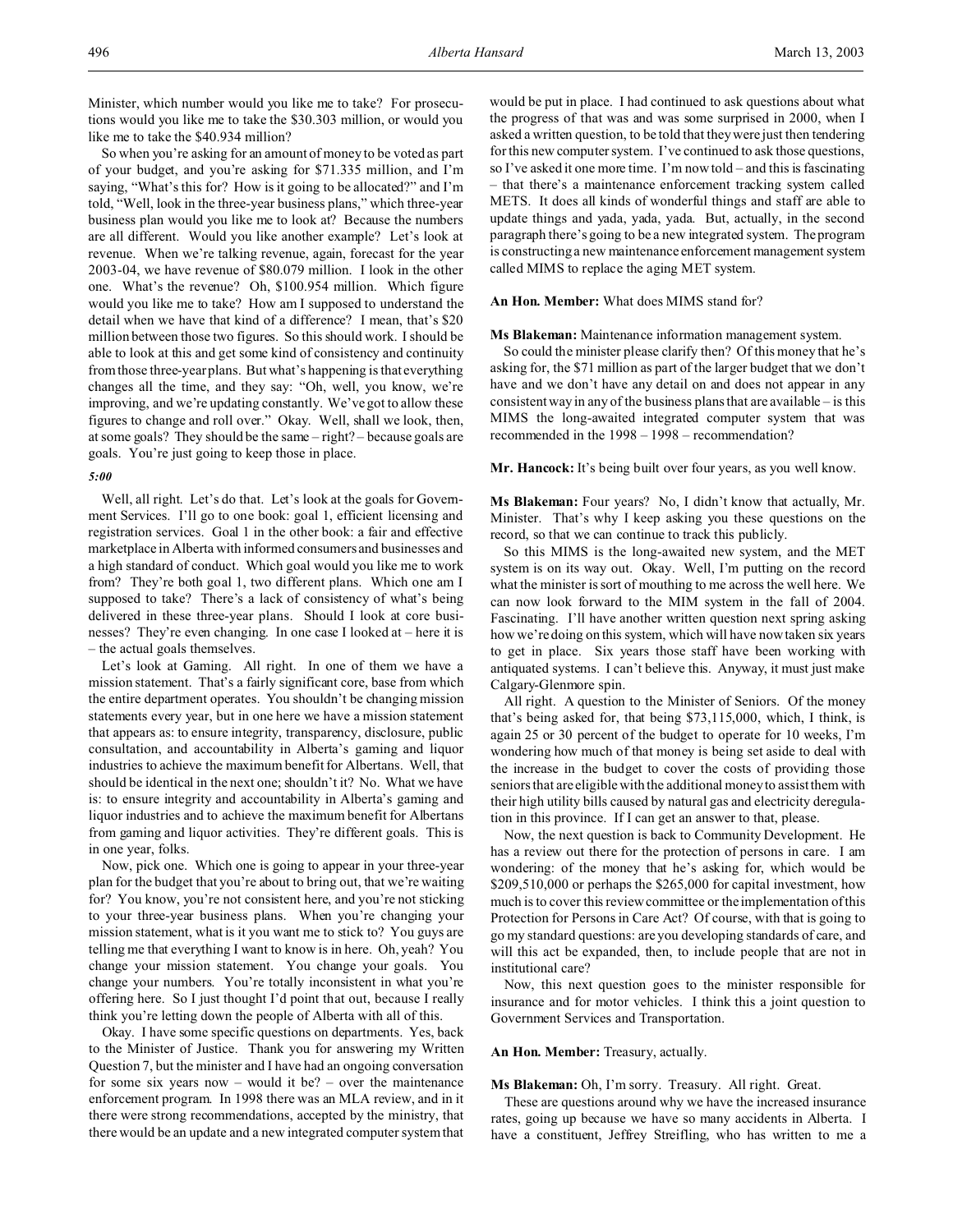number of times with suggestions on simple things that could be put in place through legislation to cut down some of the insurance claims – so this is less of an insurance question – like a law requiring properly adjusted head restraints. We require people to wear seat belts that are properly adjusted, and he is pointing out that we don't have anything that requires a properly adjusted head restraint, which would cut down on the number of whiplash claims.

## **An Hon. Member:** It works in NASCAR.

**Ms Blakeman:** "It works in NASCAR" is one of the comments.

I make note in this that not all head restraints, in fact, are adjustable. A number of them are fixed in place, so that to me becomes a much longer process of negotiating with the car companies. But he does make a good point about the head restraints and how that might be able to affect those insurance rates.

He also makes a number of suggestions, and perhaps – I don't know – this possibility of legislation development is included under the money that I can't get details on under Transportation. He points out that it's impossible for the police to be able to lay charges on things like following too close. They basically just wait for an accident to happen and then hope that they can actually lay a following-too-close charge on them, but they can't sort of intervene while it's going on. He points out that drivers should satisfy one of four requirements: that the quotient of the distance between the driver's front bumper and rear bumper divided by their speed is at least two seconds, that they're traveling slower than the vehicle ahead, that the driver is decelerating, and that the driver is traveling more slowly than 20 kilometres, basically an exception.

He also raises the points of the timing in the red-light cameras, that there is a suspicion, in fact, that where the red-light cameras are being installed, the timing of the yellow light has been reduced. This is not the first time I've heard this one on the timing of it. I think that it's usually two seconds that you get.

*5:10*

**Dr. Taft:** No. It's usually three or four, but sometimes they reduce it to two.

**Ms Blakeman:** Oh, that's what it is. It's usually three or four seconds that you get in the yellow, but where they put the photoradar up for the red-light cameras, they're reducing it to two. So almost anybody that gets into the intersection on an amber gets a ticket. They're capturing people to make money. It becomes a cash cow. I'd like to know if there's been any investigation on this, any work on this at all, or any way that I can go back to this man.

**Dr. Taft:** Maybe the Minister of Justice has thoughts on this.

**Ms Blakeman:** The Minister of Justice has thoughts on it. Or Transportation. Well, I'll put it out jointly to the Minister of Justice and the Minister of Transportation to get something back to me on that one.

I'm over my time. I think I'm going to run out quickly. So I'll look for some response and maybe see if I can get a few more minutes later in the proceedings.

Thank you.

**The Deputy Chair:** The hon. Minister of Economic Development.

**Mr. Norris:** Thank you, Mr. Chairman. I just wanted to talk briefly about children. As you know, children are a priority for this government. We heard in the throne speech last month that the government of Alberta's highest priority must be and will be to secure a bright future for children and youth. Before us today is a request for \$225 million in order for the Children's Services ministry to operate without disruption before the new budget comes down. Very vital. A large portion of these funds will be provided for the ministry to Alberta's child and family services authorities for program delivery; \$75,000 of that requested amount is needed for capital expenses. The remaining amount is needed for operating expenses including salaries, contracts, and outstanding commitments.

An important factor facing this ministry, Mr. Chairman, is that many contracts that child and family services authorities across Alberta have with their agencies that deliver services are on the front lines. Some of these agencies are providing funds for three months at the beginning of each fiscal year to help them with their planning goals. An example of such a funding allotment would be some child welfare protection agencies that receive a quarterly payment at the start of each fiscal year. Another example is for the family and community support services funding that goes out to municipalities in quarterly installments. Another area of urgent need is for Alberta parents who receive day care subsidy funding through this ministry so they can work while their children are cared for. A large portion of the Children's Services operating budget is allocated to salaries for direct services delivered to Alberta's children, youth, and families.

Mr. Chairman, I would ask that the committee support the supply of \$225 million for capital and operation expenses for the Children's Services ministry.

Now I'd like to touch on for a brief moment, Mr. Chairman, some of the activities that I think are vital to the economic . . .

**The Deputy Chair:** I hesitate to interrupt the hon. Minister of Economic Development, but pursuant to Standing Order 59(2) and Government Motion 12, agreed to on March 11, 2003, I must now put the following question. Those members in favour of each of the resolutions not yet voted upon relating to the 2003-2004 interim supply estimates, please say aye.

**Some Hon. Members:** Aye.

**The Deputy Chair:** Opposed, please say no.

**Some Hon. Members:** No.

**The Deputy Chair:** Carried.

[Several members rose calling for a division. The division bell was rung at 5:15 p.m.]

[Ten minutes having elapsed, the committee divided]

[Mr. Shariff in the chair]

| For the motion: |           |            |
|-----------------|-----------|------------|
| Abbott          | Graydon   | Masyk      |
| Calahasen       | Haley     | McClelland |
| Cao             | Hancock   | McFarland  |
| Cardinal        | Hlady     | Nelson     |
| Coutts          | Hutton    | Norris     |
| DeLong          | Johnson   | O'Neill    |
| Doerksen        | Jonson    | Pham       |
| Dunford         | Klapstein | Smith      |
|                 |           |            |